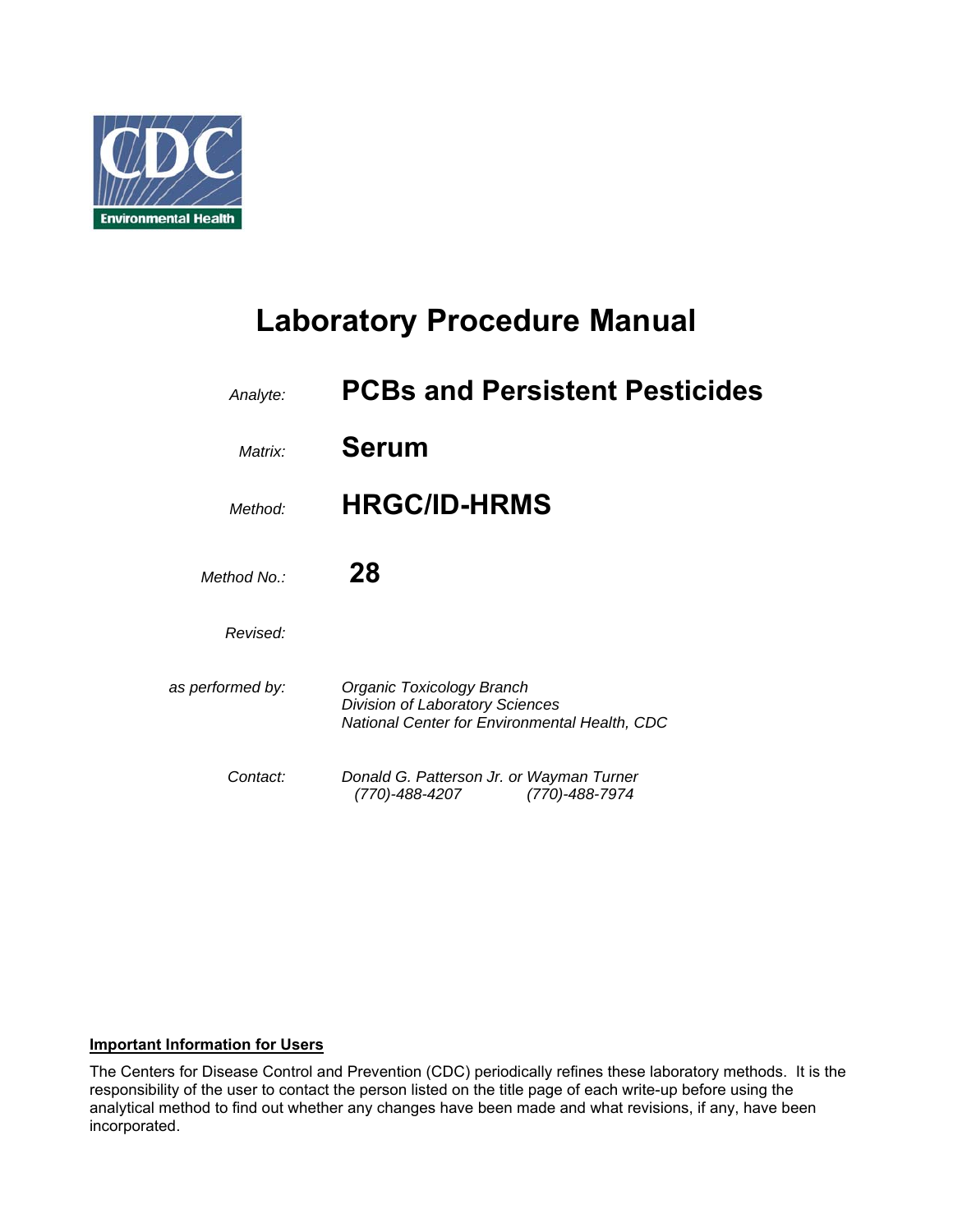# **Public Release Data Set Information**

This document details the Lab Protocol for NHANES 1999-2000 data.

A tabular list of the released analytes follows:

| Lab<br><b>Number</b> | Analyte       | <b>SAS Label</b>                   |
|----------------------|---------------|------------------------------------|
| lab28poc             | <b>LBDBHC</b> | Beta-hexachlorocyclohexane (ng/g)  |
|                      | <b>LBX028</b> | PCB28 (ng/g)                       |
|                      | LBX052        | PCB52 (ng/g)                       |
|                      | LBX066        | PCB66 (ng/g)                       |
|                      | LBX074        | PCB74 (ng/g)                       |
|                      | LBX099        | PCB99 (ng/g)                       |
|                      | LBX101        | PCB101 (ng/g)                      |
|                      | LBX105        | PCB105 (ng/g)                      |
|                      | <b>LBX118</b> | PCB118 (ng/g)                      |
|                      | <b>LBX128</b> | PCB128 (ng/g)                      |
|                      | <b>LBX138</b> | PCB138 (ng/g)                      |
|                      | <b>LBX146</b> | PCB146 (ng/g)                      |
|                      | LBX153        | PCB153 (ng/g)                      |
|                      | <b>LBX156</b> | PCB156 (ng/g)                      |
|                      | <b>LBX157</b> | PCB157 (ng/g)                      |
|                      | <b>LBX167</b> | PCB167 (ng/g)                      |
|                      | <b>LBX170</b> | PCB170 (ng/g)                      |
|                      | <b>LBX172</b> | PCB172 (ng/g)                      |
|                      | <b>LBX177</b> | PCB177 (ng/g)                      |
|                      | <b>LBX178</b> | PCB178 (ng/g)                      |
|                      | <b>LBX180</b> | PCB180 (ng/g)                      |
|                      | <b>LBX183</b> | PCB183 (ng/g)                      |
|                      | <b>LBX187</b> | PCB187 (ng/g)                      |
|                      | <b>LBXGHC</b> | Gamma-hexachlorocyclohexane (ng/g) |
|                      | <b>LBXHCB</b> | Hexachlorobenzene (ng/g)           |
|                      | <b>LBXHPE</b> | Heptachlor Epoxide (ng/g)          |
|                      | <b>LBXMIR</b> | Mirex (ng/g)                       |
|                      | <b>LBXODT</b> | o,p'-DDT (ng/g)                    |
|                      | LBXOXY        | Oxychlordane (ng/g)                |
|                      | <b>LBXPDE</b> | p,p'-DDE (ng/g)                    |
|                      | <b>LBXPDT</b> | p,p'-DDT (ng/g)                    |
|                      | <b>LBXTNA</b> | Trans-nonachlor (ng/g)             |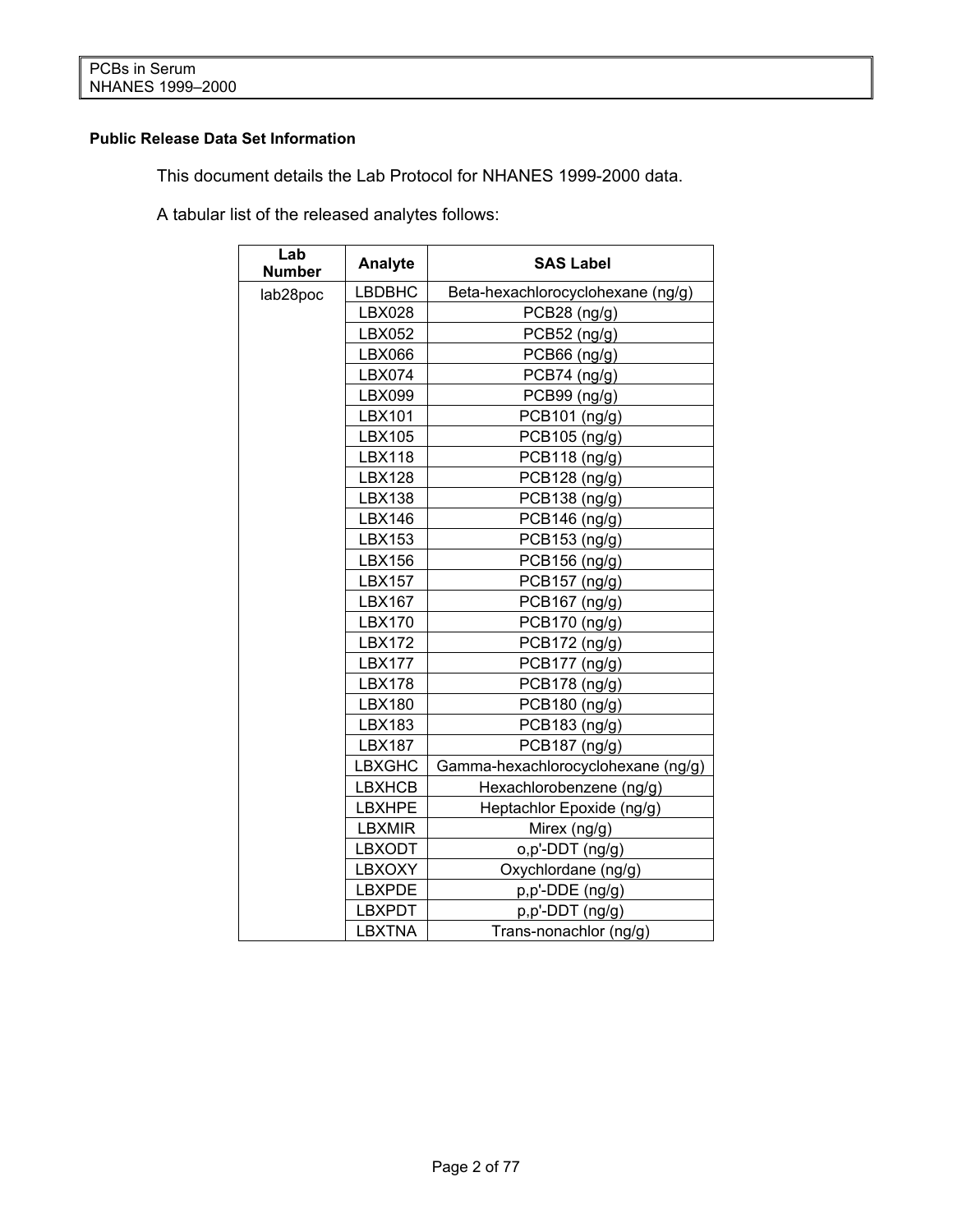#### **1. SUMMARY OF TEST PRINCIPLE AND CLINICAL RELEVANCE**

#### **1.1 Summary of Test Principle**

Thirty-eight ortho-substituted polychlorinated biphenyls (PCBs), 13 persistent chlorinated pesticides, and selected pesticide metabolites are measured in serum by high-resolution gas chromatography/isotopedilution high-resolution mass spectrometry (HRGC/ID-HRMS). All serum specimens are handled using *Universal Precautions*.

Serum specimens (1–1.5 mL) to be analyzed for PCBs and persistent pesticides are spiked with  ${}^{13}$ C<sub>12</sub>labeled internal standards and the analytes of interest are isolated in hexane using a  $C_{18}$  solid phase extraction (SPE) procedure followed by extraction through neutral silica and Florosil SPE columns. PCBs and pesticides are eluted from the Florosil column with hexane and 1:1 dichloromethane /hexane. For PCBs and pesticides, each analytical run consists of nine unknown specimens, one method blank, and two quality control samples. Before quantification, the vials are reconstituted with 10uL <sup>13</sup>C-labeled external standard. Sample extracts are then analyzed simultaneously for PCBs and pesticides by HRGC/ID-HRMS where 1  $\mu$ L is injected, using a GC Pal (Leap Technology) auto sampler, into a Hewlett-Packard 6890 gas chromatograph operated in the splitless injection mode with a flow of 1 mL/min helium through a DB-5ms capillary column (30 m x 0.25 mm x 0.25 μm film thickness) where analytes are separated prior to entering a Thermo Finnigan MAT95 XP (5 kV) magnetic sector mass spectrometer operated in EI mode at 40 eV, using selected ion monitoring (SIM) at 10,000 resolving power (10% valley). Two ion current responses corresponding to two masses are monitored for each native  $(^{12}C)$  compound and it corresponding  $^{13}C$ internal standard. The instrumental response factor for each analyte is calculated as the sum of the two  $^{12}$ C isomers divided by the sum of two  $13C$ - isomers

Calibration of mass spectrometer response factor vs. concentration is performed using calibration standards containing known concentrations of each  ${}^{12}C$  compound and its corresponding  ${}^{13}C$  internal standard. The concentration of each analyte is derived by interpolation from individual linear calibration curves and is adjusted for sample weight. The validity of all mass spectrometry data are evaluated using a variety of established criteria, such as signal-to-noise ratio ≥ 3 for the smallest native ion mass, instrument resolving power ≥ 10,000, chromatographic isomer specificity index with 95% limits, relative retention time ratio of native to isotopically labeled analyte within 3 parts-per-thousand compared to a standard, response ratios of the two <sup>12</sup>C and <sup>13</sup>C ions must be within ± 20 % of their theoretical values and analyte recovery ≥10 % and ≤ 120%. In addition, the calculated mean and range of each analyte in the quality control sample must be within their respective confidence intervals. The method detection limit (MDL) for each analyte is calculated correcting for sample weight and recovery. The total lipid content of each specimen is estimated from its total cholesterol and triglycerides values using a "summation" method. Analytical results for PCBs and pesticides are reported on a whole-weight [ng/g or parts-per-billion (ppb)] and lipid-adjusted basis [ng/g or ppb]. International toxicity equivalents (I-TEQs) are also reported for PCDDs, PCDFs, cPCBs and other "dioxin-like" PCBs, based on the WHO-TEF system. Prior to reporting results, all quality control (QC) data undergo a final review by a Division of Laboratory Science quality control officer.

#### **2. SAFETY PRECAUTIONS**

All serum specimens are handled using Universal Precautions. Specimens received for analysis must be considered potentially positive for infectious agents including HIV and hepatitis B viruses. Universal Precautions must be observed; laboratory coats, safety glasses and protective gloves should be worn during all steps of this method. The Hepatitis B vaccination series is recommended for all analysts working with whole blood and/or serum samples. Laboratory personnel should abide by common safety practices: no eating, drinking, or smoking in the laboratory. Protective clothing should not be worn out of the laboratory; and hands should be washed with soap and water before leaving the area. When organic solvents are being used, all operations should be performed under a fume hood. As an added precaution, laboratory staff should also wear solvent-resistant nitrile gloves during all phases of the sample enrichment procedure, including glassware washing. The laboratory should have formal written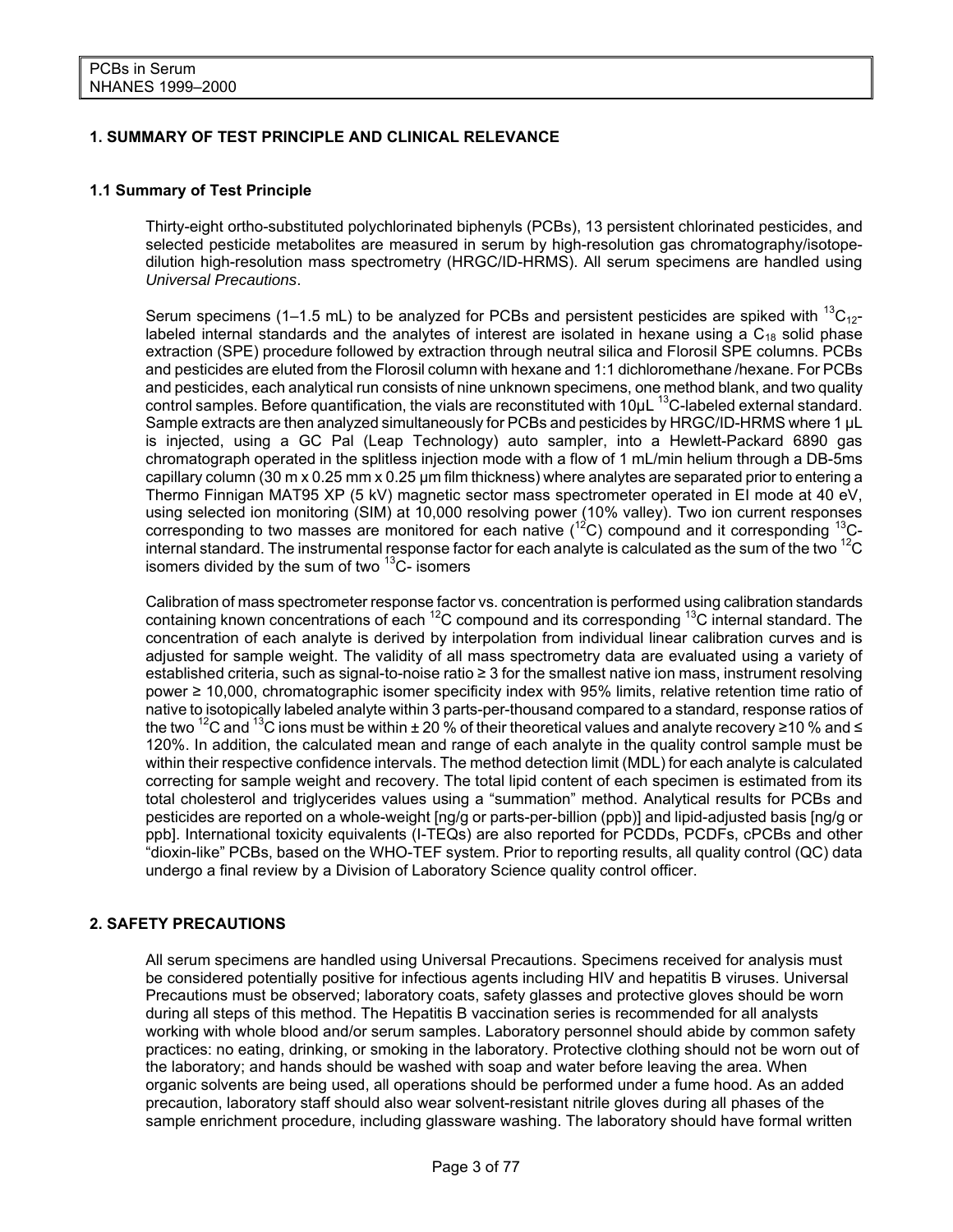policies for handling dioxin/furan standards, potentially infectious biological samples and disposal of waste solvents and reagents. Spill kits for solvents, acids and bases, as well as a disinfectant for biological spills (such as 70% ethanol or 5% sodium hypochlorite) should be available in the laboratory. Standard solutions containing more than 1 µg of TCDD toxic equivalents should not be stored in sample preparation or GC/MS laboratories.

#### **3. COMPUTERIZATION; DATA SYSTEM MANAGEMENT**

Databases (i.e. NHPCB02) have been set up on the PC using R:BASE version 6.5. The databases will be used for storage, retrieval, and analysis of data from projects of the dioxin and related compounds laboratory. Data entries are made into four tables containing: 1) demographic information; 2) information from the clean-up section; 3) mass spec data; and 4) lipid results. Each section has access only to the information that it entered. However, after the information from each section has been entered, the data sets can be merged for a complete report on each sample. Data sets can be sent to SAS, Statistical Analysis System, on the PC or to the mainframe. Entry forms and reports can be changed to fit the needs of each section.

The statistical analysis of the results are performed using the software package SAS, Statistical Analysis System. The data from the each of the sections is brought together by specimen identification number, the notebook number of the clean-up section, and the mass spec run number. Only the project supervisor and the database manager will have access to the whole database. Exposure codes will be broken only after all valid results have been reported to appropriate project coordinator by memo, thus, insuring that no data will be changed.

After entering R:BASE, menus are used to guide the user through the various steps. The MASTER menu displays the following options: 1) demographic information processing; 2) cleanup sample processing; 3) mass spec result processing; 4) Lipid analysis; 5) supervisory functions; and 6) exit. The demographic table contains the specimen identification numbers, the study number and any additional information received about the sample, such as collection date. The cleanup table contains the specimen identification number, the weight of sample used in the analysis, the analyst's initials, and the notebook number where the cleanup information is recorded, the cleanup date and the lot numbers of adsorbents used. In the cleanup table, specimens are identified as unknowns, quality control samples, blanks or standards. The lipid table contains the specimen identification number and lipid results. The mass spec table contains the data from the mass spectrometer, retention times and area counts for each congener, as well as the notebook number assigned in cleanup and a run number assigned by the mass spectrometer operator. When the data is imported into R:BASE from the mass spectrometer, log transformed regression parameters are used to calculate the concentrations of each congener in each specimen and this concentration is stored in the mass table.

#### **4. SPECIMEN COLLECTION, STORAGE, AND HANDLING PROCEDURES; AND CRITERIA FOR SPECIMEN REJECTION**

Fasting prior to sample collection is not necessary since the lipid adjustment normalizes the serum levels. Individuals providing a large amount of blood may have a low-fat meal such as toast (no butter) with jelly and black coffee.

The specimen type is serum, processed by the procedures outlined in this section.

The larger the serum volume, the lower the detection limits are. With more sensitive mass spectrometers, the volumes of serum are now routinely between 1 mL and 10 mL. The minimum amount is about 1 mL of serum.

#### **Specimen Collection Materials for Each Participant, up to 10-g Serum Sample.**

- Gauze sponges, sterile, individually wrapped 2"x 2" (2 ea).
- Alcohol wipe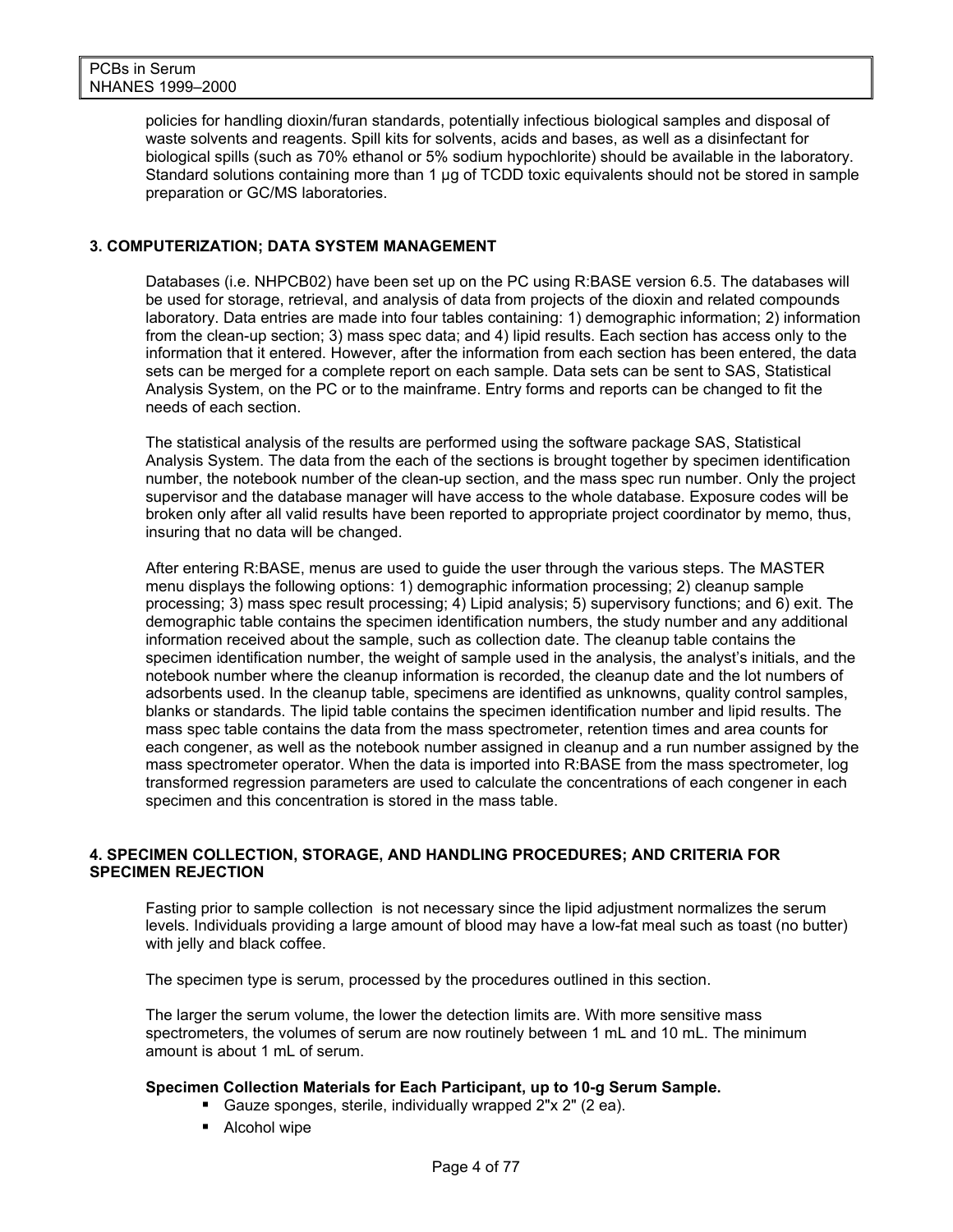- Band-aid
- Red-top Vacutainers (size depends on volume to be collected)
- 21 gauge multi sample needle, sterile
- Pre-printed labels
- **Tourniquet**
- **Vacutainer holder**
- **Freezer**
- Pasteur pipette (1 each\*)
- **Qorpak bottle (1 each\*)**
- Teflon-lined stoppers for above Qorpak bottle (2 ea.\*)
- Aluminum seals (2 each)
- Pre-printed labels
- Pipette bulb
- 16 Racks
- **•** Centrifuge
- Freezer  $(-20^{\circ}C)$

\*These items are to be rinsed with acetone toluene, hexane, and acetone.

#### **Collection of one 10-g serum sample**

Blood is collected in red top Vacutainers. For collection, loosen the tourniquet immediately after blood flow is established and release entirely as the last tube fills. Completely fill all the Vacutainer tubes and then withdraw the needle with a slow but firm motion. Red-top tubes should not be inverted or mixed. Label all tubes. Place the red-top tubes upright in a rack and allow them to clot at room temperature for 20–30 minutes. Centrifuge the red-top tubes for 10 minutes at the RPM necessary to attain a force of 1000 x *g*. Using a transfer pipette, pipette the serum from each participant's red-top tubes into the Wheaton Bottle and cap. Check to make sure that the numbers on the labels are the same. DO NOT ALLOW SERUM TO REMAIN IN CONTACT WITH THE CLOT FOR LONGER THAN 1 HOUR AFTER THE SPECIMEN IS COLLECTED. Mix the serum gently, cap each bottle and place upright in a –20 NC freezer and store at the same temperature until shipment to CDC. The time between collecting blood and freezing serum should not be more than 1 1/2 hours. Note on the sample log if a sample is turbid or hemolyzed, or if the serum was left in contact with red cells for more than 1 hour or left at room temperature for more than 90 minutes before freezing.

#### **Sample Shipment supplies**

- 1 Styrofoam shipper
- 3-4 lbs. dry ice
- 4 bubble-pack bags 4"x 7"
- Safety glasses or eye shield
- Strapping tape
- Gloves for handling dry ice and frozen specimens
- **Sheets of bubble-pack packing material**
- CDC "Specimen Shipping List" filled out
- **Zip-lock bag**

For all shipments, do not pack shippers with frozen specimens and dry ice until just before shipment. Telephone the laboratory at CDC the day the shipment is transported. For each shipment, fill out a blank Specimen Shipping List provided by CDC. When packing the shippers, use gloves to handle the dry ice to avoid burning the hands. Glasses or an eye shield should also be worn if the dry ice cakes are to be broken into small pieces. Place the frozen serum specimens from each participant in one 4"x 7" bubble bag and seal. Pack 1 set of filled bubble bags upright in the bottom of the shipper. If necessary, use sheets of bubble-pack, packing material to ensure the specimens are in a vertical position. Fill the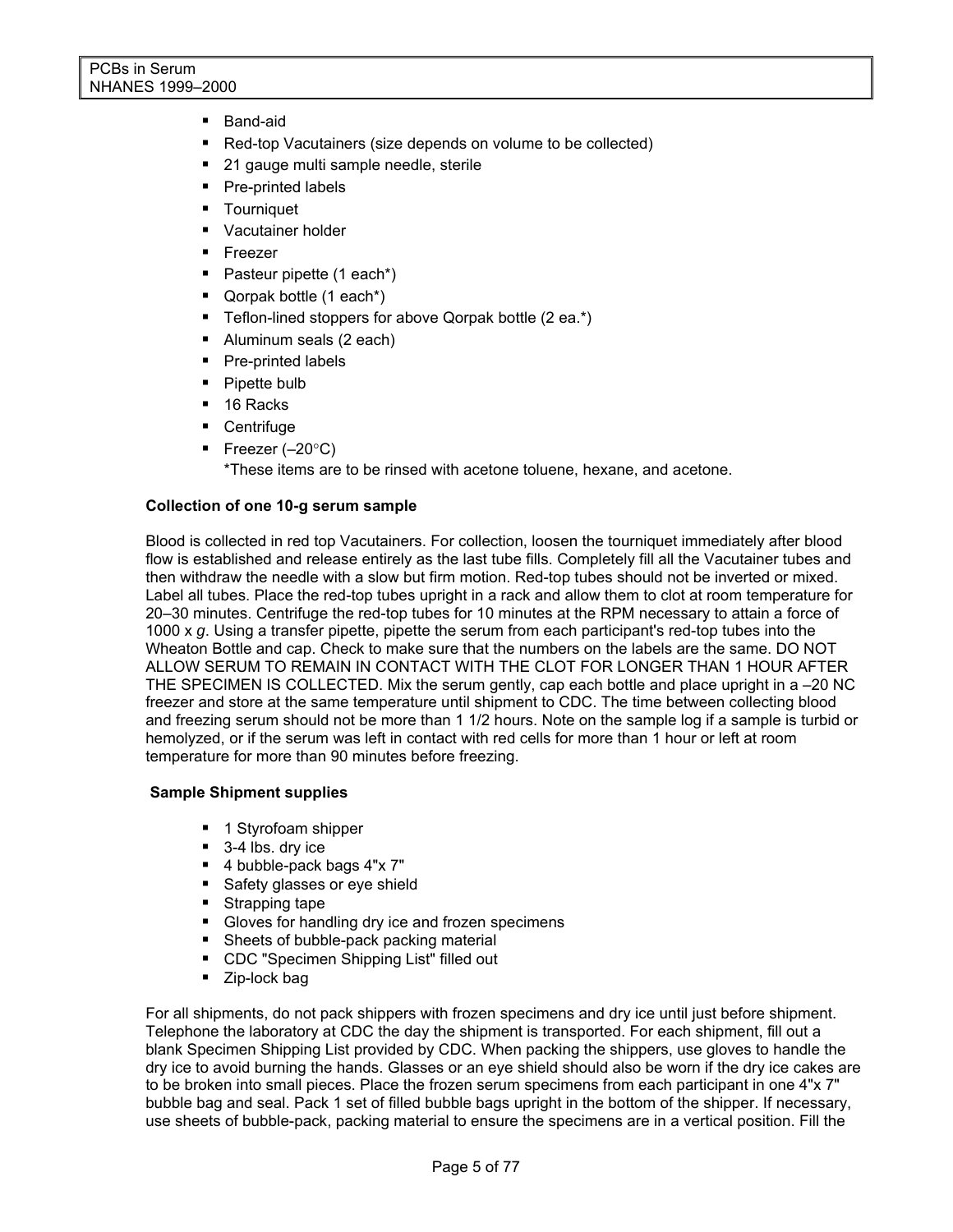shipper with dry ice. Insert the completed "Specimen Shipping List" in a 12x12" zip-lock bag and secure to the top of the Polyfoam lid with filament tape. Secure the outer carton lid on the shipper with EPA seal tape and complete the appropriate information. Attach pre-addressed "FEDERAL EXPRESS" shipping label, the HUMAN BLOOD - THIS SIDE UP label, and the DRY ICE label.

Specimen Stability has been demonstrated for analytes measured by this method for at least 10 years at –30°C or below. However, due to the chemical inertness of these compounds, they can be assumed to be stabile indefinitely if specimens are maintained in a frozen state.

#### **5. PROCEDURES FOR MICROSCOPIC EXAMINATIONS; CRITERIA FOR REJECTION OF INADEQUATELY PREPARED SLIDES**

Not applicable for this procedure.

#### **6. PREPARATION OF REAGENTS, CALIBRATORS (STANDARDS), CONTROLS, AND ALL OTHER MATERIALS; EQUIPMENT AND INSTRUMENTATION**

#### **6.1 Reagent Preparation**

#### **6.1.1 50% dichloromethane/hexane solution (v/v).**

With a 2-L graduated cylinder, measure 1.5-L dichloromethane, and pour into a clean labeled 4-L bottle. Measure 1.5 L of hexane with the same graduated cylinder and pour into the same 4-L bottle. Gently swirl to mix.

#### **6.1.2 10% Dimethyldichlorosilane (DMCS) Silanizing Solution**.

A 10% DMCS in toluene solution (v/v) is prepared for silanizing glass vessels and TurboVap tubes. The silane solution is stored in a glass reagent bottle at 4°C and may be reused until it begins to turn yellow.

Before silanizing the glass vessels or tubes, they are rinsed with acetone and dried in an oven at 130°C for 10 min. The vessels or tubes are filled with 10% DMCS solution and allowed to stand for 10 min. The silanizing solution is then decanted and saved for reuse. The vessels or tubes are rinsed with toluene and filled with methanol and allowed to stand for 5 min. The methanol is discarded. The vessel or tubes are rinsed again with methanol, followed by toluene and acetone.

#### **6.2 Calibration Standards.**

All PCB and chlorinated pesticide calibration standards were purchased from Cambridge Isotopes Laboratory (CIL, Woburn, MA). They were prepared in nonane according to CDC specifications and contain 38 PCBs found in humans and 13 chlorinated pesticides. Standards were prepared from individual stock solutions of labeled <sup>13</sup>C<sub>12</sub>-PCBs, <sup>13</sup>C<sub>n</sub>-pesticides, and native <sup>12</sup>C<sub>12</sub>-PCBs, and <sup>12</sup>C<sub>n</sub>pesticides that are certified to be at least 99% pure. All of these compounds are suspected carcinogens. Lab coats and gloves should be worn when handling them, but their concentrations in these standards are very low. Tables 1A and 1B list the components of the isotope dilution standards. <sup>13</sup>C-labeled PCBs are not commercially available for all of the PCBs measured. In those cases, another  ${}^{13}C_{12}$ -labeled PCB is used as its internal standard. Tables 1A and 1B list the internal standards used for each of the 38 PCBs measured. The concentrations of each of the PCB congeners in each of the IDMS standards are shown in Table 2A and the concentrations of each pesticide are shown in Table 2B.

Diluent for sample extract reconstitution was also purchased from Cambridge Isotopes, (CIL Woburn, MA). It is a standard containing 25 pg/mL of  ${}^{13}C_6$ -1,2,3,4-TCDD in nonane. This standard is used to reconstitute sample extracts before mass spectral analysis of PCBs and chlorinated pesticides. The quantification standards (Table 1) also contain 25 pg/mL of  ${}^{13}C_{6}$ -1,2,3,4-TCDD and therefore a comparison between the ratio of the internal standards ( ${}^{13}C_{12}$ -PCBs or  ${}^{13}C_{n}$ -Pesticides) and the recovery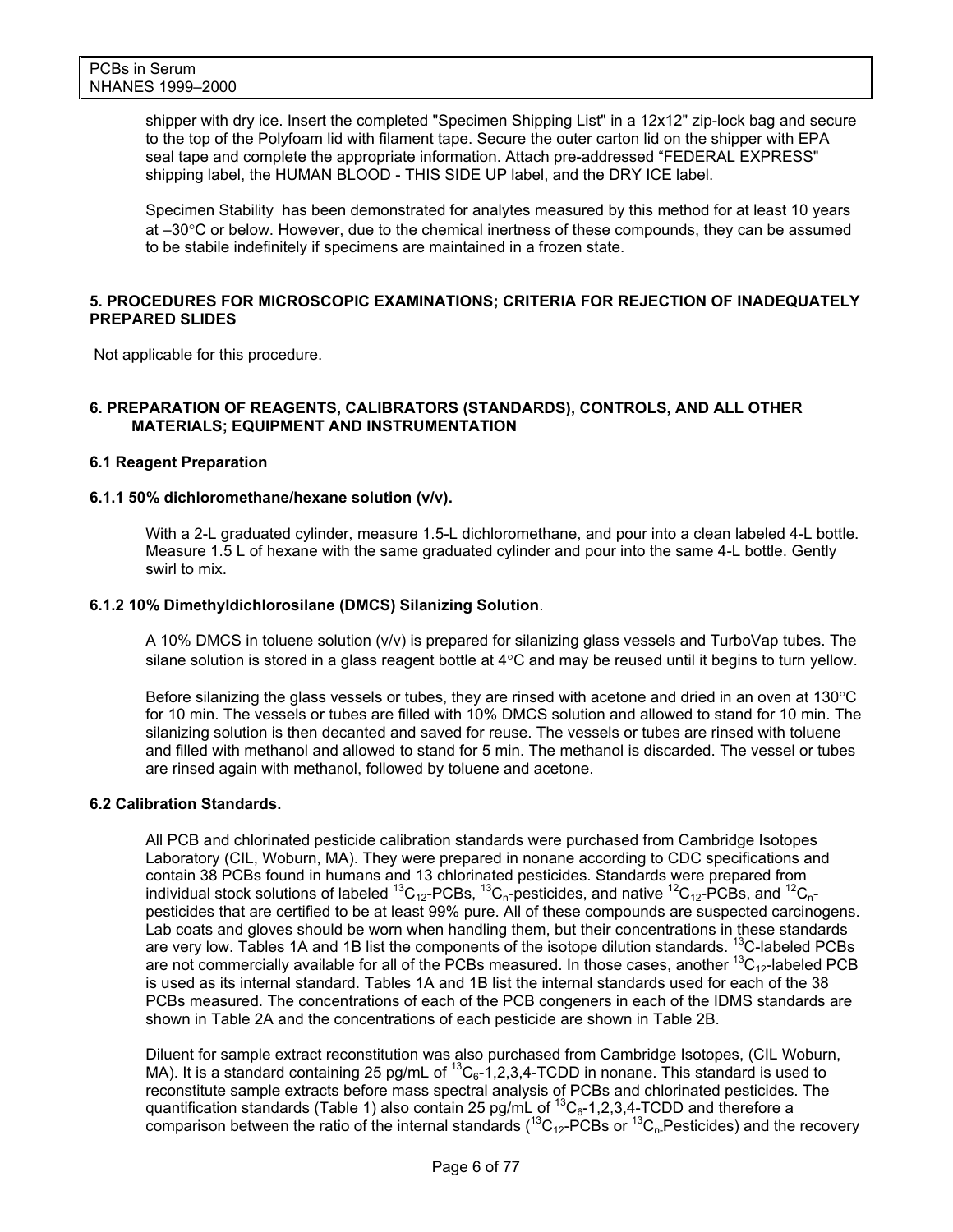standard  $(^{13}C_6$ -1,2,3,4-TCDD) can be used to calculate the absolute percent recovery of the  $^{13}C$ -labeled internal standards during sample analysis. This recovery standard also allows researchers to show that the mass spectrometer remained at 10,000 resolving power during the analysis of each sample. The 13C<sub>6</sub>-1,2,3,4-TCDD in each sample extract can also demonstrate capillary column isomer specificity on the basis of its separation from  ${}^{13}C_{12}$ -2,3,7,8-TCDD.

Analytical standards, isotopically labeled internal standards, and reconstitution standards are dispensed in equal volumes into silanized ampoules and are flame sealed. The sealed ampoules are stored at room temperature.

| Compound                                                 | Formula             | <b>PCB BZ</b><br><b>Number</b> | <b>Native</b><br>${}^{12}C_{12}$ | Label<br>$13C_{12}$ |
|----------------------------------------------------------|---------------------|--------------------------------|----------------------------------|---------------------|
| 2,2',5-Trichloro biphenyl                                | $C_{12}H_7Cl_3$     | PCB <sub>18</sub>              | Yes                              | PCB <sub>32</sub>   |
| 2,4,4'-Trichloro biphenyl                                | $C_{12}H_7Cl_3$     | PCB <sub>28</sub>              | Yes                              | Yes                 |
| 2,2',5,5'-Tetrachloro biphenyl                           | $C_{12}H_6Cl_4$     | PCB <sub>52</sub>              | Yes                              | Yes                 |
| 2,2',4,5'-Tetrachloro biphenyl                           | $C_{12}H_6Cl_4$     | PCB49                          | Yes                              | PCB <sub>52</sub>   |
| 2,2'3,5'-Tetrachloro biphenyl                            | $C_{12}H_6Cl_4$     | PCB44                          | Yes                              | PCB <sub>52</sub>   |
| 2,4,4',5-Tetrachloro biphenyl                            | $C_{12}H_6Cl_4$     | PCB74                          | Yes                              | PCB70               |
| 2,3',4,4'-Tetrachloro biphenyl                           | $C_{12}H_6Cl_4$     | PCB66                          | Yes                              | PBC70               |
| 2,2',4,5,5'-Pentachloro biphenyl                         | $C_{12}H_5Cl_5$     | <b>PCB101</b>                  | Yes                              | Yes                 |
| 2,2',4,4',5-Pentachloro biphenyl                         | $C_{12}H_5Cl_5$     | PCB99                          | Yes                              | <b>PCB101</b>       |
| 2,2',3,4,5'-Pentachloro biphenyl                         | $C_{12}H_5Cl_5$     | PCB87                          | Yes                              | <b>PCB111</b>       |
| 2,3,3',4',6-Pentachloro biphenyl                         | $C_{12}H_5Cl_5$     | <b>PCB110</b>                  | Yes                              | <b>PCB111</b>       |
| 2,3',4,4',5-Pentachloro biphenyl                         | $C_{12}H_5Cl_5$     | <b>PCB118</b>                  | Yes                              | Yes                 |
| 2,3,3',4,4'-Pentachloro biphenyl                         | $C_{12}H_5Cl_5$     | <b>PCB105</b>                  | Yes                              | Yes                 |
| 2,2',3,5,5',6-Hexachloro biphenyl                        | $C_{12}H_{4}Cl_{6}$ | <b>PCB151</b>                  | Yes                              | <b>PCB111</b>       |
| 2,2',3,4',5',6-Hexachloro biphenyl                       | $C_{12}H_{4}Cl_{6}$ | <b>PCB149</b>                  | Yes                              | <b>PCB118</b>       |
| 2,2',3,4',5,5-Hexachloro biphenyl                        | $C_{12}H_{4}Cl_{6}$ | <b>PCB146</b>                  | Yes                              | <b>PCB153</b>       |
| 2,2',4,4',5,5'-Hexachloro biphenyl                       | $C_{12}H_{4}Cl_{6}$ | <b>PCB153</b>                  | Yes                              | Yes                 |
| 2,2',3,4,4',5' and 2,3,3',4,4',6-<br>Hexachloro biphenyl | $C_{12}H_{4}Cl_{6}$ | <b>PCB138</b><br><b>PCB158</b> | Yes                              | Yes                 |
| 2,2',3,3',4,4'-Hexachloro biphenyl                       | $C_{12}H_{4}Cl_{6}$ | <b>PCB128</b>                  | Yes                              | Yes                 |
| 2,3',4,4',5,5'-Hexachloro biphenyl                       | $C_{12}H_{4}Cl_{6}$ | <b>PCB167</b>                  | Yes                              | Yes                 |
| 2,3,3',4,4',5-Hexachloro<br>biphenyl                     | $C_{12}H_{4}Cl_{6}$ | <b>PCB156</b>                  | Yes                              | Yes                 |

# **Table 1A. Standard Materials for Ortho-Substituted PCBs**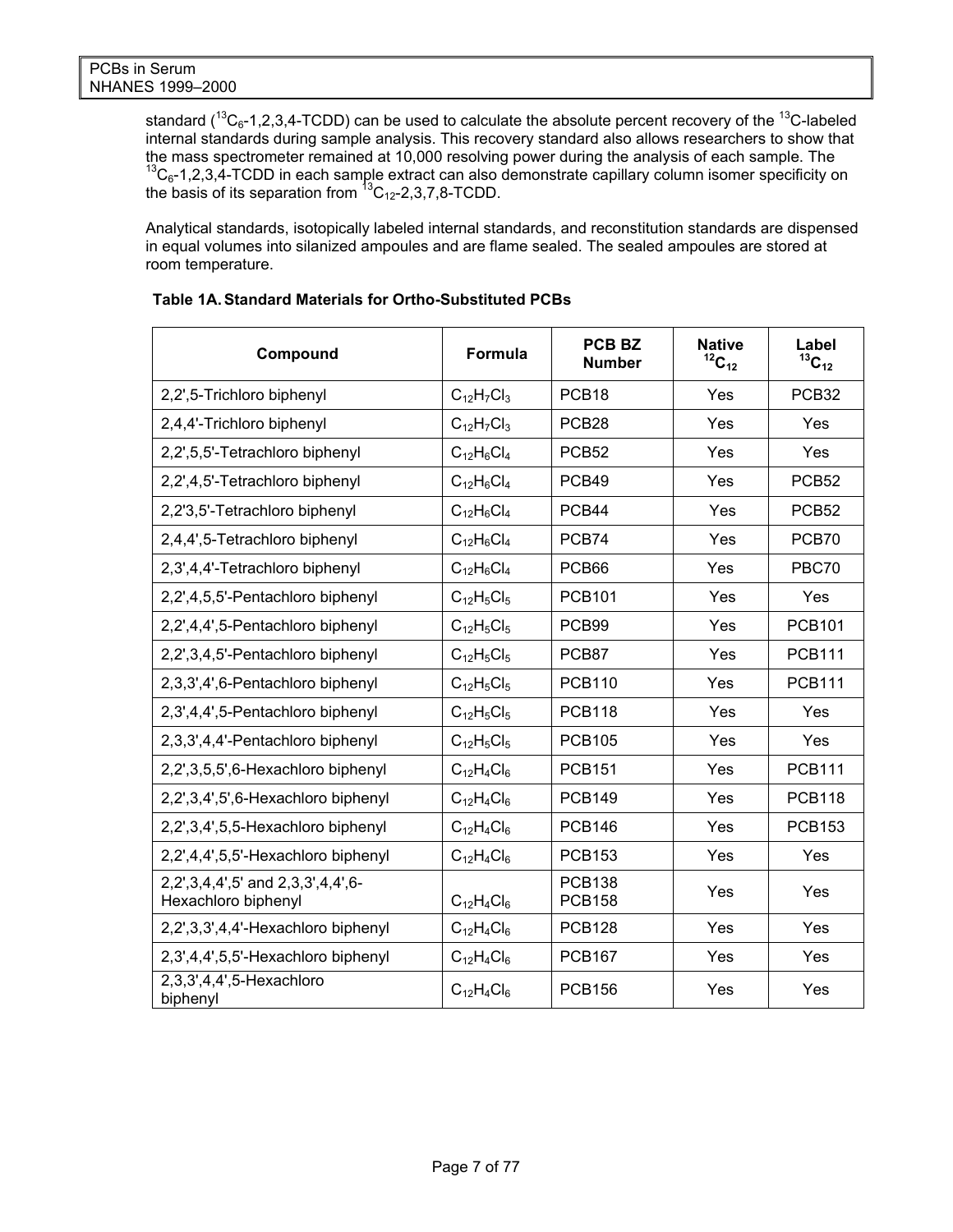| Compound                                                            | <b>Formula</b>      | <b>IUPAC</b><br><b>Number</b>  | <b>Native</b><br>${}^{12}C_{12}$ | Label<br>$^{13}C_{12}$ |
|---------------------------------------------------------------------|---------------------|--------------------------------|----------------------------------|------------------------|
| 2,3,3',4,4',5'-Hexachloro biphenyl                                  | $C_{12}H_{4}Cl_{6}$ | <b>PCB157</b>                  | Yes                              | Yes                    |
| 2,2,3,3',5',5',6-Heptachloro biphenyl                               | $C_{12}H_3Cl_7$     | <b>PCB178</b>                  | Yes                              | Yes                    |
| 2,2',3,4',5,5',6-Heptachloro biphenyl                               | $C_{12}H_3Cl_7$     | <b>PCB187</b>                  | Yes                              | <b>PCB178</b>          |
| 2,2',3,4,4',5',6-Heptachloro biphenyl                               | $C_{12}H_3Cl_7$     | <b>PCB183</b>                  | Yes                              | <b>PCB178</b>          |
| 2,2',3,3',4,5',6'-Heptachloro biphenyl                              | $C_{12}H_3Cl_7$     | <b>PCB177</b>                  | Yes                              | <b>PCB156</b>          |
| 2,2',3,3',4,5,5'-Heptachloro biphenyl                               | $C_{12}H_3Cl_7$     | <b>PCB172</b>                  | Yes                              | <b>PCB180</b>          |
| 2,2',3,4,4',5,5'-Heptachloro biphenyl                               | $C_{12}H_3Cl_7$     | <b>PCB180</b>                  | Yes                              | Yes                    |
| 2,2',3,3',4,4',5-Heptachloro biphenyl                               | $C_{12}H_3Cl_7$     | <b>PCB170</b>                  | Yes                              | Yes                    |
| 2,3,3',4,4',5,5' - Heptachloro<br>biphenyl                          | $C_{12}H_3Cl_7$     | <b>PCB189</b>                  | Yes                              | Yes                    |
| 2,2',3,3',4,5,5',6'-Octachloro<br>biphenyl                          | $C_{12}H_2Cl_8$     | <b>PCB199</b>                  | Yes                              | <b>PCB170</b>          |
| $2,2',3,3,4,4',5,6'$ - and<br>2,2',3,4,4',5,5'6-Octachloro biphenyl | $C_{12}H_2Cl_8$     | <b>PCB196</b><br><b>PCB203</b> | Yes                              | <b>PCB170</b>          |
| 2,2'3,3',4,4',5,6-Octchloro biphenyl                                | $C_{12}H_2Cl_8$     | <b>PCB195</b>                  | Yes                              | <b>PCB194</b>          |
| 2,2',3,3',4,4',5,5'-Octachloro<br>biphenyl                          | $C_{12}H_2Cl_8$     | <b>PCB194</b>                  | Yes                              | Yes                    |
| 2,2',3,3',4,4',5,5,6'-Nonachloro<br>biphenyl                        | $C_{12}H_1Cl_9$     | <b>PCB206</b>                  | Yes                              | Yes                    |
| 2,2',3,3',4,4',5,5',6,6'-Decachloro<br>biphenyl                     | $C_{12}Cl_{10}$     | <b>PCB209</b>                  | Yes                              | Yes                    |
| 2,4',6-Trichloro biphenyl                                           | $C_{12}Cl_3$        | PCB <sub>32</sub>              | <b>No</b>                        | Yes                    |
| 2,3',4',5-Tetrachloro biphenyl                                      | $C_{12}Cl_4$        | PCB70                          | <b>No</b>                        | Yes                    |
| 2,3,3',5,5'-Pentachloro biphenyl                                    | $C_{12}Cl_5$        | <b>PCB111</b>                  | N <sub>o</sub>                   | Yes                    |
| ${}^{13}C_6$ 1, 2, 3, 4-TCDD                                        | Recovery standard   |                                |                                  |                        |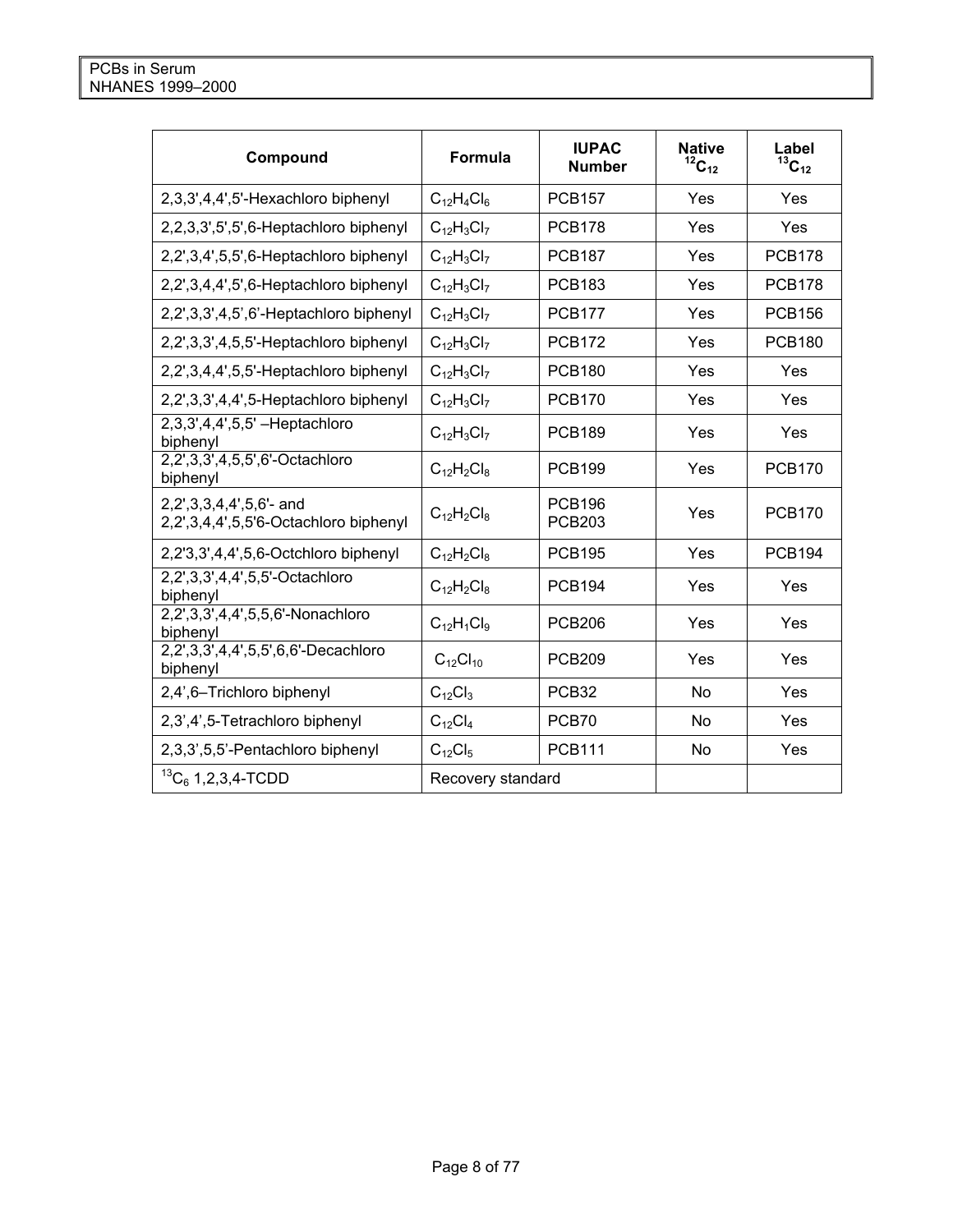| Compound                     | Formula                  | <b>Native</b><br>${}^{12}C_n$ | Label<br>$13C_n$ |  |
|------------------------------|--------------------------|-------------------------------|------------------|--|
| Hexachlorobenzene            | $C_6Cl_6$                | Yes                           | Yes              |  |
| β-Hexachlorocyclohexane      | $C_6H_6Cl_6$             | Yes                           | <b>Yes</b>       |  |
| y-Hexachlorocyclohexane      | $C_6H_6Cl_6$             | <b>Yes</b>                    | <b>Yes</b>       |  |
| Aldrin                       | $C_{12}H_8Cl_6$          | Yes                           | Yes              |  |
| Heptachlor epoxide           | $C_{10}H_5O_2Cl_7$       | Yes                           | Yes              |  |
| Oxychlordane                 | $C_{10}H_4OCl_8$         | Yes                           | Yes              |  |
| trans-Nonachlor              | $C_{12}H_5Cl_9$          | Yes                           | Yes              |  |
| p,p'-DDE                     | $C_{14}H_8Cl_4$          | Yes                           | Yes              |  |
| <b>Dieldrin</b>              | $C_{12}H_8OCl_6$         | Yes                           | Yes              |  |
| Endrin                       | $C_{12}H_8OCl_6$         | Yes                           | Yes              |  |
| o,p'-DDT                     | $C_{14}H_9Cl_5$          | Yes                           | Yes              |  |
| p,p'-DDT                     | $C_{14}H_9Cl_5$          | Yes                           | Yes              |  |
| <b>Mirex</b>                 | $C_{10}Cl_{12}$          | Yes                           | Yes              |  |
| ${}^{13}C_6$ 1, 2, 3, 4-TCDD | <b>Recovery Standard</b> |                               |                  |  |

# **Table 1B. Standard materials for Chlorinated Pesticides**

| Table 2A. High Resolution IDMS Calibration Solutions for ortho-substituted PCBs in Human |
|------------------------------------------------------------------------------------------|
| Serum                                                                                    |

| <b>STD NAME</b> | ${}^{12}C_{12}$ PCB | ${}^{13}C_{12}$ PCB | ${}^{12}C_6$ 1234-TCDD |
|-----------------|---------------------|---------------------|------------------------|
|                 | $(pg/\mu L)$        | $(pg/\mu L)$        | $(pg/\mu L)$           |
| P01             | 0.5                 | 75.0                | 25                     |
| P02             | 1.0                 | 75.0                | 25                     |
| P03             | 5.0                 | 75.0                | 25                     |
| P04             | 10.0                | 75.0                | 25                     |
| P05             | 25.0                | 75.0                | 25                     |
| P06             | 50.0                | 75.0                | 25                     |
| P07             | 75.0                | 75.0                | 25                     |
| P08             | 100.0               | 75.0                | 25                     |
| P <sub>09</sub> | 500.0               | 75.0                | 25                     |
| P <sub>10</sub> | 1000.0              | 75.0                | 25                     |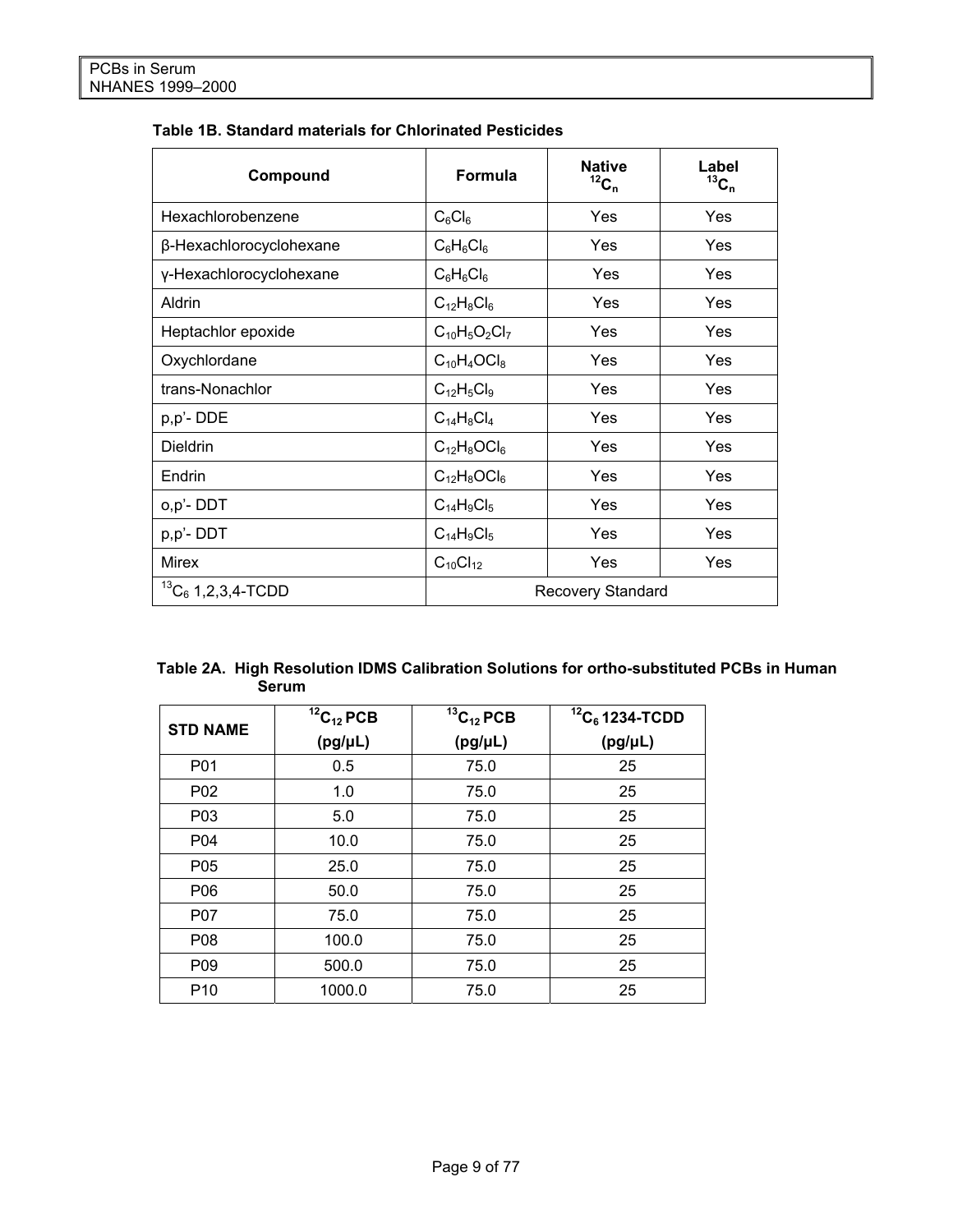|       | Table 2B. High Resolution IDMS Calibration Solutions for Chlorinated Pesticides in Human |
|-------|------------------------------------------------------------------------------------------|
| Serum |                                                                                          |

| <b>STD NAME</b> | ${}^{12}C_n$ Pest.<br>$(pg/\mu L)$ | ${}^{13}C_n$ Pest.<br>$(pg/\mu L)^*$ | ${}^{12}C_6$ 1234-TCDD<br>$(pg/\mu L)$ |
|-----------------|------------------------------------|--------------------------------------|----------------------------------------|
| T03             | 5.0                                | 100.0                                | 25                                     |
| T04             | 10.0                               | 100.0                                | 25                                     |
| T05             | 25.0                               | 100.0                                | 25                                     |
| <b>T06</b>      | 50.0                               | 100.0                                | 25                                     |
| <b>T07</b>      | 75.0                               | 100.0                                | 25                                     |
| T08             | 100.0                              | 100.0                                | 25                                     |
| P <sub>09</sub> | 500.0                              | 100.0                                | 25                                     |
| T <sub>10</sub> | 1000.0                             | 100.0                                | 25                                     |

\* The concentration of the  $p, p'$ -DDE label in the standards and the spiking solution is 250 pg/ $\mu$ L.

#### **6.3 Other Materials**

- Nitrogen gas, ultra-pure grade (Airgas South, Hapeville, GA).
- Detergent, Micro liquid laboratory cleaner (Cole-Parmer, Chicago, IL). [A 5% solution of Micro in deionized water (v/v), is used for washing glassware].
- Solvent rinsed 20x125 and 20x150 mm disposable glass tubes with Teflon lined caps size 18.
- 1.1 mL screw top vials [1.1CTVG] with Teflon faced silica septa [11-AC-TST1] (Sun SRI, Wilmington, NC ).
- DB-5MS 30 m, 0.25 mm I.D., 0.25 µm film thickness gas chromatography column (J&W Scientific, Folsom, CA).
- GC syringe, 10 µL [019390] (SGE, San Antonia, TX).
- TurboVap II Concentration Workstation [ZW8001] for 200 mL tubes with 0.5 mL (Caliper Life Sciences, Hopkinton, MA).
- Microman M25, M50, and M250 positive-displacement pipets with capillaries and pistons. Ranin EDP 10 µL and 100 µL; EDP PLUS 10 µL and 100 µL Motorized Pipettes (Rainin Instrument Co., Woburn, MA).
- Eppendorf 1000μL adjustable pipette (Brinkman Instrument Company, Westbury, NJ).
- Wrist action shaker, model 75 (Burrell, Pittsburg, PA).
- **SPE vacuum manifold (J.T. Baker, Phillipsburg, NJ).**
- Balance model BP310S (Sartorius, Goettinger, Germany).
- **Solvents: glass-distilled dichloromethane, acetone, HPLC grade water, and hexane,** methanol, ethanol (anhydrous reagent), and ACS grade formic acid (Tedia, Fairfield, OH). Dodecane, and decane (Aldrich Chemical Co., Milwaukee, WI).
- Dimethyldichlorosilane (Aldrich, Chemical Co., Milwaukee, WI).
- Water, deionized (Culligan Water Systems, Inc., Marietta, GA).
- SPE cartridges: 500 mg BakerBond Octadecyl  $(C_{18})$  disposable extraction columns, 1000 mg BakerBond Silica Gel disposable extraction columns (J.T. Baker, Phillipsburg, NJ) and 900 mg MAXI-CLEAN Florisil cartridges and 2 g MAXI-CLEAN sodium sulfate cartridges (Alltech, Deerfield, IL).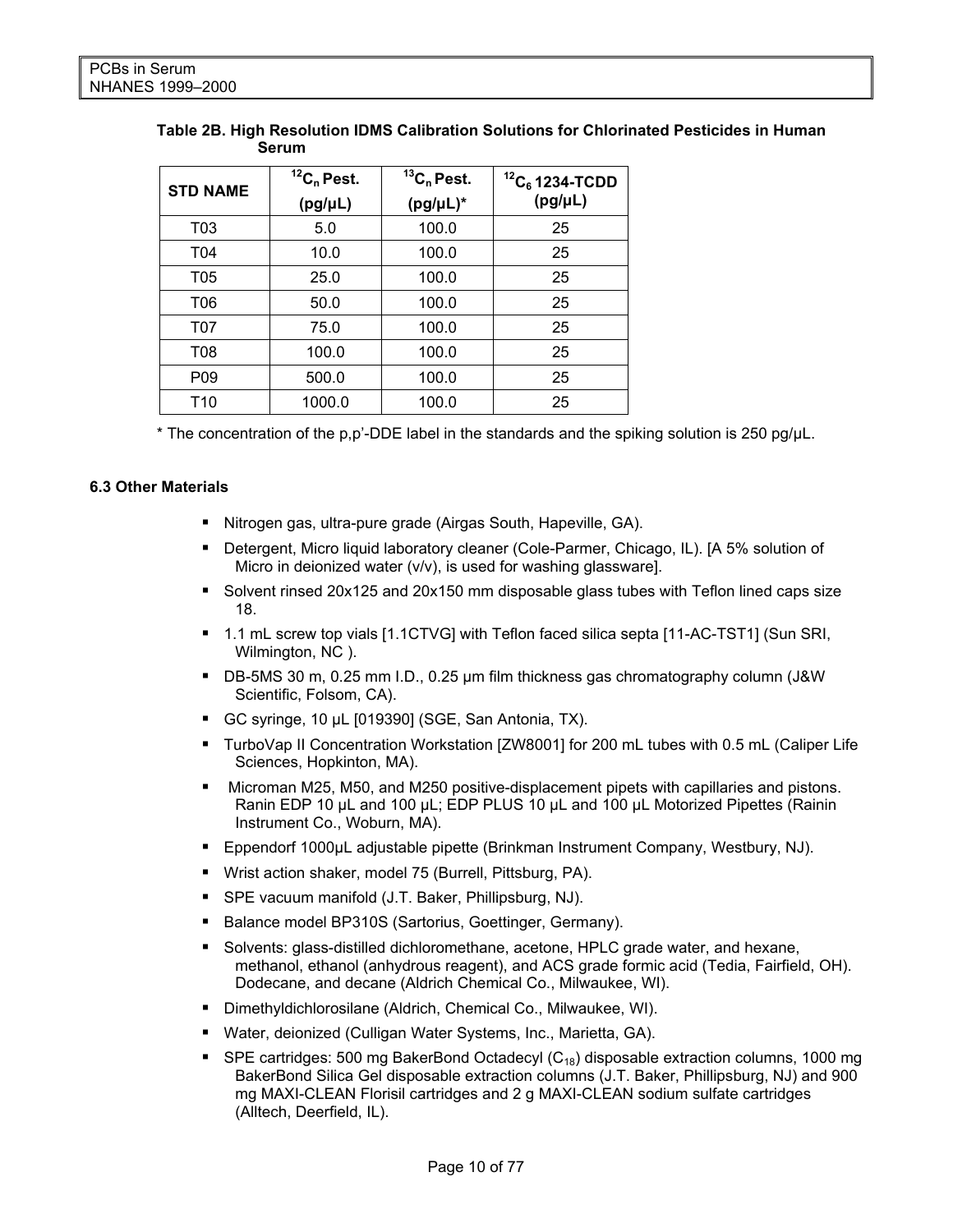#### **6.4 Instrumentation**

High-resolution gas chromatography/high-resolution mass spectrometry systems: Thermo Finnigan MAT95 XP Mass Spectrometer (5kv), with X-caliber data systems (Thermo Finnigan, San Jose, California) and Agilent Technologies 6890 Gas Chromatograph (Agilent Technologies, Palo Alto, California) and a GC-Pal autosampler (Leap Technologies, Carrboro, North Carolina). Sample extracts are analyzed for PCBs and pesticides by HRGC/ID-HRMS. Two microliters of extract are injected, using an auto sampler, into the gas chromatograph operated in the splitless injection mode with a flow of 1 mL/min helium through a DB-5ms capillary column (30m x 0.25 mm x 0.25 μm film thickness) where analytes are separated prior to entering the magnetic sector mass spectrometer operated in EI mode at 40 eV, using selected ion monitoring (SIM) at 10,000 resolving power (10% valley).

# MAT 95 XL

#### **Figure 1 Thermo Finnigan MAT95 XP**

# **7. CALIBRATION AND CALIBRATION VERIFICATION PROCEDURES**

#### **7.1 Isotope-Dilution Calibration**

#### **7.1.1 Slope and Intercept.**

Calibration of mass spectrometer response factor vs. concentration is performed using quantitative analytical standards containing known concentrations of each native (carbon-12) compound and its corresponding 13C-internal standard. The quantitative analytical standards are listed in Table 2A for PCBs and Table 2B for pesticides. The standards are analyzed in ascending and descending order for several days. At least 6 analyses for each standard are made before performing a preliminary linear regression analysis of the data to estimate a slope (b) and an intercept (a) for each congener. The slopes and intercepts are periodically updated as additional standard data become available. The log transformed regression model (y =  $a^*b^x$ ) is used. The log transformed slope ranges from 0.97 to 1.03 and the log transformed intercepts range from -0.1 to +0.25.

#### **7.1.2 Blank Correction and Background Correction for PCBs and Pesticides.**

Blank Corrections and background corrections for all analytes are made using the average blank over the course of the study. The average concentration of the blank is subtracted from the apparent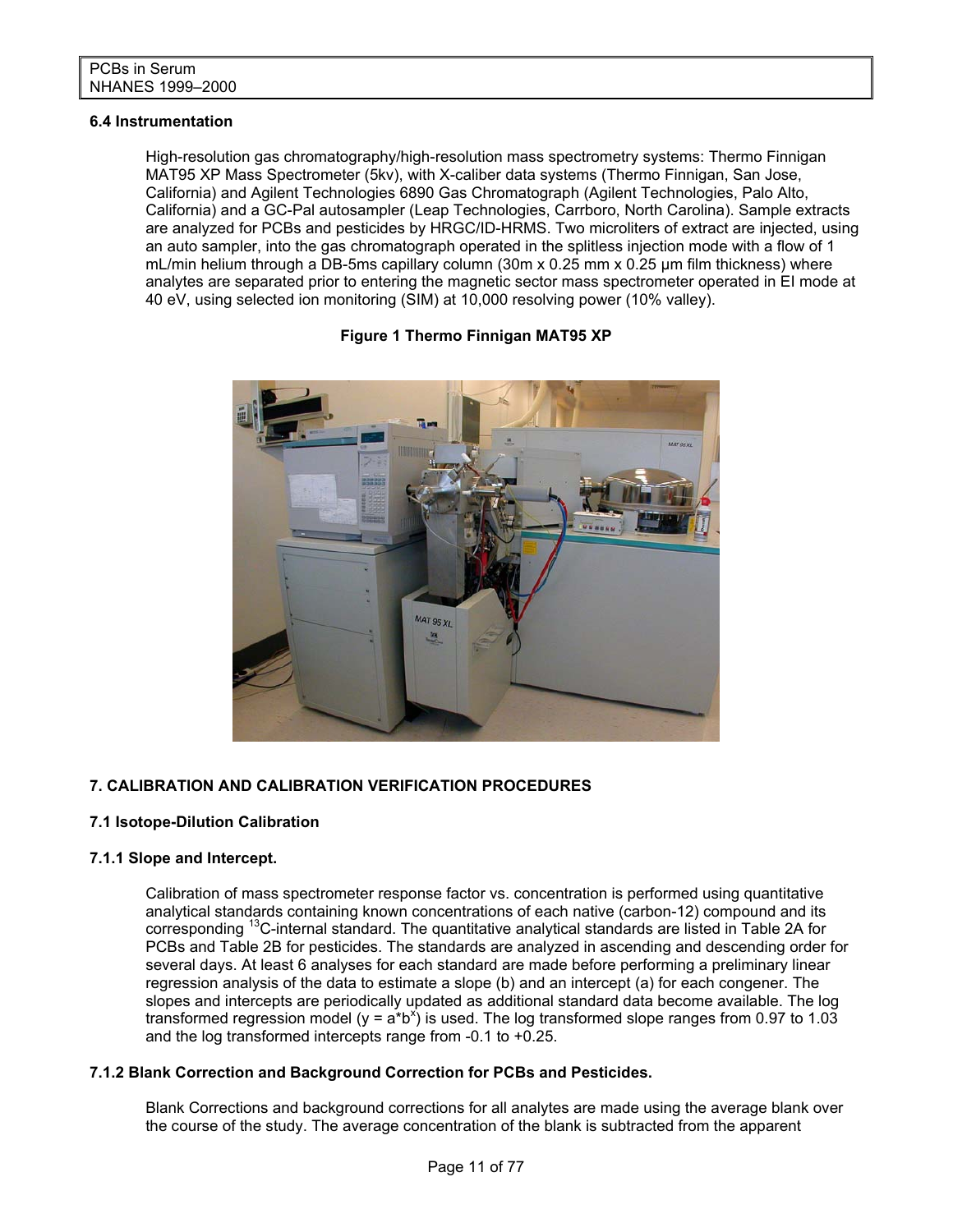concentration of the analyte in an unknown sample or QC sample to obtain the actual concentration of the analyte in the sample. The first sample in every clean-up run is an analytical blank. It consists of  $^{13}C$ labeled internal standard (spiking solution) that is carried through the entire analytical procedure, including clean-up and GC/MS analysis. It represents the amount of contamination or interference in the solvents and adsorbents, and in the laboratory equipment and in the environment (i.e. air). Since the percent coefficient of variation for measurements of the blank is about 50%, using the average blank minimizes the problem of over-correcting or under-correcting that can occur when the blank for a given clean-up run is used to correct all of the analytical results for that run.

#### **7.1.3 Isotope ratios.**

When performing calibration, calculate the average isotope ratios (see Tables 3A and 3B) for the two native ions and the two primary-labeled internal standard ions in the calibration standards for each analyte. Determine the 95% and 99% confidence intervals for each analyte based upon the average ion ratios observed in the calibration standards as follows: 95% confidence limit [2 standard deviations (SD)] for the isotope ratio for the two native ions is defined to be +20% of their average ion ratio. The 99% confidence interval (3 SD) is calculated by dividing the 95% confidence limit by 1.96 to get 1 SD and multiplying 1 SD by 2.58 to get 3 SD. The 95% and 99% confidence intervals for the isotope ratio of the two internal standard ions are computed similarly to the intervals for the ratio of the native ions except that the limits are based upon +15% of their average ratios.

| Compound                  | <b>Ions Monitored</b> | Average<br><b>Ratio</b> | Acceptable Range <sup>1</sup><br>99% Confidence |
|---------------------------|-----------------------|-------------------------|-------------------------------------------------|
| Tri-CB                    | 255.9613/257.9584     | 1.03                    | $(0.76 - 1.30)$                                 |
| ${}^{13}C_{12}$ -Tri-CB   | 268.0016/269.9986     | 1.03                    | $(0.83 - 1.23)$                                 |
| Tetra-CB                  | 289.9224/291.9194     | 0.77                    | $(0.57 - 0.97)$                                 |
| ${}^{13}C_{12}$ -Tetra-CB | 301.9626/303.9597     | 0.77                    | $(0.62 - 0.92)$                                 |
| Penta-CB                  | 323.8834/325.8804     | 0.62                    | $(0.46 - 0.78)$                                 |
| ${}^{13}C_{12}$ -Penta-CB | 335.9237/337.9207     | 0.62                    | $(0.50 - 0.74)$                                 |
| Hexa-CB                   | 289.9037/291.9008     | 2.09                    | $(1.54 - 2.64)$                                 |
| ${}^{13}C_{12}$ -Hexa-CB  | 301.944/303.9441      | 2.09                    | $(1.68 - 2.50)$                                 |
| Hepta-CB                  | 323.8834/325.8804     | 1.57                    | $(1.16 - 1.98)$                                 |
| ${}^{13}C_{12}$ -Hepta-CB | 335.9237/337.9207     | 1.57                    | $(1.26 - 1.88)$                                 |
| Octa-CB                   | 357.8258/359.8229     | 1.25                    | $(0.92 - 1.58)$                                 |
| ${}^{13}C_{12}$ -Octa-CB  | 369.8661/371.8631     | 1.25                    | $(1.00-1.50)$                                   |
| Nona-CB                   | 463.7216/465.7187     | 1.35                    | $(0.99 - 1.70)$                                 |
| ${}^{13}C_{12}$ -Nona-CB  | 475.7619/477.7589     | 1.35                    | $(1.08 - 1.64)$                                 |
| Deca-CB                   | 497.6826/499.6797     | 1.17                    | $(0.86 - 1.48)$                                 |
| ${}^{13}C_{12}$ -Deca-CB  | 509.7229/511.7199     | 1.17                    | $(0.85 - 1.40)$                                 |

#### **Table 3A. Ion Ratios for Analysis of PCBs**

 $1$  Each congener has its own confidence intervals. These ranges are the minimum and maximum value within each group (e.g., within Hexa-CBs).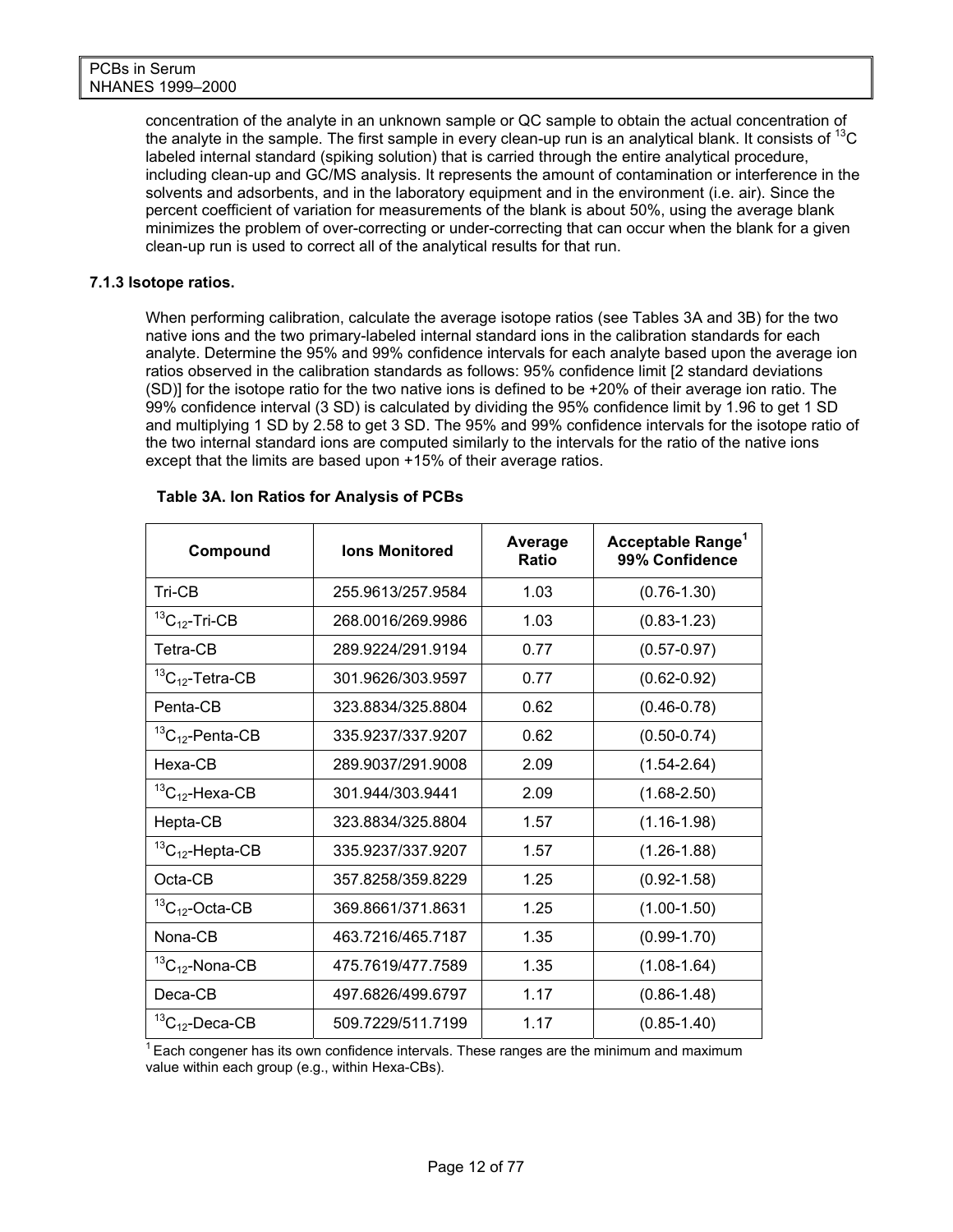| Table 3B. Ion Ratios for Analysis of Chlorinated Pesticides |  |  |  |  |  |  |
|-------------------------------------------------------------|--|--|--|--|--|--|
|-------------------------------------------------------------|--|--|--|--|--|--|

| Compound                           | <b>Ions Monitored</b> | Average<br>Ratio | <b>Acceptable</b><br>Range <sup>1</sup><br>99% Confidence |
|------------------------------------|-----------------------|------------------|-----------------------------------------------------------|
| Hexachlorobenzene                  | 283.8102/285.8072     | 1.26             | $(0.93 - 1.59)$                                           |
| ${}^{13}C_6$ -HCB                  | 289.8303/291.8273     | 1.26             | $(1.01 - 1.51)$                                           |
| $\beta$ -HCCH                      | 218.9115/220.9085     | 2.09             | $(1.54 - 2.64)$                                           |
| ${}^{13}C_6$ -β-HCCH               | 224.9317/226.9287     | 2.09             | $(1.68 - 2.50)$                                           |
| y-HCCH                             | 218.9115/220.9085     | 2.09             | $(1.54 - 2.64)$                                           |
| ${}^{13}C_6$ -γ-HCCH               | 224.9317/226.9287     | 2.09             | $(1.68 - 2.50)$                                           |
| Aldrin                             | 260.8599/262.8570     | 0.61             | $(0.45 - 0.77)$                                           |
| ${}^{13}C_{12}$ . Aldrin           | 267.8834/269.8805     | 0.61             | $(0.49 - 0.73)$                                           |
| Heptachlor epoxide                 | 352.8442/354.8413     | 1.26             | $(0.93 - 1.59)$                                           |
| ${}^{13}C_{10}$ Heptachlor epoxide | 362.878/364.8748      | 1.26             | $(1.01 - 1.51)$                                           |
| Oxychlordane                       | 386.8052/388.8023     | 1.03             | $(0.76 - 1.30)$                                           |
| ${}^{13}C_{10}$ Oxychlordane       | 396.8388/398.8358     | 1.03             | $(.83-1.23)$                                              |
| trans-Nonachlor                    | 260.8599/262.8570     | 0.61             | $(0.65 - 0.77)$                                           |
| ${}^{13}C_{10}$ trans-Nonachlor    | 267.8834/269.8805     | 0.61             | $(0.49 - 0.73)$                                           |
| p,p' DDE                           | 246.0003/247.9974     | 1.57             | $(1.16 - 1.98)$                                           |
| ${}^{13}C_{12}$ -p,p' DDE          | 258.0406/260.0376     | 1.57             | $(1.26 - 1.88)$                                           |
| Dieldrin                           | 260.8859/262.8570     | 0.61             | $(0.45 - 0.77)$                                           |
| ${}^{13}C_{12}$ -Dieldrin          | 267.8834/269.8805     | 0.61             | $(0.49 - 0.73)$                                           |
| Endrin                             | 260.8599/262.8570     | 0.61             | $(0.45 - 0.77)$                                           |
| ${}^{13}C_{12}$ Endrin             | 267.8834/269.8805     | 0.61             | $(0.49 - 0.73)$                                           |
| o,p'-DDT                           | 235.0081/237.0052     | 1.57             | $(1.16 - 1.98)$                                           |
| ${}^{13}C_{12}$ -0,p'-DDT          | 247.0484/249.0454     | 1.57             | $(1.26 - 1.88)$                                           |
| p,p'-DDT                           | 235.0081/237.0052     | 1.57             | $(1.16 - 1.98)$                                           |
| ${}^{13}C_{12}$ -p,p' DDT          | 247.0484/249.0454     | 1.57             | $(1.26 - 1.88)$                                           |
| <b>Mirex</b>                       | 271.8102/2 73.8072    | 1.26             | $(0.93 - 1.59)$                                           |
| ${}^{13}C_8$ -Mirex                | 276.8269/278.824      | 1.26             | $(1.01 - 1.51)$                                           |

 $1$  Each congener has its own confidence intervals. These ranges are the minimum and maximum value within each group (e.g., within Mirex).

# **7.1.4 Instrument resolving power.**

At the beginning of each run, analyze a 2378 TCDD sensitivity check standard. Calculate the ratio of the peak areas for  $^{13}C_{12}$ -2,3,7,8-TCDD and  $^{13}C_{6}$ -1,2,3,4-TCDD in the m/z 331.9078 channel. The daily calculations of resolving power may be displayed for visual purposes as a quality control chart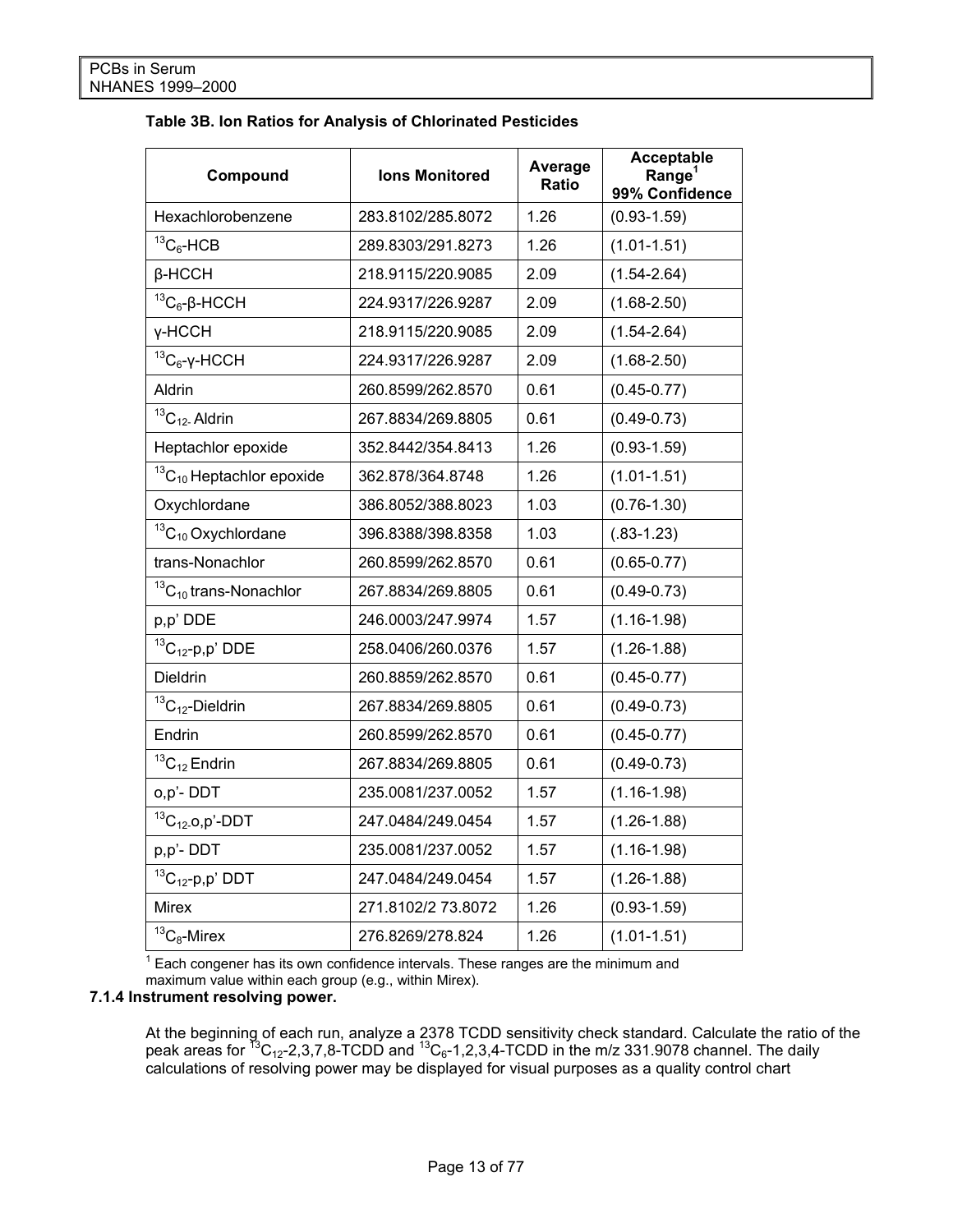#### **7.1.5 Column isomer specificity.**

Calculate the retention time ratio of <sup>13</sup>C<sub>6</sub>-1,2,3,4-TCDD relative to the retention time of <sup>13</sup>C<sub>12</sub>-2,3,7,8-TCDD for the sensitivity check standard. For PCB and pesticide standards, the retention time ratio can be calculated for every standard. Determine the 95% and 99% confidence intervals which may be displayed for visual purposes as a quality control chart with upper and lower 95% and 99% confidence intervals for this ratio. Calculate for each standard the retention time ratio of the native analyte (ion 1) relative to the retention time of its  ${}^{13}C_{12}$  labeled ion (ion 3). This variable is called RT\_13 and is used to insure that the proper ions are used in the native/label ion ratio. When the RT\_13 for an unknown sample or QC sample is divided by RT\_13 for the standard, the ratio must be within 1.000 +0.004 in order for the data to be reportable.

Table 4 contains a list of all the mass ions used for the determination of the 38 PCBs and the 13 chlorinated pesticides and their relative order of elution. Figure 2 and 3 show reconstructed ion chromatograms of PCBs and pesticides showing peak identities and retention times.

#### **Table 4. Ions Monitored for High-Resolution Mass Spectrometric Analysis of PCBs and Pesticides on a MAT95 XP Mass Spectrometer.**

|                 |                                     |                      |                      |    | Lock             |            |                 |
|-----------------|-------------------------------------|----------------------|----------------------|----|------------------|------------|-----------------|
| <b>WINDOW1</b>  | <b>Start Time</b>                   | 5.92                 | Label<br><b>IDMS</b> |    | <b>Mass</b>      | 242.9856   |                 |
|                 | <b>End Time</b>                     | 8.98                 | <b>Std</b>           |    |                  |            |                 |
|                 |                                     |                      |                      |    | <b>Cali Mass</b> | 292.9824   |                 |
|                 | <b>Low Mass</b><br><b>High Mass</b> | 216.9145<br>291.8273 |                      |    | <b>Cycletime</b> | $0.60$ sec |                 |
|                 | <b>Ratio</b>                        | 1.35                 |                      |    |                  |            |                 |
|                 |                                     |                      |                      |    |                  |            |                 |
|                 | <b>Analytes</b>                     |                      |                      |    | <b>Mass</b>      |            | <b>Fragment</b> |
|                 |                                     |                      |                      |    |                  |            |                 |
|                 | Tri-PCB                             | $-18$                |                      | 32 | 255.9613         |            | M               |
|                 |                                     | $-28$                |                      | 28 | 257.9584         |            | $M+2$           |
|                 |                                     | $-32$                |                      |    | 268.0016         |            |                 |
|                 |                                     |                      |                      |    | 269.9986         |            |                 |
|                 | <b>HCB</b>                          |                      |                      |    | 283.8102         |            | $M+2$           |
|                 |                                     |                      |                      |    | 285.8072         |            | $M+4$           |
|                 |                                     |                      |                      |    | 289.8303         |            |                 |
|                 |                                     |                      |                      |    | 291.8273         |            |                 |
|                 | <b>HCH</b>                          | beta                 | C <sub>13</sub>      |    | 216.9145         |            | M               |
|                 |                                     | gamma                | C <sub>13</sub>      |    | 218.9113         |            | $M+2$           |
|                 |                                     |                      |                      |    | 222.9347         |            |                 |
|                 |                                     |                      |                      |    | 224.9317         |            |                 |
|                 |                                     |                      |                      |    | Lock             |            |                 |
| <b>WINDOW 2</b> | <b>Start Time</b>                   | 9.00                 |                      |    | <b>Mass</b>      | 292.9824   |                 |
|                 | <b>End Time</b>                     | 12.48                |                      |    | <b>Cali Mass</b> |            |                 |
|                 | <b>Low Mass</b>                     | 268.0016             |                      |    |                  | 366.9792   |                 |
|                 | <b>High Mass</b>                    | 398.8358             |                      |    | <b>Cycletime</b> | $0.60$ sec |                 |
|                 |                                     |                      |                      |    |                  |            |                 |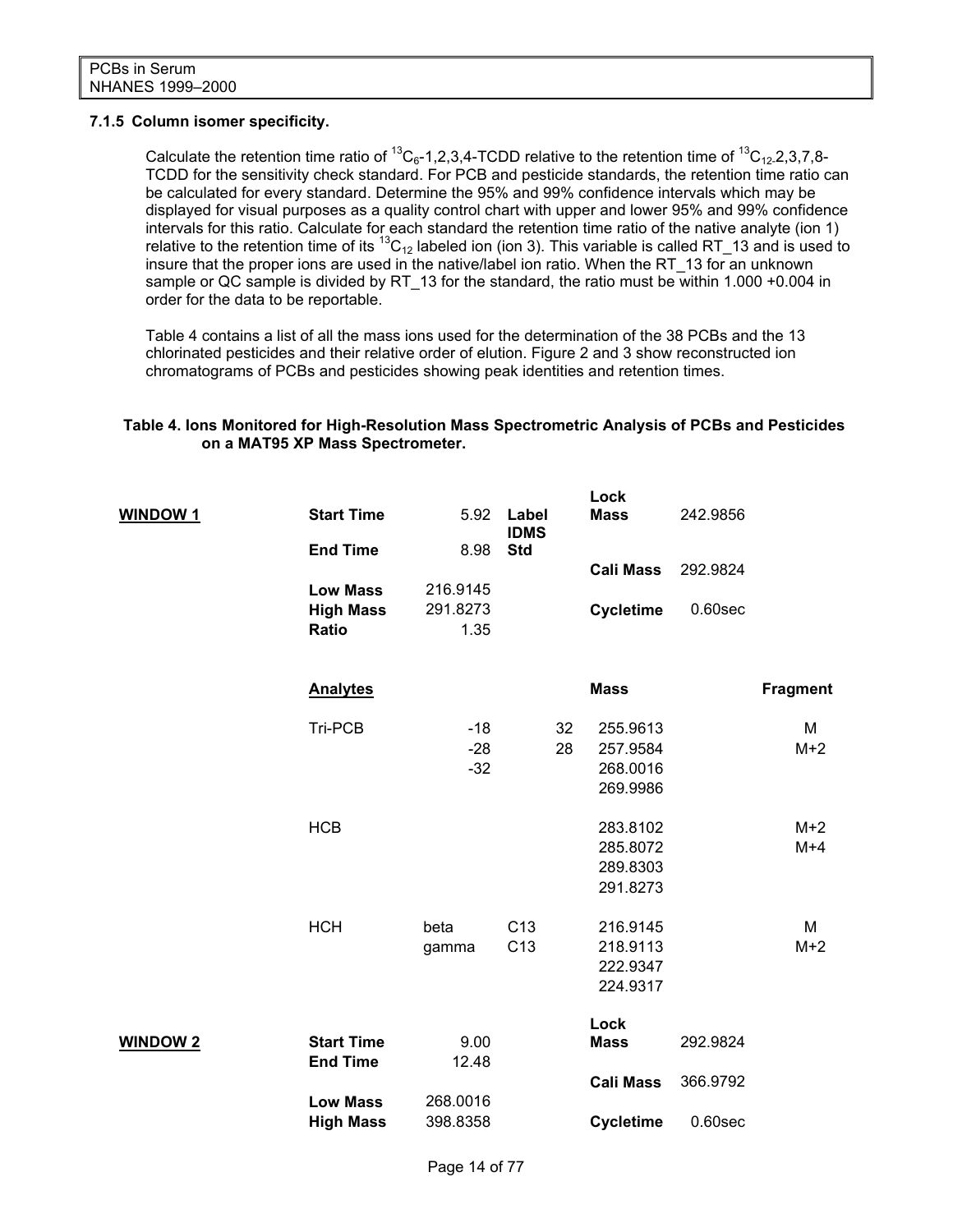| PCBs in Serum<br>NHANES 1999-2000 |                                      |                                                    |                 |                                  |                                              |            |                                |
|-----------------------------------|--------------------------------------|----------------------------------------------------|-----------------|----------------------------------|----------------------------------------------|------------|--------------------------------|
|                                   | Ratio                                | 1.49                                               |                 |                                  |                                              |            |                                |
|                                   | <b>Analytes</b>                      |                                                    |                 |                                  | <b>Mass</b>                                  |            | <b>Fragment</b>                |
|                                   | Tetra-PCB                            | $-52$<br>$-49$<br>$-44$<br>$-74$<br>$-66$<br>$-70$ |                 | 52<br>52<br>52<br>70<br>70<br>70 | 289.9224<br>291.9194<br>301.9626<br>303.9597 |            | M<br>$M+2$                     |
|                                   | HeptaEpoxide                         |                                                    | C <sub>13</sub> |                                  | 352.8442<br>354.8413<br>362.8777<br>364.8748 |            | $M+2-CI$<br>$M+4-CI$           |
|                                   | Oxychlordane                         |                                                    | C <sub>13</sub> |                                  | 386.8052<br>388.8023<br>396.8388<br>398.8358 |            | $M+2-CI$<br>$M+4-CI$           |
| <b>WINDOW 3</b>                   | <b>Start Time</b><br><b>End Time</b> | 12.50<br>13.50                                     |                 |                                  | Lock<br><b>Mass</b>                          | 242.9856   |                                |
|                                   | <b>Low Mass</b>                      | 323.8834                                           |                 |                                  | <b>Cali Mass</b>                             | 292.9824   |                                |
|                                   | <b>High Mass</b><br>Ratio            | 418.8176<br>1.293                                  |                 |                                  | <b>Cycletime</b>                             | $0.50$ sec |                                |
|                                   | <b>Analytes</b>                      |                                                    |                 |                                  | <b>Mass</b>                                  |            | <b>Fragment</b>                |
|                                   | <b>DDE</b>                           |                                                    | C <sub>13</sub> |                                  | 246.0003<br>247.9973<br>258.0406<br>260.0376 |            | M-CI <sub>2</sub><br>$M+2-CI2$ |
|                                   | t-Nonachlor<br>Dieldrin              |                                                    | C <sub>13</sub> |                                  | 260.8599<br>262.857<br>267.8834<br>269.8805  |            | $M+2-CI$<br>$M+4-CI$           |
|                                   | Penta-PCB                            | $-101$<br>$-99$                                    |                 | 101<br>101                       | 323.8834<br>325.8804<br>335.9237<br>337.9207 |            | M<br>$M+2$                     |
| <b>WINDOW 4</b>                   | <b>Start Time</b>                    | 13.52                                              |                 |                                  | Lock<br><b>Mass</b>                          | 242.9856   |                                |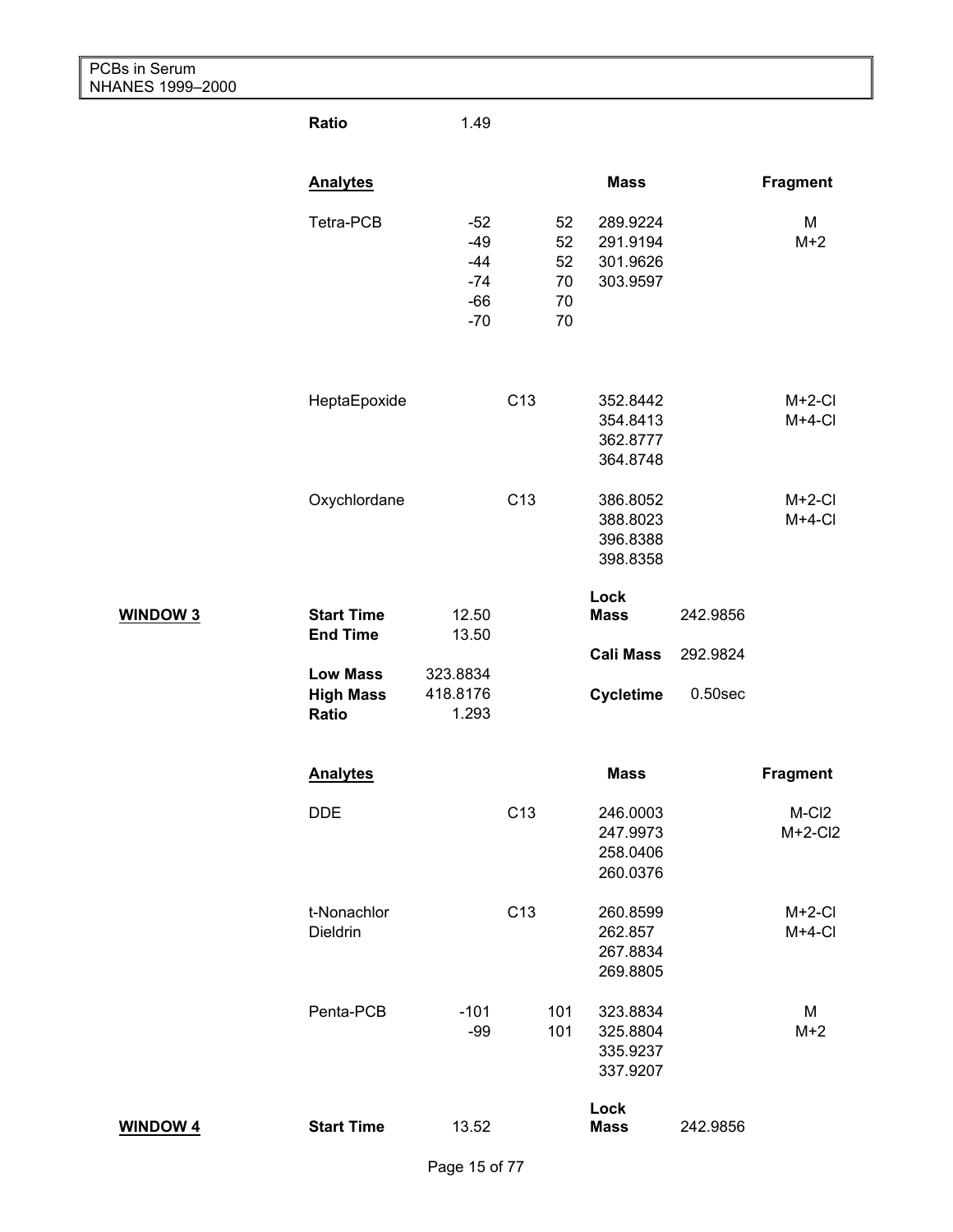| PCBs in Serum<br>NHANES 1999-2000 |                                              |                                      |                 |                          |                                              |            |                         |
|-----------------------------------|----------------------------------------------|--------------------------------------|-----------------|--------------------------|----------------------------------------------|------------|-------------------------|
|                                   | <b>End Time</b>                              | 16.80                                |                 |                          |                                              |            |                         |
|                                   | <b>Low Mass</b>                              | 235.0081                             |                 |                          | <b>Cali Mass</b>                             | 292.9824   |                         |
|                                   | <b>High Mass</b><br>Ratio                    | 303.9411<br>1.438                    |                 |                          | <b>Cycletime</b>                             | $0.80$ sec |                         |
|                                   | <b>Analytes</b>                              |                                      |                 |                          | <b>Mass</b>                                  |            | <b>Fragment</b>         |
|                                   | op-DDT                                       |                                      | C <sub>13</sub> |                          | 235.0081<br>237.0052<br>247.0484<br>249.0454 |            | M-CCI3<br>$M+2-CCI3$    |
|                                   | <b>Dieldrin</b><br>t-Nonachlor               |                                      | C <sub>13</sub> |                          | 260.8599<br>262.857<br>267.8834<br>269.8805  |            | M-C5H6CIO<br>M+2C5H6CIO |
|                                   | Penta-PCB                                    | $-111$<br>$-87$<br>$-110$            |                 | 111<br>111               | 323.8834<br>325.8804                         |            | M<br>$M+2$              |
|                                   |                                              | $-118$<br>$-105$                     |                 | 118<br>105               | 335.9237<br>337.9207                         |            |                         |
|                                   | Hexa-PCB                                     | $-151$<br>$-149$<br>$-146$           |                 | 111<br>149<br>153        | 289.9037<br>291.9008<br>335.9237             |            | $M+2-CI2$<br>$M+4-CI2$  |
|                                   |                                              | $-153$                               |                 | 153                      | 337.9207                                     |            |                         |
| <b>WINDOW 5</b>                   | <b>Start Time</b><br><b>End Time</b>         | 16.80<br>18.83                       |                 |                          | Lock<br><b>Mass</b>                          | 242.9856   |                         |
|                                   |                                              |                                      |                 |                          | <b>Cali Mass</b>                             | 292.9824   |                         |
|                                   | <b>Low Mass</b><br><b>High Mass</b><br>Ratio | 235.0081<br>337.9021<br>1.438        |                 |                          | <b>Cycletime</b>                             | $0.80$ sec |                         |
|                                   | <b>Analytes</b>                              |                                      |                 |                          | <b>Mass</b>                                  |            | <b>Fragment</b>         |
|                                   | pp-DDT                                       |                                      | C <sub>13</sub> |                          | 235.0081<br>237.0052<br>247.0484<br>249.0454 |            | M-CCI3<br>$M+2-CCI3$    |
|                                   | Hexa-PCB                                     | $-138$<br>$-158$<br>$-128$<br>$-167$ |                 | 138<br>138<br>128<br>167 | 289.9037<br>291.9008<br>335.9237<br>337.9207 |            | $M+2-CI2$<br>$M+4-CI2$  |
|                                   | Hepta-PCB                                    | $-178$<br>$-187$                     |                 | 178<br>178               | 393.8025<br>395.7995                         |            | $M+2-CI2$<br>$M+4-CI2$  |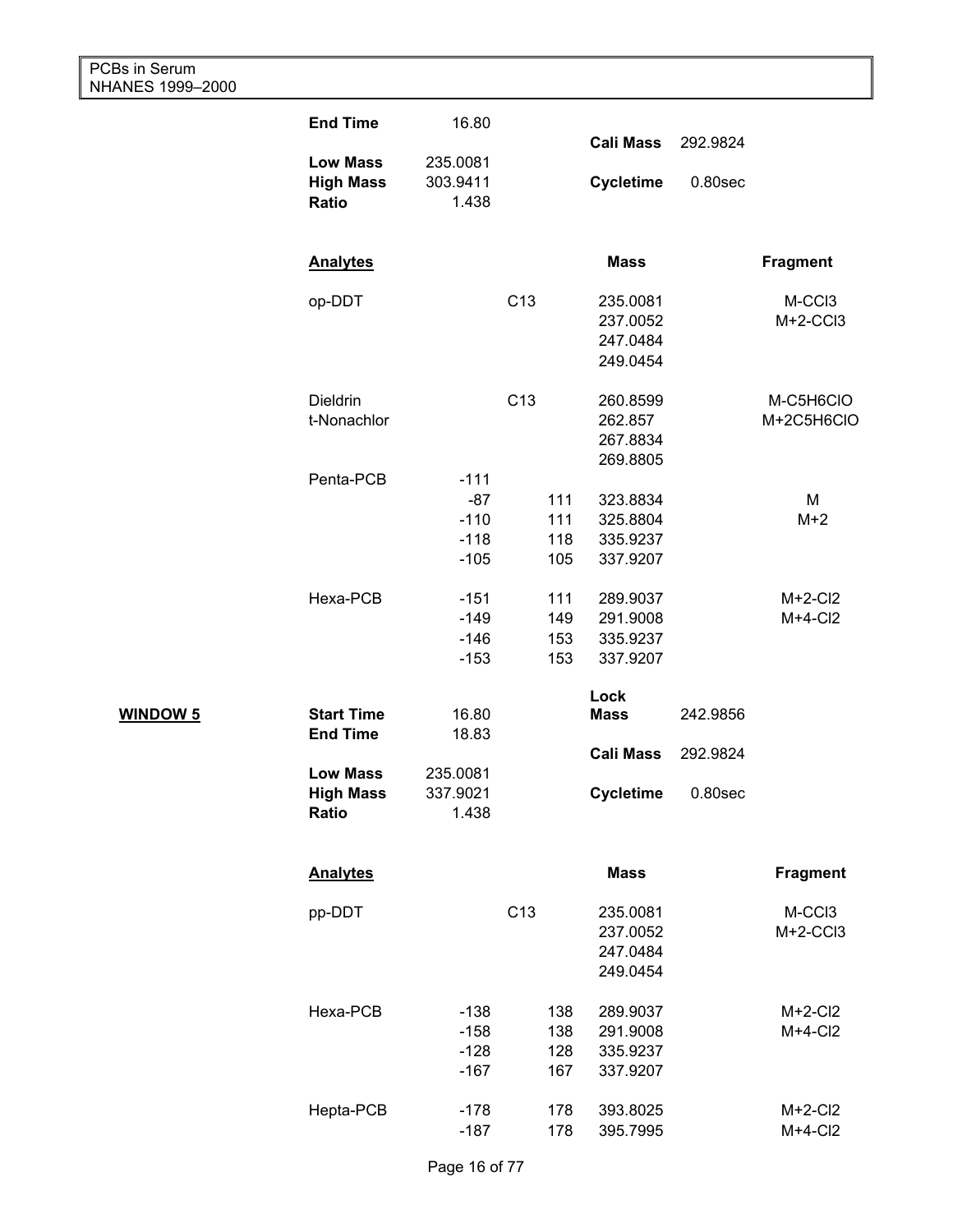| PCBs in Serum<br>NHANES 1999-2000 |                                              |                               |                 |                   |                                              |            |                        |
|-----------------------------------|----------------------------------------------|-------------------------------|-----------------|-------------------|----------------------------------------------|------------|------------------------|
|                                   |                                              | $-183$                        |                 | 178               | 405.8428<br>407.9021                         |            |                        |
|                                   | 1234D                                        |                               |                 |                   | 327.9137<br>327.9465                         |            |                        |
|                                   | 2378D                                        | Label                         |                 |                   | 331.9368<br>333.9338                         |            |                        |
|                                   |                                              |                               |                 |                   |                                              |            |                        |
| <b>WINDOW 6</b>                   | <b>Start Time</b><br><b>End Time</b>         | 18.85<br>20.50                |                 |                   | Lock<br><b>Mass</b>                          | 292.9824   |                        |
|                                   | <b>Low Mass</b>                              | 289.9037                      |                 |                   | <b>Cali Mass</b>                             | 316.9824   |                        |
|                                   | <b>High Mass</b><br>Ratio                    | 337.9021<br>1.166             |                 |                   | <b>Cycletime</b>                             | $0.50$ sec |                        |
|                                   | <b>Analytes</b>                              |                               |                 |                   | <b>Mass</b>                                  |            | <b>Fragment</b>        |
|                                   | Hexa-PCB                                     | $-156$<br>$-157$              |                 | 156<br>157        | 289.9037<br>291.9008<br>335.9237<br>337.9207 |            | $M+2-CI2$<br>$M+4-CI2$ |
|                                   | Hepta-PCB                                    | $-177$<br>$-172$<br>$-180$    |                 | 156<br>180<br>180 | 323.8648<br>325.8618<br>335.905<br>337.9021  |            | $M+2-CI2$<br>$M+4-CI2$ |
| <b>WINDOW 7</b>                   | <b>Start Time</b><br><b>End Time</b>         | 20.52<br>22.67                |                 |                   | Lock<br><b>Mass</b>                          | 292.9824   |                        |
|                                   |                                              |                               |                 |                   | <b>Cali Mass</b>                             | 366.9792   |                        |
|                                   | <b>Low Mass</b><br><b>High Mass</b><br>Ratio | 271.8102<br>405.8241<br>1.493 |                 |                   | <b>Cycletime</b>                             | $0.60$ sec |                        |
|                                   | <b>Analytes</b>                              |                               |                 |                   | <b>Mass</b>                                  |            | <b>Fragment</b>        |
|                                   | Mirex                                        |                               | C <sub>13</sub> |                   | 271.8102<br>273.8072<br>276.8269<br>278.824  |            | M+2-C5Cl6<br>M+4-C5Cl6 |
|                                   | Hepta-PCB                                    | $-170$<br>$-189$              |                 | 170<br>189        | 323.8648<br>325.8618<br>335.905              |            | $M+2-CI2$<br>$M+4-CI2$ |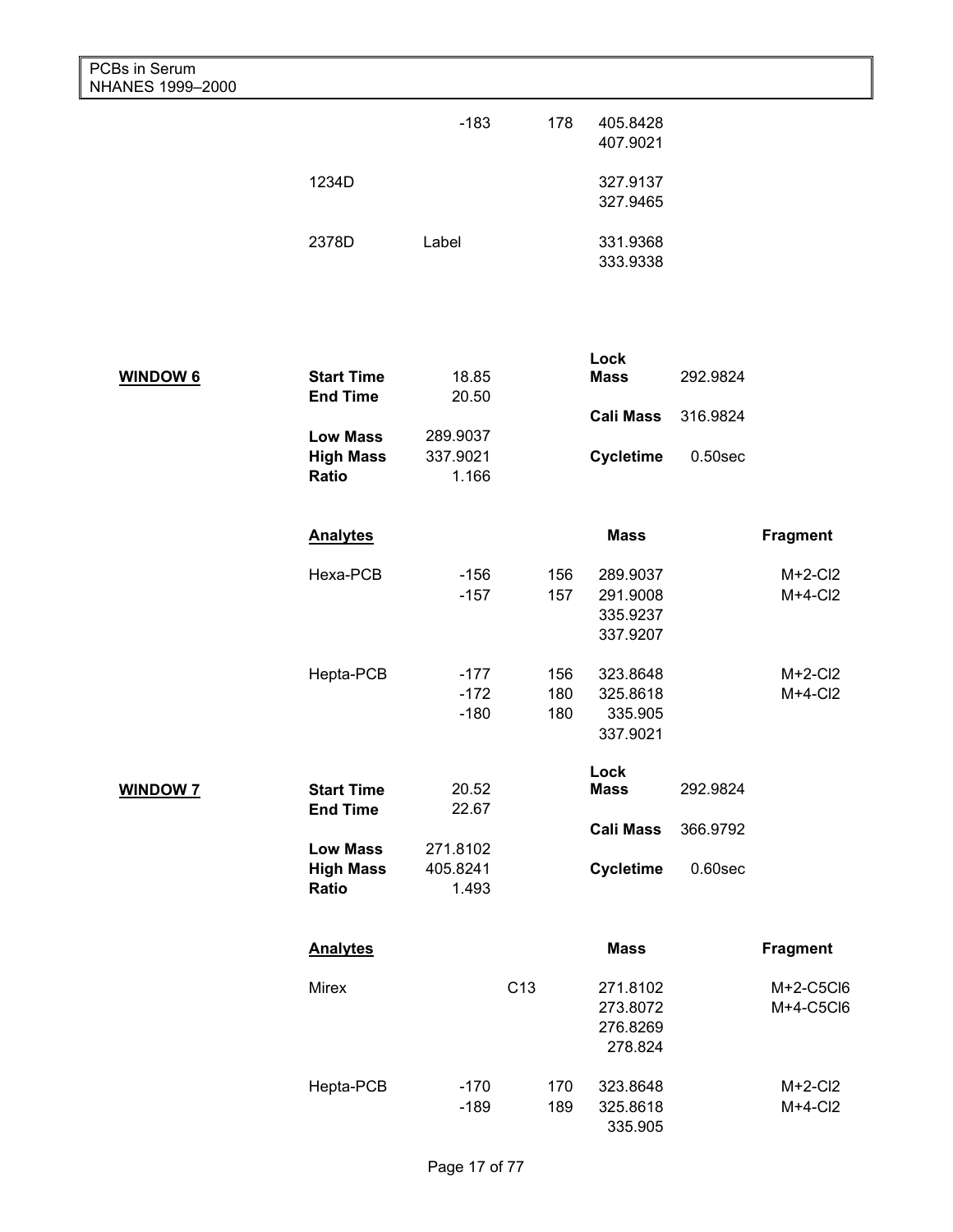| PCBs in Serum<br>NHANES 1999-2000 |                   |          |     |                  |            |                 |
|-----------------------------------|-------------------|----------|-----|------------------|------------|-----------------|
|                                   |                   |          |     | 337.9021         |            |                 |
|                                   | Octa-PCB          | $-199$   | 170 | 357.8258         |            | $M+2-CI2$       |
|                                   |                   | $-196$   | 170 | 359.8229         |            | $M+4-CI2$       |
|                                   |                   | $-203$   | 170 | 369.8661         |            |                 |
|                                   |                   | $-195$   | 194 | 371.8631         |            |                 |
|                                   |                   | $-194$   | 194 |                  |            |                 |
|                                   |                   |          |     | Lock             |            |                 |
| <b>WINDOW 8</b>                   | <b>Start Time</b> | 22.68    |     | <b>Mass</b>      | 454.9728   |                 |
|                                   | <b>End Time</b>   | 23.80    |     |                  |            |                 |
|                                   |                   |          |     | <b>Cali Mass</b> | 504.9697   |                 |
|                                   | <b>Low Mass</b>   | 454.9728 |     |                  |            |                 |
|                                   | <b>High Mass</b>  | 511.7199 |     | <b>Cycletime</b> | $0.50$ sec |                 |
|                                   | Ratio             | 1.125    |     |                  |            |                 |
|                                   | <b>Analytes</b>   |          |     | <b>Mass</b>      |            | <b>Fragment</b> |
|                                   |                   |          |     |                  |            |                 |
|                                   | Nona-PCB          | $-206$   | 206 | 463.7216         |            | $M+4$           |
|                                   |                   |          |     | 465.7187         |            | $M+6$           |
|                                   |                   |          |     | 475.7619         |            |                 |
|                                   |                   |          |     | 477.7589         |            |                 |
|                                   | Deca-PCB          | $-209$   | 209 | 497.6826         |            | $M+4$           |
|                                   |                   |          |     | 499.6797         |            | $M+6$           |
|                                   |                   |          |     | 509.7229         |            |                 |
|                                   |                   |          |     | 511.7199         |            |                 |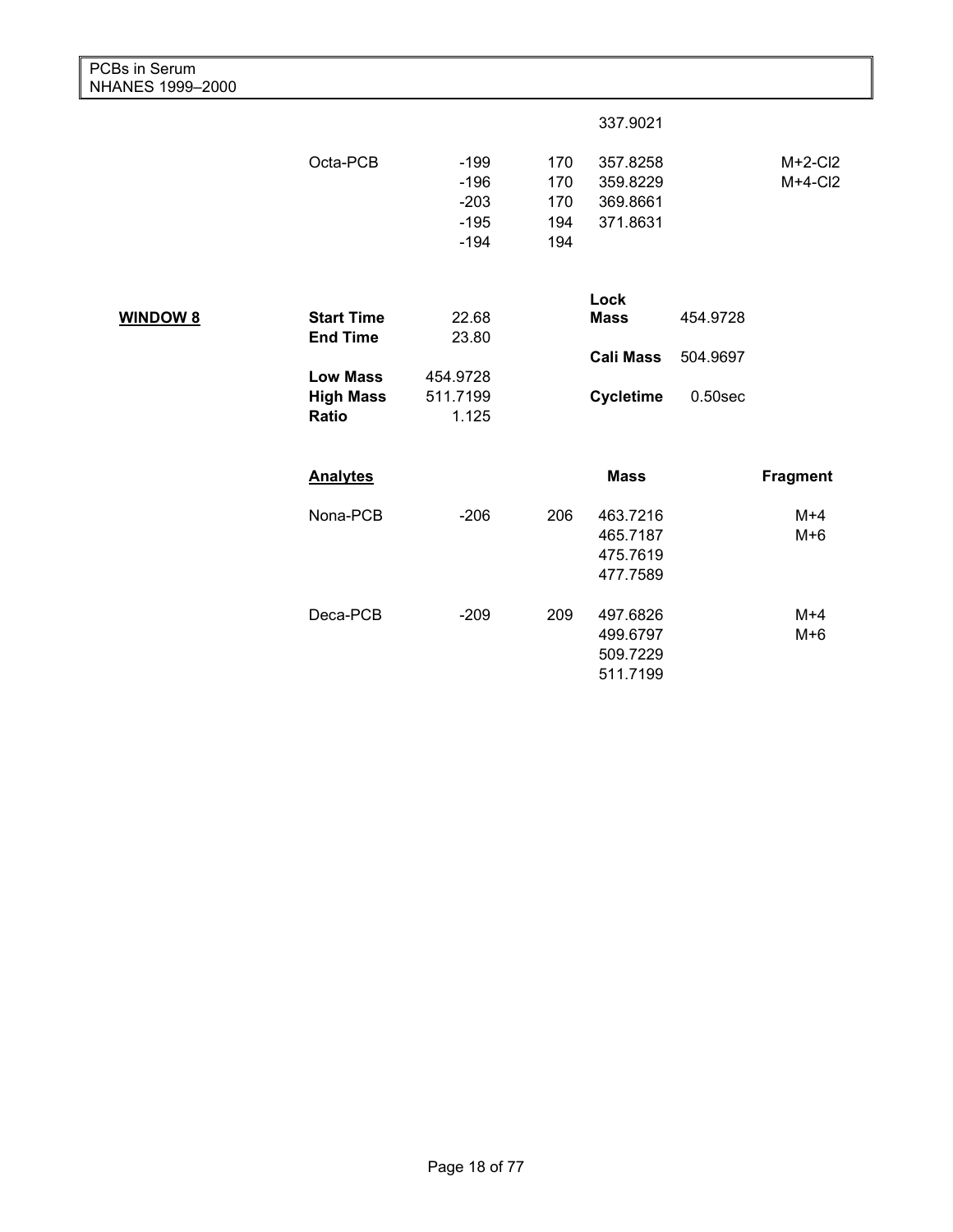#### **Figure 2. Ion Chromatogram for PCBs.**



Top : Native PCBs







```
Bottom: <sup>13</sup>C-labeled Pesticides
Top: Native Pesticides
```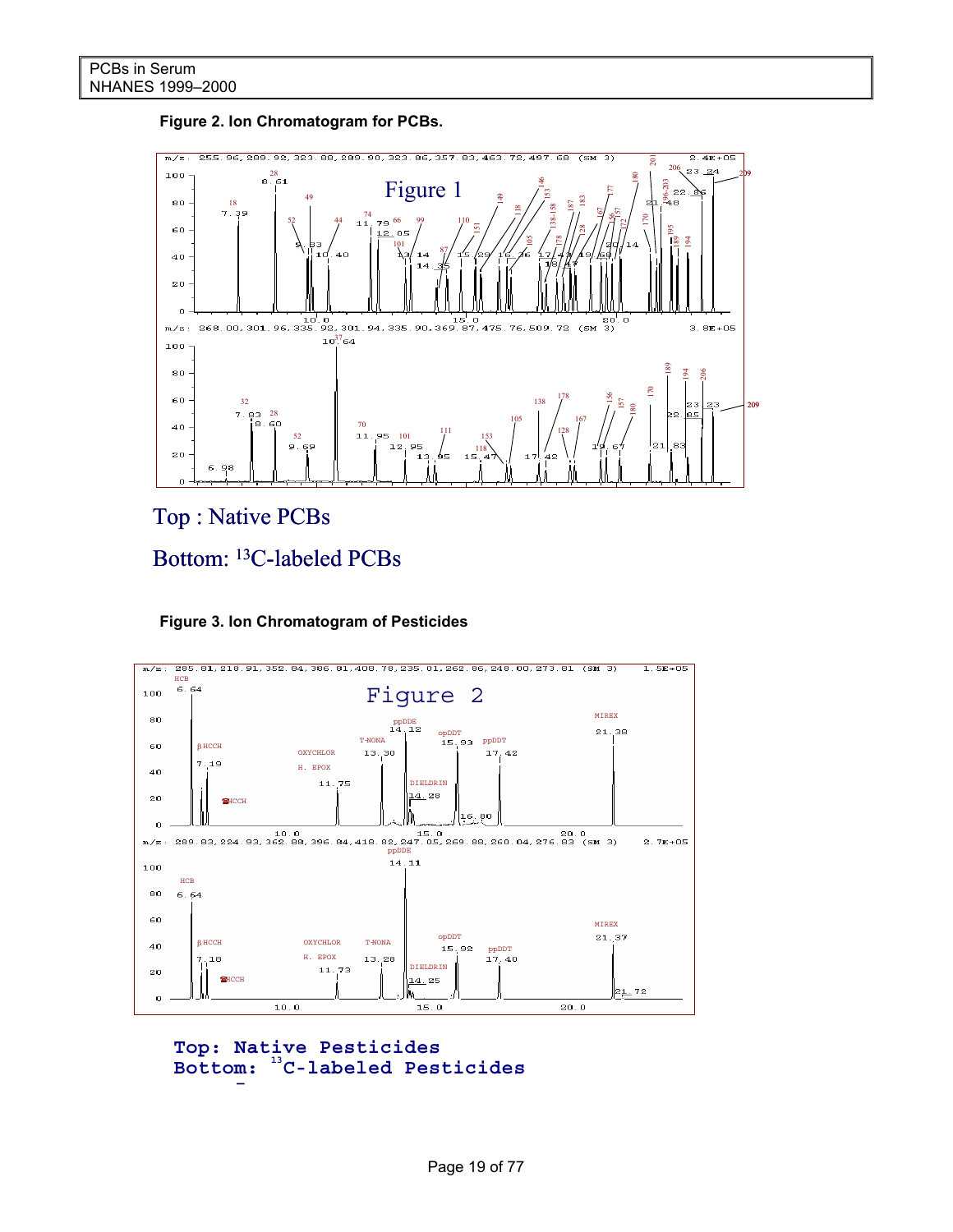#### **7.2 Calibration Verification**

#### **7.2.1 Daily Function Checks**.

Before analyzing a run, the analyst is required to verify the existing calibration by analyzing a randomly selected analytical standard from Table 1A and Table 1B and compute the slope function check(s).

#### **7.2.2 Calibration verification -- within instrument.**

At least once every six months or prior to starting a new study, a within instrument calibration verification will be performed over the reportable range of the method to ensure that the accuracy of the measurement process over the reportable range is maintained over time. For PCB and pesticides analyze the 0.01, 0.10, 1.0, and 10.0 pg/uL calibration standards (Table 1) within a 3-day time period. The calculated concentration of each of the above standards must be within the confidence intervals established for each standard. Records of the calibration verification will be maintained in the QC manual for each instrument and checked by the Supervisor.

The within instrument calibration verification procedure described above will be performed after any change in the analytical procedure which is likely to make a non-trivial difference in sample results such as changing a GC capillary column, changing a photomultiplier, a major factory maintenance involving the removal and changing an outer source or changing an ion volume.

#### **8. OPERATING INSTRUCTIONS FOR SAMPLE CLEANUP**

**8.1** An analytical run consists of 12 samples: the first is a reagent blank and the sixth and twelfth are quality control samples that have been well characterized in our laboratory. Quality assurance criteria for the blank and quality control sample are described in Section 10. These blanks and quality control samples are treated in the same manner as other specimen.

#### 8.2 Serum – (C<sub>18</sub>) Solid-Phase Extraction (SPE) Method for 500 mg C18 Cartridges and Sample Weights **1-2 g.**

Rinse all Teflon and glassware before use. The solvent rinse order is 1) acetone; 2) toluene; 3) 1:1 dichloromethane/hexane. Wear gloves, lab coat, and safety glasses whenever handling chemicals or serum samples. Each day, the first person to use balance must check the accuracy of the balance and enter the result in the log book. All balances are to be checked for accuracy on the date of use. To check the balance, zero balance. Using forceps, place a NIST class I test weight on the pan. (Choose a test weight close to the range that you intend to use.) Determine the measured weight and record it in the log book with date and your initials. Compare measured weight with labeled weight of test weight. If weights do not agree within acceptable limits notify supervisor and DO NOT USE BALANCE. If weights agree within limits - proceed with weighing. CLEAN balance after use and re-set weights to ZERO.

The acceptable weight limits are:

Balance Weight Limits

| 100 g $\pm$ 0.1 g        |
|--------------------------|
| $50 g \pm 0.1 g$         |
| $10 g \pm 0.05 g$        |
| 1,2, or $5 g \pm 0.01 g$ |
|                          |

Thaw the serum samples overnight in the refrigerator and bring to room temperature. Vortex the serum sample to homogenize the sample. Weigh serum into a solvent rinsed container with a tight fitting lid on the analytical balance. Record specimen number, run number, notebook number, and sample weight in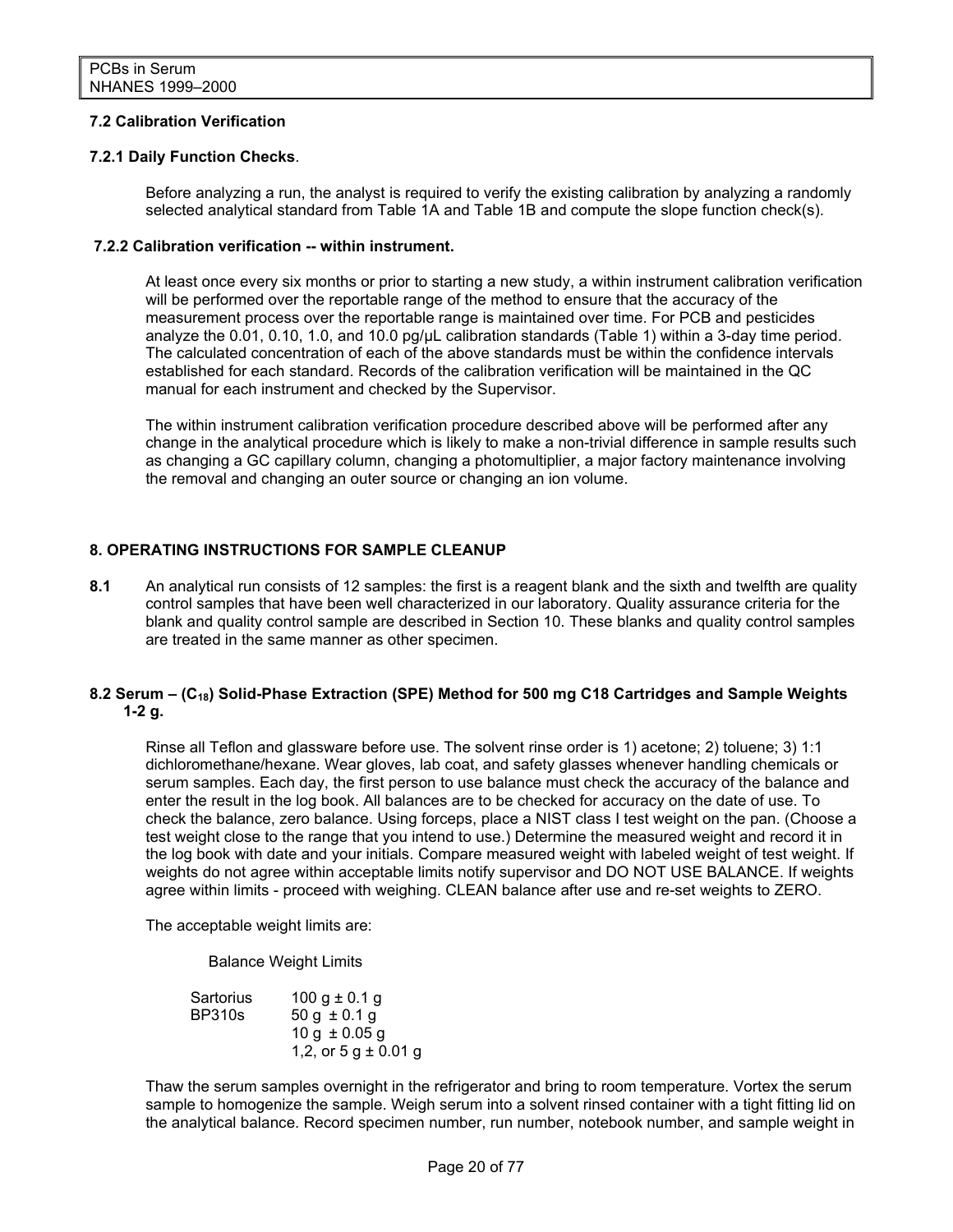lab notebook. Enter data into R:BASE. Add 10 µL each of PCB and pesticide internal standards. Check the pipette for correct dispensing amount. (Sonicate the standard for 2 minutes before spiking). Vortex the spiked sample for 15–20 seconds and equilibrate for 15 minutes. Add 1 mL high purity water to the serum and mix vigorously. Then measure a volume of formic acid equal to the weight of the serum and add it to the serum. Vortex the serum/formic acid mixture and allow it to degas for 30 min. (Contact between the serum and formic acid for longer than 30 minutes can result in the formation of a gelatinous material, which is unsuitable for  $C_{18}$  extraction.) Measure a volume of high purity water equal to the volume of formic acid and add it to the serum formic acid mixture. Vortex and then allow gas to escape from the solution.

**Activation of the C18 cartridges**. Attach one 500 mg C18 SPE cartridge per sample to the SPE vacuum manifold. Activate the C<sub>18</sub>. (Do not let C<sub>18</sub> dry out during activation – when the solvent reaches the frit above the C<sub>18</sub>, add more solvent.) Pour 2 volumes methanol through the C<sub>18</sub> cartridge followed by 2 volumes of high purity water. Discard methanol in appropriate waste container.

**C18 Extraction of PCBs and pesticides**. As the water level from the second volume approaches the frit above the  $C_{18}$ , the vacuum should be turned off to allow the analyst adequate time to apply sample to the cartridges. Pour sample mixture into the SPE cartridge. Rinse the sample container with 1 mL high purity water and add water to SPE cartridge. Allow the liquid to completely drain through the  $C_{18}$  column. DO NOT USE THE VACUUM. (Use gravity flow.) Rinse the SPE cartridge twice with about 1 mL high purity water. Dry the SPE cartridge under vacuum (10-15 psi) for about 60 minutes on the vacuum manifold.

On the SPE vacuum manifold, stack a sodium sulfate SPE cartridge below each  $C_{18}$  cartridge. Elute PCBs and pesticides into labeled solvent rinsed 20x125 mm glass tube. Measure hexane elution solvent with a hexane dispenser, apply to cartridge and collect eluate as follows:

 4 mL hexane – pump dry using gravity flow or no more than 5 psi; 4 mL hexane – pump dry using gravity flow or no more than 5 psi; 4 mL hexane – pump dry using gravity flow or no more than 5 psi; 4 mL hexane – pump dry using gravity flow or no more than 5 psi.

#### **8.3 Extraction of PCBs and Pesticides through silica and Florisil.**

Place each silica and Florisil SPE cartridge on the vacuum manifold and rinse the adsorbents with 1:1 dichloromethane/hexane solvent followed by hexane. On the vacuum manifold, stack the silica and the Florisil SPE cartridges with the Florisil on the bottom and place a labeled 20 x 125 mm collection tube under each pair of cartridges. Pour the 16 mL of hexane eluate from the  $C_{18}$  extraction of the serum into the silica cartridge with the matching label. Rinse the  $C_{18}$  collection tube with 1 mL hexane and add this to the silica cartridge. Using minimum vacuum, allow all of the hexane to drain through both SPE cartridges. Elute the PCBs and pesticides with 1:1 dichloromethane/hexane solvent as follows:

- 4 mL dichloromethane/hexane pump dry using minimal vacuum;
- 4 mL dichloromethane/hexane pump dry using minimal vacuum;
- 4 mL dichloromethane/hexane pump dry using minimal vacuum.

Transfer the eluate to a 200 mL solvent rinsed TurboVap tube. Rinse the 20 x 125 mm tube 3 times with 1:1 dichloromethane/hexane solvent. Evaporate the solvent to 0.35 mL at 35ºC and 8–10 psi using TurboVap II with automatic sensor shutoff. Add 2μL dodecane and 8 µl of decane 'keeper' to 1 mL silanized conical glass vial and transfer 0.35 mL 1:1 dichloromethane/hexane extract into the vial. Rinse the TurboVap tube with 0.5 mL dichloromethane. Transfer rinse to vial. Allow the remaining solvent to evaporate at room temperature (overnight) in plastic box – the 2 µL dodecane 'keeper' will be retained in the vial. Seal vial using Teflon-faced silicone septa and plastic screw cap. Place the 12 samples associated with the same notebook number (one run) and its transfer sheet in rack for transfer to the Mass Spec Lab.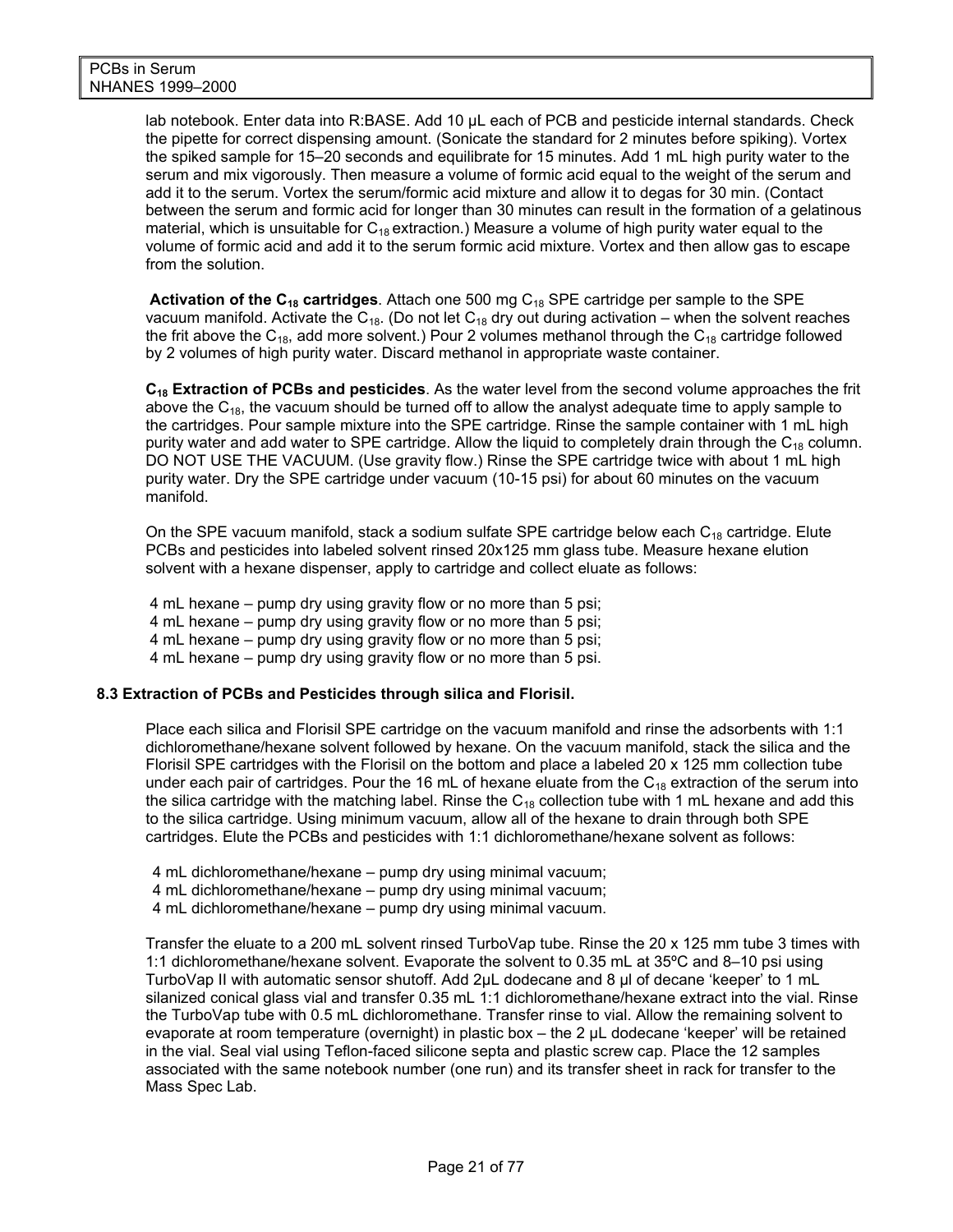#### **8.4 HIGH RESOLUTION MASS SPECTROMETRY ANALYSIS OF PCBs**

#### **8.4.1 GC Conditions**

30 m  $X$  0.25 mm i.d. $\times$  0.25 µm thickness DB-5ms

Splitless injection

| Injection port temperature<br>Oven temperature program | $275^{\circ}$ C<br>$100^{\circ}$ C, hold 0.6 min;<br>4 $\degree$ C/min to 200 $\degree$ C, hold 5 min;<br>4.5 $\degree$ C/min to 250 $\degree$ C;<br>50°C/min to 320°C, hold 3 min |
|--------------------------------------------------------|------------------------------------------------------------------------------------------------------------------------------------------------------------------------------------|
|                                                        |                                                                                                                                                                                    |

Carrier gas **Helium flow rate 1 cc/min** Constant flow mode; vacuum correct off; pressure correct off

#### **8.4.2 MASS SPECTROMETRY CONDITIONS:**

| Ion Source                  | <b>High Sensitivity</b> |
|-----------------------------|-------------------------|
| lonizing electron energy    | 40 eV                   |
| <b>Accelerating Voltage</b> | 7638 V                  |
| <b>Trap Current</b>         | 500 µA                  |
| Source temperature          | 270°C                   |
| Transfer line temperature   | $270^{\circ}$ C         |
| <b>Mass Resolution</b>      | 10,000                  |

#### **8.4.3 Spectrometer Tuning and Mass Calibration**

Calibrate and tune the mass spectrometer to 10,000 resolving power (RP) (defined by a 10% overlap when using the peak match unit) according to the protocol outlined below. Multi-group analyses for 38 PCBs and 13 pesticides on the Finnegan MAT95 XP mass spectrometers consist of eight groups. Table 4 lists all the calibration masses. The GC and MS analyzers are operated by computer to calibrate, acquire raw data, detect and integrate peaks, and print chromatograms and output ASCII files that are transferred to R:BASE for data storage. The analyses are conducted in an isomer-specific mode, with a 30-m, 0.25-mm i.d., 0.25-μm film thickness DB-5ms capillary column. Seven channels are monitored for each analyte: one channel for  ${}^{13}C_{6}$ -1,2,3,4-TCDD, which is added to each sample to assess the instrument resolving power; two channels for the two lock masses (one to centroid, the other to actually measure the response); and four channels to monitor the native and <sup>13</sup>C-labeled internal standards. During a run, the mass spectrometer is recalibrated and the instrument resolution is rechecked as needed (i.e. loss of sensitivity, bad peak shape) by injecting 0.5 μL of 250 high boiling PCR in the septum reservoir.

#### **8.4.4 GC/MS Identification of PCBs and Pesticides**

After installation of a new type of GC column, inject a PCB and a pesticide calibration standard and determine the retention time windows for all the congeners. Verify the GC column specificity for each compound. For each congener, determine the retention times relative to the <sup>13</sup>C-labeled isomer present for each congener group.

#### **Daily Instrument Function Checks8.3.5 Daily Signal-to-noise (S/N) ratio Function Check**.

Inject 2μL of a 0.25 pg/μL 2378-TCDD S/N ratio check standard. Begin the run by programming the 30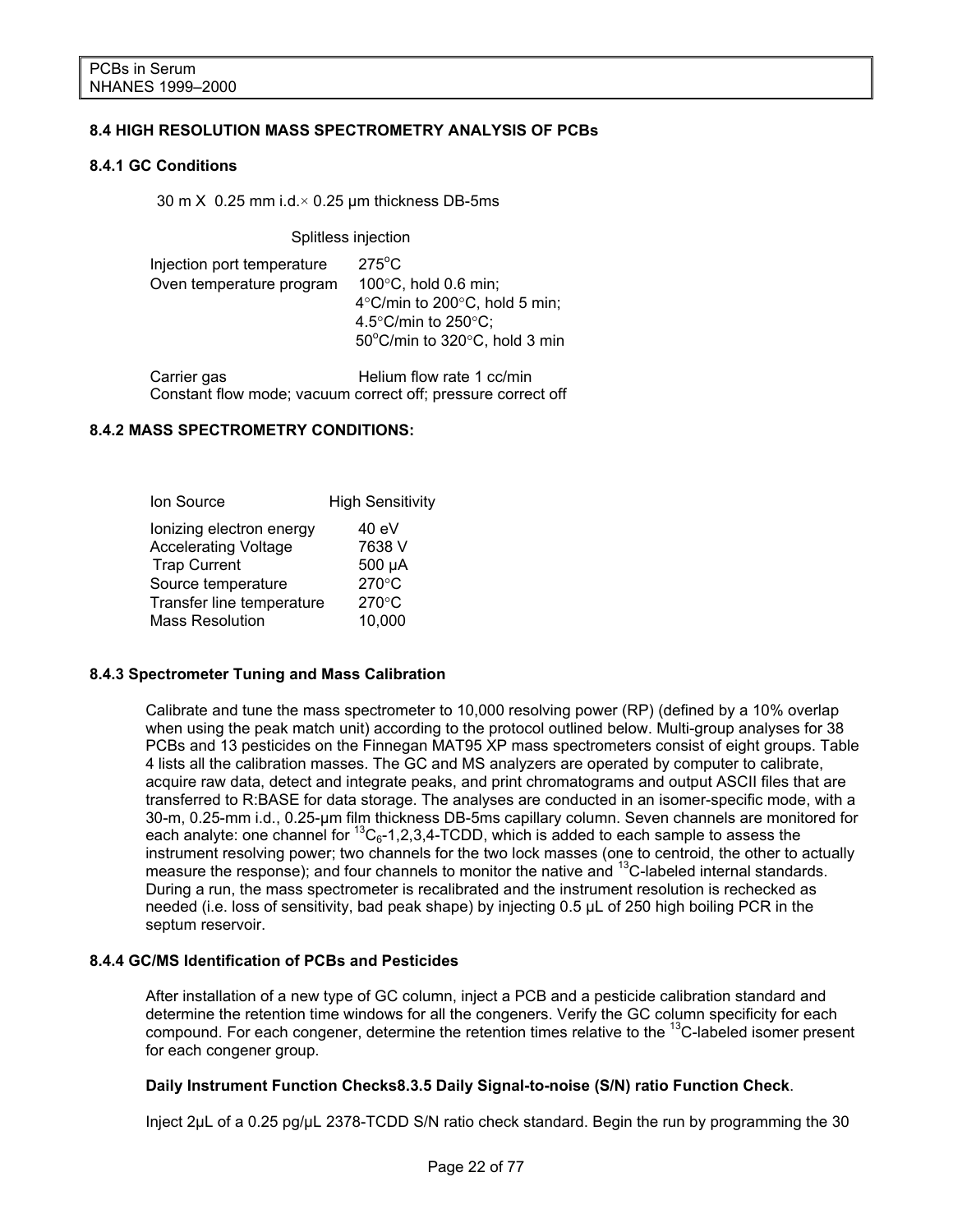m DB-5 MS capillary column: after an initial 1 min at 150°C, increase temperature to 270°C at 40°C/min, hold 4 minutes, then increase temperature to 310 °C at 50°C/min. The column temperature is held at 310°C for 3 min. Check the sensitivity of the instrument by verifying that the S/N ratio for the unlabeled 2,3,7,8-TCDD (m/z 319.8965)is at least 30:1 before analyzing specimen. If the S/N ratio is less than 30:1, check the tuning (retune if necessary), cut 1-2 inches from the GC end of the DB-5 column, replace the GC injector liner if it is dirty, replace the GC injector septum if it is leaking, replace the ion volume if it is dirty, bake out the source if it is dirty, or replace a bad filament.

#### **8.4.6 Daily Slope Function Check.**

Inject 2 μL of a randomly selected calibration standard for the PCBs and pesticides (Table 2) and compute the Slope Checks for each compound. This standard serves as a check on the calibration and as recovery standard for the day. These calculations are performed in R:BASE and appear in the daily report of the data

Slope Check = R factor of Std/Conc of Std (pg/ $\mu$ L) and R factor = (Ion  $1 +$  Ion  $2$ )/Ion  $3 +$  Ion 4)

The ratio of the peak areas for  ${}^{13}C_{12}$ -2,3,7,8-TCDD and  ${}^{13}C_{6}$ -1,2,3,4-TCDD in the m/z 331.9078 channel (RPI) will be calculated in R:BASE and the ratio compared with the previously determined 99% confidence intervals or a QC chart to verify that the instrument resolution was greater than 10,000. If outside the 99% confidence intervals, a repeat MS analysis will be conducted.

The sum of the area responses for the two C-13 labeled ions  $\lceil \frac{1}{100} \rceil$  (Tables 3) of the primary internal standard for each analyte and the area response for the recovery standard [ion 6]  $(^{13}C_{6} - 1.2,3,4-$ TCDD, m/z 331.9078) are determined. These area counts are used to calculate in R:BASE the absolute recovery of the primary internal standards for each sample in the analytical run.

The retention time ratio of <sup>13</sup>C<sub>6</sub>-1,2,3,4-TCDD relative to the retention time of <sup>13</sup>C<sub>12</sub>-2,3,7,8-TCDD will be calculated in R:BASE and this ratio compared with the previously determined 99% confidence intervals or quality control to verify that the capillary column is isomer specific for 2,3,7,8-TCDD [within the 99% confidence interval. If it is outside the 99% confidence intervals, the capillary column will be replaced and the analysis repeated.

The retention time of each analyte peak relative to its associated <sup>13</sup>C-labeled isomer is determined. This ratio is used in R:BASE as a QC parameter for peak identification.

#### **8.5 Mass spectral Analysis of processed specimen**

Reconstitute samples from cleanup with diluent and analyze. To minimize the possibility of carry-over or cross-contamination of samples and analytical standards, the analysts use a separate syringe for each analytical standard. In addition, a glass syringe used in analyzing an unknown or QC sample is not reused.

The 12 samples in the cleanup run are analyzed as an analytical run. Samples with notebook numbers containing F and L are usually the QC samples in the analytical run. The area counts and retention times for each ion in Table 3 are measured and sent to the mass spec table in R:BASE. The sum of the area responses for each ion (Tables 3) in the unlabeled, the labeled primary internal, and the recovery standards will be determined in the appropriate R:BASE database. For each sample, the resolving power ratio, and the retention time ratio will be determined in R:BASE. Analyst may continue with a second analytical run from cleanup as time permits. Calibration is checked as needed. Another calibration standard may be run whenever the analyst deems it necessary (i.e. retention time shift) or if the run proceeds past midnight.

For each congener, the following will be calculated in R:BASE: the mass fraction, the absolute recovery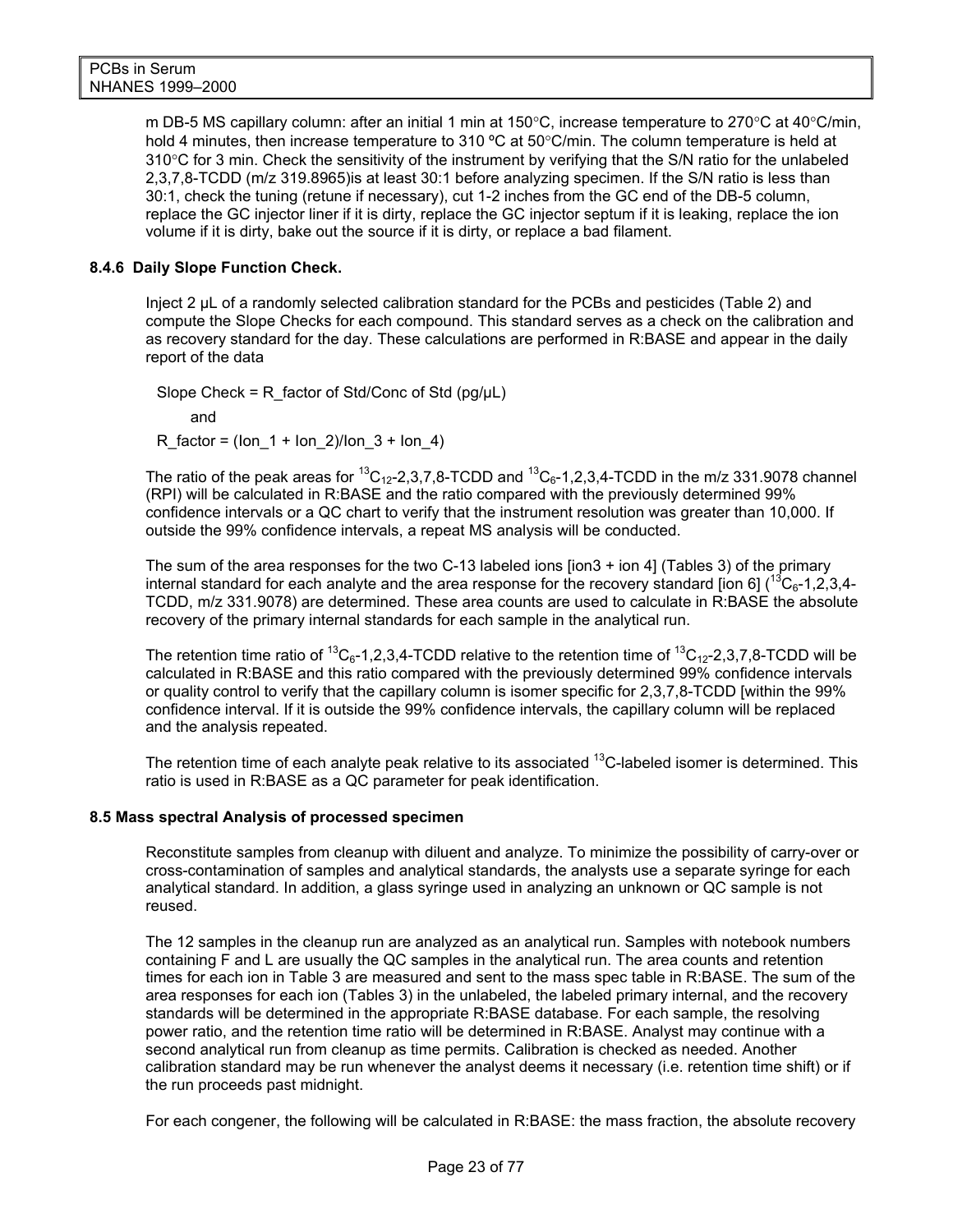of the primary internal standard ,the isotope ratio (Table 3) for the two native ions and the two primarylabeled internal standard ions, and the retention time of each analyte peak relative to its associated <sup>13</sup>Clabeled isomer .

#### **8.6 Recording of Mass Spectral Data**

All raw data files are processed using the QUAN DESK application of the XCALIBER software which allows manual peak selection and area integration. The integrated values and retention times are transferred into a MSPEC table in R:BASE. Data is exported from R:BASE and imported into SAS. SAS programs for calibration, QC analysis, the evaluation of sample results, and data reporting have been created and are executed in SAS when this information is needed.

#### **8.7 Replacement and periodic maintenance of key components**

Daily, check the sensitivity of the instrument by verifying that the S/N ratio for the unlabeled 2,3,7,8- TCDD (m/z 319.8965) is greater than 30:1. If the S/N ratio is unsatisfactory, check the tuning (retune if necessary), cut 1–2 inches from the GC end of the DB-5ms column, replace the GC injector liner if it is dirty, replace the GC injector septum if it is leaking, replace reference inlet septum if leaking, replace the ion volume if it is dirty, bake out the source if it is dirty, or replace a bad filament.

The ion volume is cleaned and replaced monthly. The multiplier is changed every 6–12 months, once the setting is greater than 2.3. The outer source is replaced annually. GC column is replaced as needed usually every 2 months. Reference inlet septum and autosampler syringe are replaced weekly. Magnetic calibration (MCAL) is performed monthly. Electric calibration (ECALIB) is performed weekly. Instrument preventive maintenance (changing vacuum pump oil, etc) is performed by service technician annually.

#### **8.8 Calculations**

All computations and statistical analyses were carried out using the SAS v.9 statistical software package (SAS Institute 2005).

- **8.8.1** Using the log<sub>10</sub> transformation of the regression equation  $Y = A^* B^{**}x$ , the concentration of the Analyte 'x', for which an internal standard 'xi' was added is given by:
	- (1) LOG\_CONC= ((L\_FACTOR L\_INTERCEPT) / L\_SLOPE) / SWEIGHT
	- $(2)$  CONC =  $10^{LOG\_CONC}$

where L\_FACTOR =  $log (A_x / A_{xi})$ 

 $A<sub>x</sub>$  = the sum of the area responses for the two native ions of Analyte 'x' ;

 $A_{xi}$ = the sum of the area responses for the two ions of the primary internal standard;

L\_INTERCEPT = the log intercept established by the linear regression equation for Analyte 'x';

L SLOPE = the log slope established by the linear regression equation for Analyte 'x'; and

SWEIGHT = weight of the test portion

 CONC = concentration of an analyte in a sample as weight per gram of sample. For PCBs and chlorinated pesticides, the units are ppb(ng/g).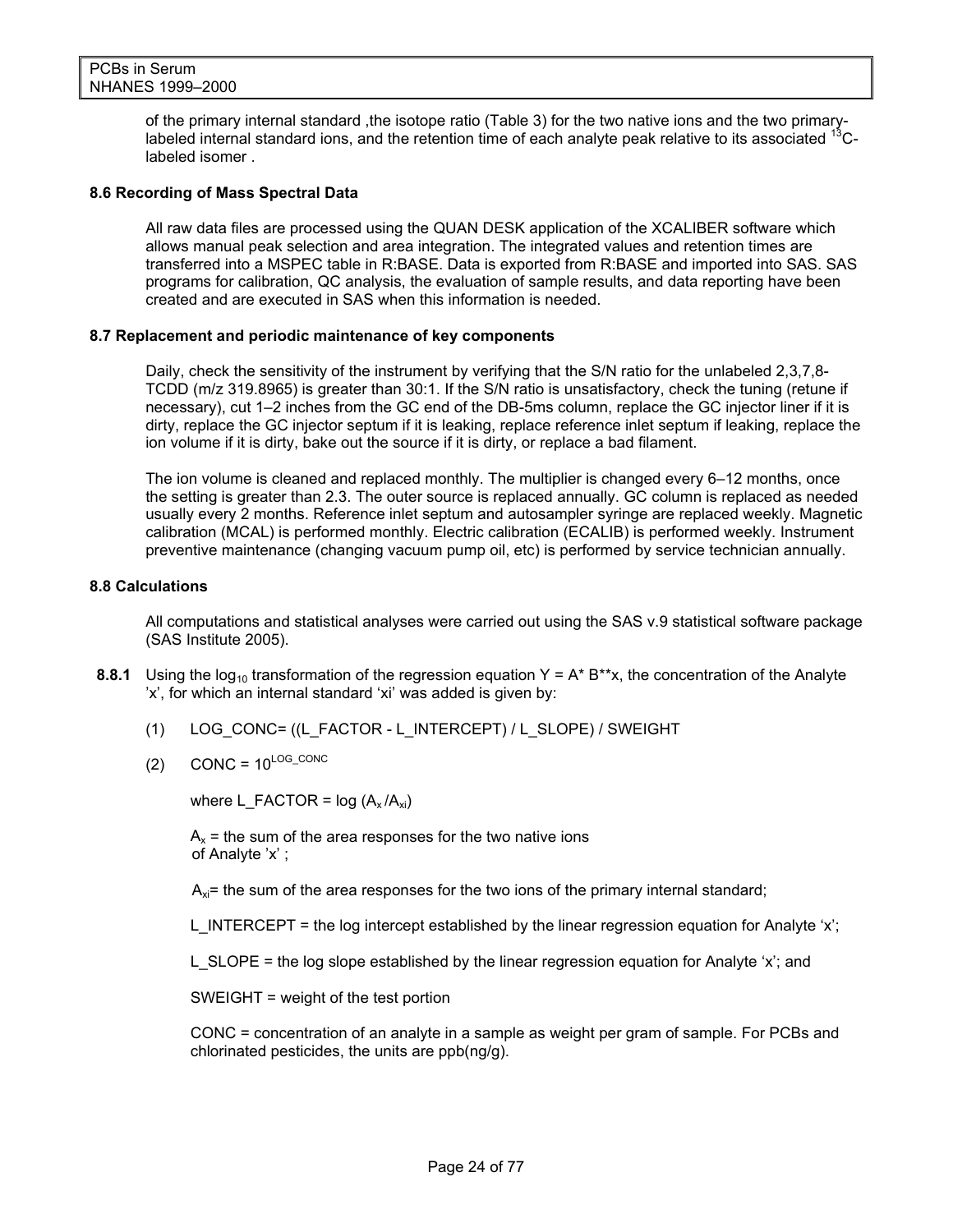**8.8.2** The absolute recovery,  $R_{xi}(\%)$  of the primary internal <sup>13</sup>C<sub>12</sub>-x standard, is given by:

(3) 
$$
R_{xi} = \frac{A_{xi} / A_{RSj}}{A_{RSj} / A_{xj}} \times 100
$$

 $A_x$  = the sum of the area responses for the two native ions of Analyte'x' ;

 $A_{RSi}$  = the area of the external standard in the sample;

 $A_{xi}$  = the sum of the area responses for the two ions of the primary internal standard in the recovery standard; and

 $A_{RSi}$  = the area of the external standard in the recovery standard.

**8.8.3** The lipid adjusted concentration  $(C_{SAMPLE})$  of an analyte is given by

$$
(4) \qquad C_{\text{SAMPLE}} = \frac{\text{CONC}}{\text{TL}} \times 102.6
$$

Where,

 $C_{SAMPLE}$  = the lipid adjusted concentration of an analyte;

TL (total lipid) =  $(2.27 \times \text{TCHOL} + \text{TRIG} + 62.3);$ 

TCHOL = total cholesterol mg/dL and

TRIG = triglycerides

CONC = the concentration of the analyte as defined in equations  $(1)$  and  $(2)$ 

TL = the total lipids in mg/dL; and  $102.6$  = the average density of serum in g/dL.

The estimated minimum detectable lipid adjusted concentration  $(C_E)$  is calculated using equation (4) where  $C_E$  is substituted for CONC.  $C_E$  is calculated using equations (1) and (2).

#### **8.8.4 Calculation of Detection and Quantification Levels**

The standard deviation at any concentration level is an estimate of the expected precision at that level. Long-term standard deviations, estimated from multiple measurements of low-level standards, are plotted as a function of observed concentrations, and a straight line is fitted to the points using linear regression. The value for  $S<sub>o</sub>$ , the estimate of the standard deviation as concentration approaches zero, corresponds to the intercept term of the linear equation. The limit of detection (LOD) is defined as  $LOD = 3S<sub>o</sub>$  and is the lowest concentration level that can be determined to be statistically different from a blank. The detection limit (DL) values, based on standards, are calculated to correspond to weight corrected samples (See Figure 2). When the detection limits of analytes in unknown specimens are adjusted for the lipid content of the specimen, the lipid adjusted DL values (LP\_DL.) are obtained. When there is a significant amount of analyte in the blank sample, the LOD becomes the lowest concentration level that is statistically different from the blank.

(5)  $LOD = 3*SD_{BIK}$ 

where  $SD<sub>BLK</sub>$  is the standard deviation of the of the analyte from multiple measurements in blank samples.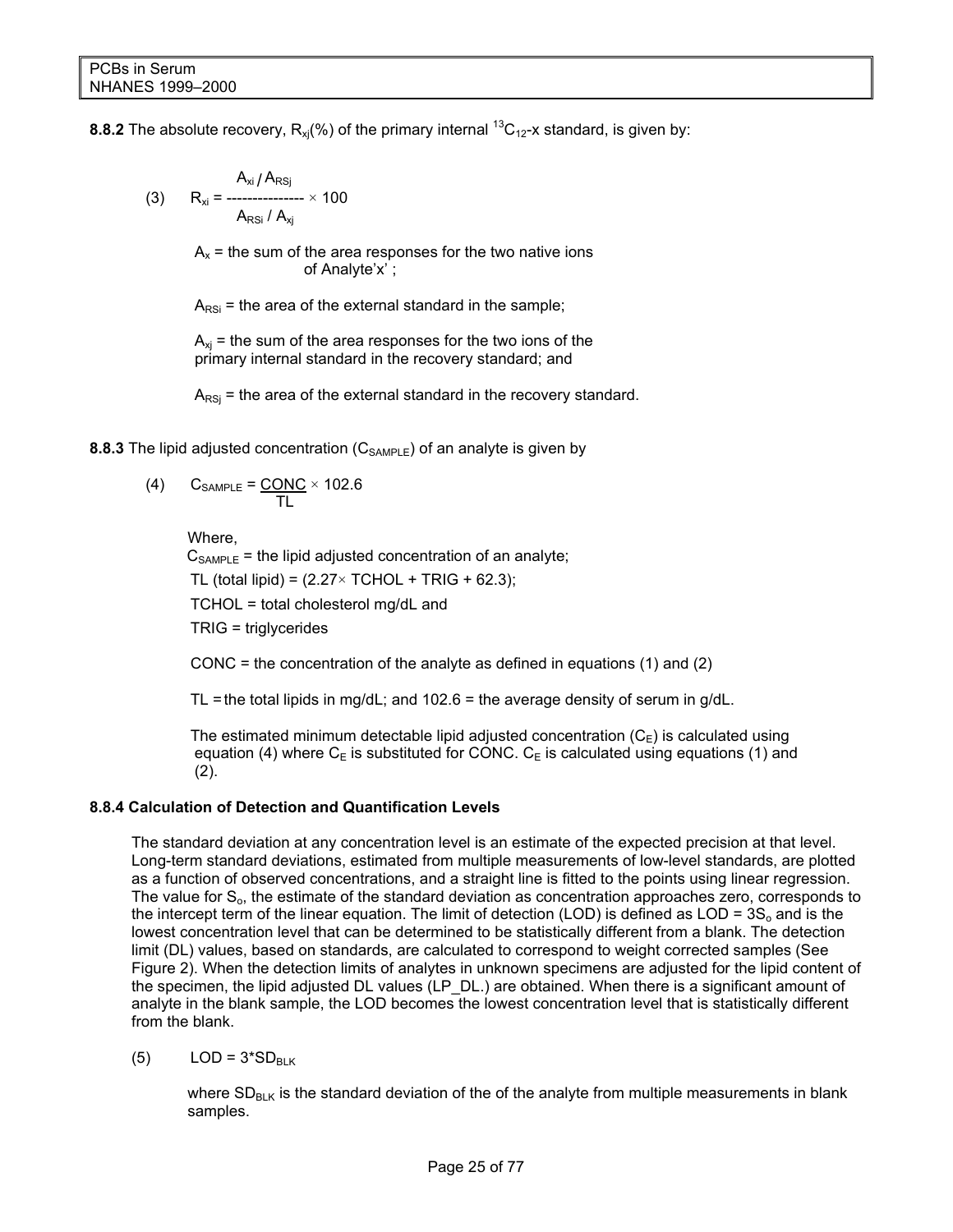#### **8.8.5** The precision of a duplicate sample analysis  $(P_D)$  is given by

$$
\begin{array}{ll}\n & C_{\text{SAMPLE1}} - C_{\text{SAMPLE2}} \\
\text{(6)} & P_{\text{D}} = \frac{C_{\text{SAMPLE2}}}{C_{\text{AVERAGE}}} \times 100\n\end{array}
$$

where  $C_{SAMPLE 1}$  = the lipid adjusted concentration of the first analysis of the sample;

 $C_{SAMPLE 2}$  = the lipid adjusted concentration of the duplicate analysis of the sample; and  $C_{average}$  = the average lipid adjusted concentration.

#### **9. REPORTABLE RANGE OF RESULTS**

#### **9.1 Criterion for Calibration Standards.**

The ion current responses for each mass of a particular analyte or primary internal standard must maximize to within  $\pm$  1 second of each other. The isotope ratio of the primary internal standards must fall within the confidence intervals established for each analyte [see Table 3]. These confidence intervals are periodically updated. The recovery of the internal quantitation standards should be between 90% and 120%.

#### **9.2 Criterion for Quality Control Sample.**

The ion current responses for each mass of a particular analyte or primary internal standard must maximize to within  $\pm$  1 second of each other. The ion current intensities for a particular analyte must three time the noise level [S/N = 3]. The isotope ratio of the analyte and the primary internal standard must fall within the confidence intervals established for each analyte [see Table 3]. The confidence intervals are periodically updated. The recovery of the internal quantitation standards should be between 10% and 120%. The calculated concentration of each analyte for at least one QC sample per run must be within the 99% confidence intervals established for each analyte. The confidence intervals are periodically updated. Ten (10) values in a row above or below the mean, but all values within the 95% confidence intervals shall initiate a search for an assignable cause. For a given analyst, if QC values from two (2) consecutive runs are above or below the 95% confidence intervals, or two QC values from (2) consecutive runs all above or below the 99% confidence limits, analysis of new runs of unknown specimen is halted and a search for an assignable cause is initiated. Analysis is resumed only after appropriate corrective action has been taken.

#### **9.3 Criterion for Unknown Specimen.**

The blank sample and the two QC samples associated with each set of nine unknown samples must first give valid results. If one or more of the requirements are not met for the blank or at least 1 of the QC samples, then the nine unknown sample results cannot be reported. The ion current responses for each mass of a particular analyte or primary internal standard must maximize to within  $\pm$  1 second of each other. The ion current intensities for a particular analyte must be 3 times the noise level (S/N = 3). The isotope ratio of the analyte and the primary internal standard must fall within the confidence intervals established for each analyte [see Table 3] The confidence intervals are periodically updated. The recovery of the internal quantitation standards should be between 10% and 120%. The instrument resolving power ratio for each sample must be within the upper 99th percentile established for this ratio. The capillary column isomer specificity ratio for each sample must be within the 99% confidence intervals established for this ratio. The relative retention time of each analyte peak must be within fourparts-per-thousand (ppt)of the relative retention time as determined for each analyte in the analytical standard which was analyzed at the beginning of the analytical run.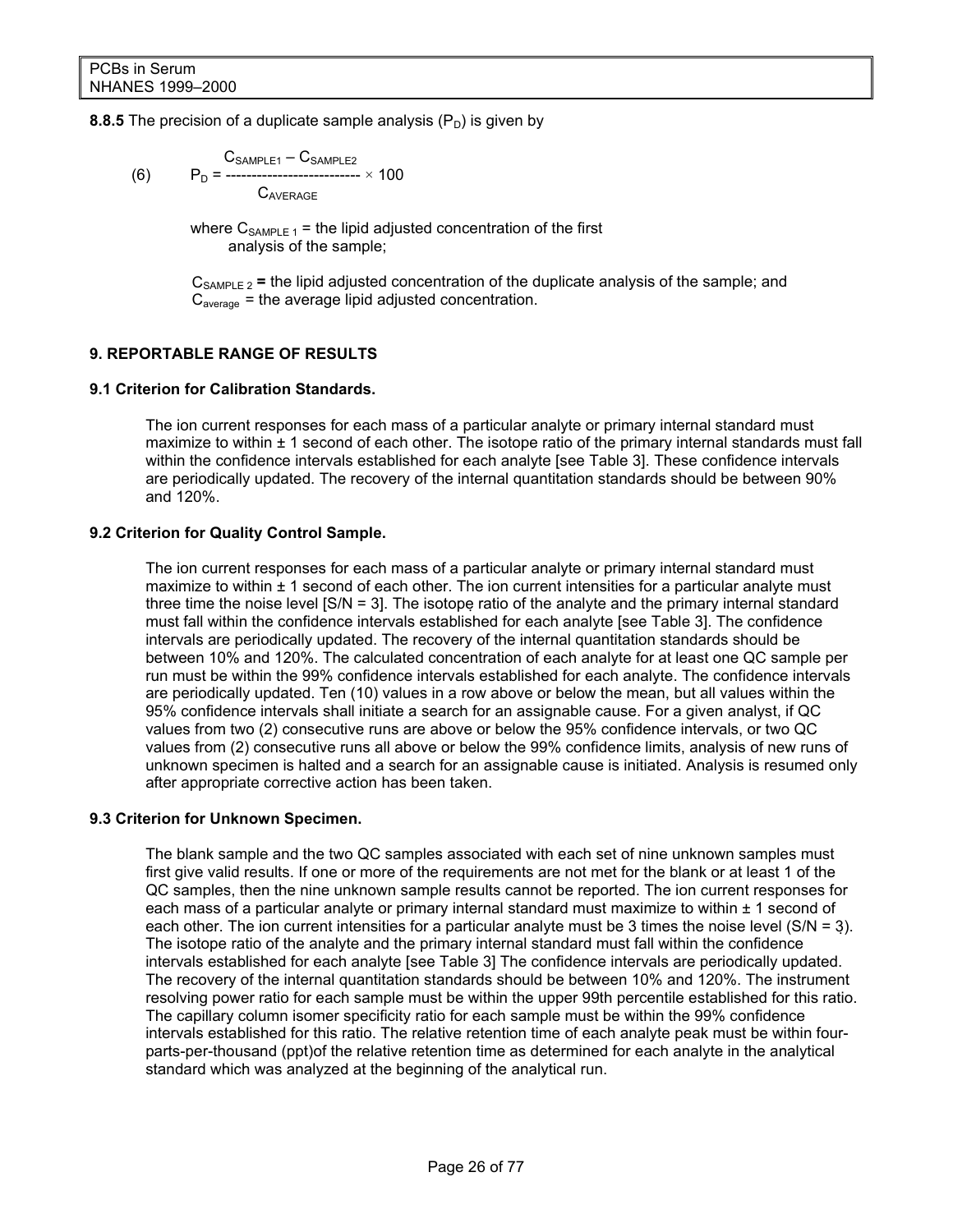#### **10. SUMMARY OF QUALITY CONTROL (QC) PROCEDURES**

Quality assurance of analytical measurements has two essential elements. The first is quality control (QC), which involves developing and adhering, to standard operating procedures for all aspects of method performance. The second is quality assessment (QA), which involves the use of techniques (e.g., control charts) to assess the quality of the measurement process and the results.

#### **10.1 Quality Control**

We have developed standard operating procedures that provide detailed instructions for all aspects of data and sample handling, sample cleanup, and mass spectrometry.

#### **10.1.1 Multipoint calibration curves**

A series of analytical standards (usually 6-10 analyses for each standard) are used to establish linear calibration curves for each analyte using the isotope-dilution technique. These data are used to establish confidence intervals for standards. The calibration curves are updated periodically as data become available.

#### **10.1.2 Blanks (Bench Controls).**

A laboratory method blank is prepared along with every nine unknown samples and inserted into position A of each analytical run of 12 samples. The method blank is prepared by performing all the steps outlined in the procedure with the same reagents, spiking standards, equipment, apparatus, glassware, and solvents that are used for a sample analysis.

#### **10.1.3 Control samples (Blind Controls)**

Control samples are prepared by mixing large bulk pools of human or bovine serum and dispensing this bulk material into various sized aliquots for storage at –70°C. These control materials are characterized over several weeks until there are at least 20 analyses of the pooled material that have processed by each analyst in cleanup and analyzed on each GC/MS. QC samples are inserted into positions F and L of an analytical run of nine unknown samples. QC charts are constructed for each analyte in the control pool. The results from the analysis of individual samples from these pools are used to give a measure of precision from analytical run to analytical run over an entire study. For QA/QC purposes measurement of a target analyte in a set of samples was considered valid only after the QA/QC sample had fulfilled the following criteria: (i) the measurement of the target analyte in the QA/QC sample must not fall outside the interval defined as plus/minus three standard deviations of the established mean of the QA/QC samples and (ii) ten or more consecutive measurements of the QA/QC sample may not fall above or below the established mean of the QA/QC samples after one QA/QC sample has failed criteria (i). Further, every measurement of a set of samples must fulfill the following criteria to be considered a valid measurement: (i) the ratio of the two ions monitored for every analyte and  $^{13}$ C-labeled internal standard, must not deviate more then 20% from the theoretical value, (ii) the ratio of the retention time of the analyte over its corresponding  $^{13}$ C-labeled internal standard must be within the range 0.99–1.01. For analytes that do not have an identical <sup>13</sup>C-labeled IS the ratio to the IS used may not deviate more than 1% from the average of the same ratio of the calibration standards analyzed in the same analytical run; and (iii) the measured recovery of the internal standard must be within the range 10–120%.

#### **10.1.4 Duplicate sample analysis.**

If the study protocol requires external blind duplicate samples on a subset of study samples, they are inserted "blind" into different analytical runs. The identity of this sample is "blind" to the laboratory and analyst. The precision is calculated as described in Section 8(5).

#### **101.5 Proficiency Testing.**

We participate in AMAP Ring Test for Persistent Organic Pollutants in Human Serum (Arctic Monitoring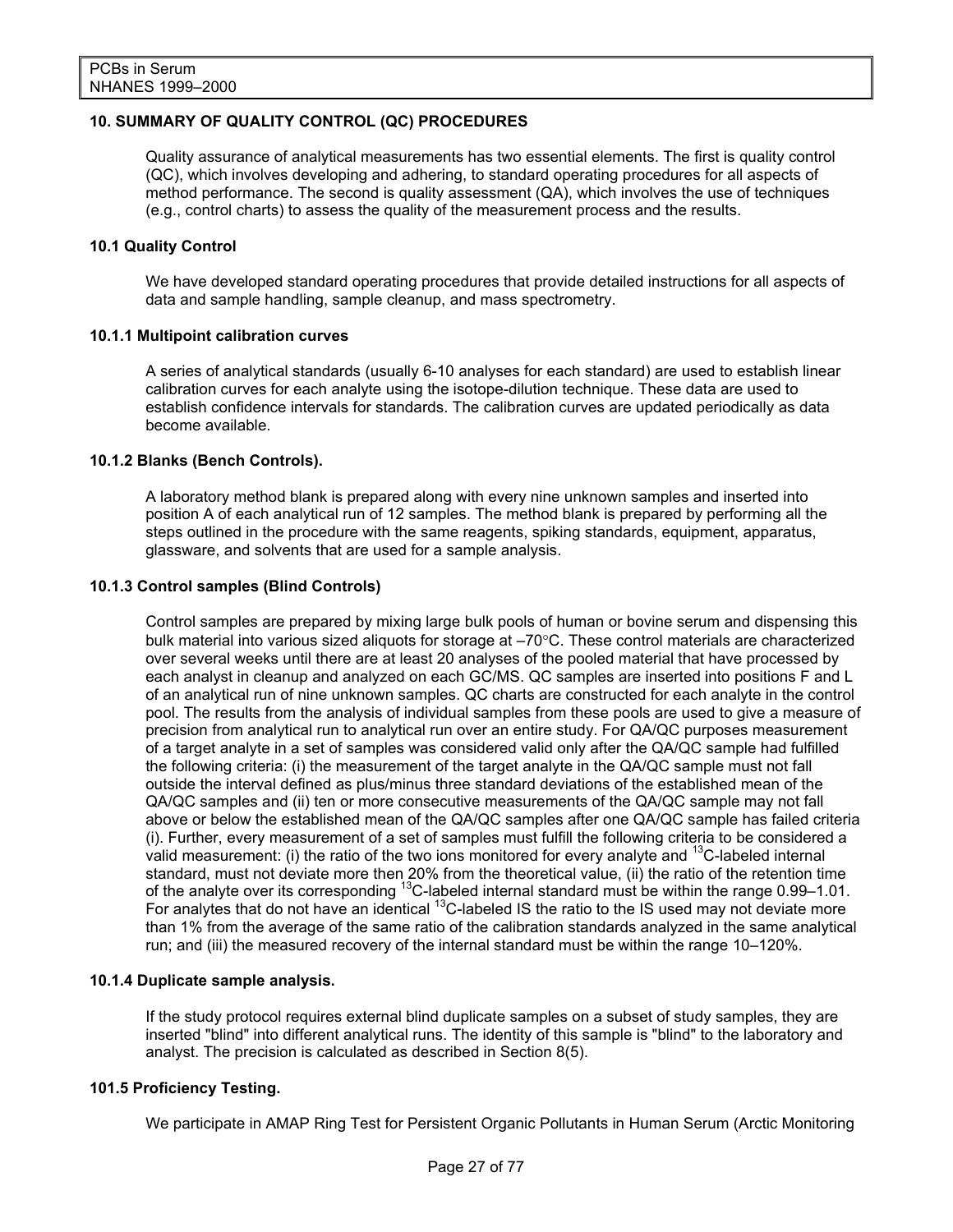and Assessment Programme). There are 3 cycles/year consisting of three serum samples that have been spiked with the most common and most persistent PCBs, chlorinated pesticides and other organic pollutants in the Arctic environment. Results from each participating laboratory are compared to the theoretical concentrations in each sample based upon the weight of the compound added to a known volume of serum. For further information on AMAP see their Website [www.amap.no](http://www.amap.no/).

#### **10.1.6 Absolute recoveries of the internal quantitation standards.**

The absolute recoveries of the <sup>13</sup>C-labeled internal quantitation standards are determined by comparing their responses with the recovery standard  $(^{13}C_6 - 1,2,3,4$ -TCDD), which is added just before mass spectral analysis. After analyzing more than 5,000 serum samples, we believe that absolute recoveries of the  $13C$  -labeled internal quantitation standards as low as 10% will still give valid quantitation. This lower limit (10%) for the absolute recovery has been validated in QC samples at a concentration as low as 22 ppq. Recoveries above 120% (100% + coefficient of variability (CV)) may indicate potential interferences or an error in spiking the internal standards.

#### **10.1.7 Mass spectrometer resolving power.**

To separate the (P+6) ion of  ${}^{13}C_{6}$ -1,2,3,4-TCDD (m/z 331.9078) and the ion of  ${}^{13}C_{12}$ -2,3,7,8-TCDD (m/z 331.9368) requires > 11,400 resolving power (RP). Therefore, at 10,000 RP, the ratio of the peak on the  $^{13}C_{12}$ -2,3,7,8-TCDD (m/z 331.9368) channel which is due to  $^{13}C_{6}$ -1,2,3,4-TCDD, to the peak on the  $^{13}C_{6}$ -1,2,3,4-TCDD (m/z 331.9078) channel can be used as a QA parameter. A QC chart can be constructed with upper 99th and 95th percentiles to ensure that the mass spectrometer remains at 10,000 RP during the analysis of each sample. The RP ratio progressively increases as the number of analyses increases. We have found that this QC chart can be used to gauge the mass spectrometers cleanliness. After an instrument bake out, the absolute magnitude of the RP ratio decreases.

#### **10.1.8 Isotope ratio.**

The analytical standards (Table 2) can be used to determine the isotope ratios for the  $^{13}$ C-labeled internal standards as well as for the unlabeled analytes over a range of concentrations. A QC chart can be constructed for each of these analytes with upper and lower 99% and 95% confidence intervals (See Table 3 for theoretical isotope ratios and confidence limits.)

#### **10.2 Summary of Quality Assurance Functions.**

All the QA functions outlined above have options that allow each PCB congener and chlorinated pesticide to be examined individually. Further, individual analysts, mass spectrometer operators, cleanup apparatus, time periods, and studies can also be monitored. Overall the quality assurance functions are used to document that the analytical measurement system is in statistical control. All quality assurance criteria have been incorporated into a Division wide computer program that is used by the Division statistician to review the final data. This program identifies those variables that do not meet specifications.

#### **11. REMEDIAL ACTION IF CALIBRATION OR QC SYSTEMS FAIL TO MEET ACCEPTABLE CRITERIA**

For a given analyst, if QC values from two (2) consecutive runs are above or below the 95% confidence intervals, or two QC values from (2) consecutive runs all above or below the 99% confidence limits, analysis of new runs of unknown specimens is halted and a search for an assignable cause is initiated. Analysis is resumed only after appropriate corrective action has been taken. If additional serum is available, the specimen will be processed through cleanup and re-analyzed by HRGC/HRMS. Otherwise, the data from the unknown specimens cannot be reported.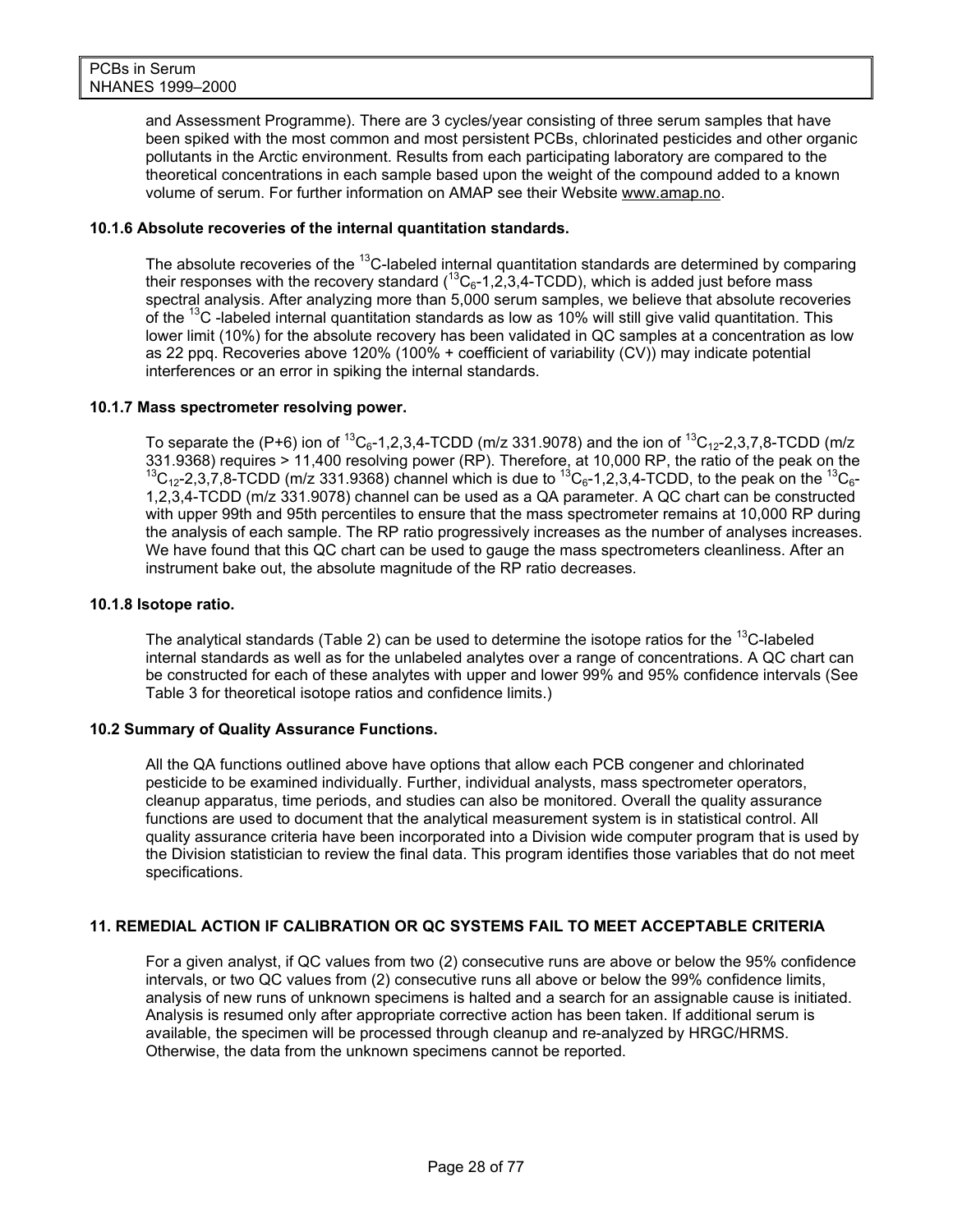#### **12. LIMITATIONS OF METHOD**

**12.1 Potential Method Interferences.** Some of the PCBs that are found in the environment but rarely found in human samples may co-elute with some of the PCBs reported in NHANES. The confirmed co-eluting PCBs are listed in Table 5.

#### **Table 5 Potential PCB Interferences**

| <b>NHANES</b>       | <b>Verified Co-elutions on</b> |  |  |  |  |
|---------------------|--------------------------------|--|--|--|--|
| <b>Reported PCB</b> | <b>NHANES DB5-MS System</b>    |  |  |  |  |
| <b>PCB138</b>       | PCB 158, 160, 163, 164         |  |  |  |  |
| <b>PCB153</b>       | <b>PCB 132</b>                 |  |  |  |  |
| <b>PCB170</b>       | <b>PCB190</b>                  |  |  |  |  |
| <b>PCB196</b>       | <b>PCB-203</b>                 |  |  |  |  |

#### **12.2 Potential Method Contamination.**

The main sources of contamination seem to come from the environment. Sealants used in construction of new buildings sometimes out-gas lower chlorinated PCBs. Mud and dust from soil that has been contaminated with PCBs in the past can enter the building on people's shoes or be blown in by the wind. Regular damp mopping and dusting minimizes the problems with dust and dirt.

#### **13. REFERENCE RANGES (NORMAL VALUES)**

Reference ranges for PCB and chlorinated pesticides have not been determined in a representative sample of the U.S. population, prior to NHANES 1999–2000 and NHANES 2001–2002. The "Second National Report on Human Exposure to Environmental Chemicals" gives the percentiles of serum concentrations for 22 PCB congeners and 11 chlorinated pesticides measured in NHANES 1999– 2000(Web site: [www.cdc.gov/exposurereport](http://www.cdc.gov/exposurereport). The concentrations of many of the congeners were below their detection limits in most samples. The next national exposure report, containing the 2001–2002 NHANES data, will be released in 2005.

#### **14. CRITICAL CALL RESULTS**

The human health effects resulting from exposure to PCBs and chlorinated pesticides are currently unclear. Therefore, no "panic values" have been established.

#### **15. SPECIMEN STORAGE AND HANDLING DURING TESTING**

Specimens will reach and maintain ambient temperature during analysis. If the sample preparation is to be delayed until the next day, samples should be refrigerated overnight. If the delay is longer than overnight, the sample should be refrozen at –20°C or below.

#### **16. ALTERNATE METHODS FOR PERFORMING TEST OR STORING SPECIMENS IF TEST SYSTEM FAILS**

The congener specific analysis of PCBs in serum and at the parts-per-billion levels is a complex measurement. The alternative method for this analysis and the analysis of chlorinated pesticides is gas chromatography with an electrochemical detector (ECD). This method is very sensitive for chlorinated compounds but does not have the specificity of a mass spectrometer. If the analytical system fails, storage of the samples at –30°C is recommended until the analytical system is again operational.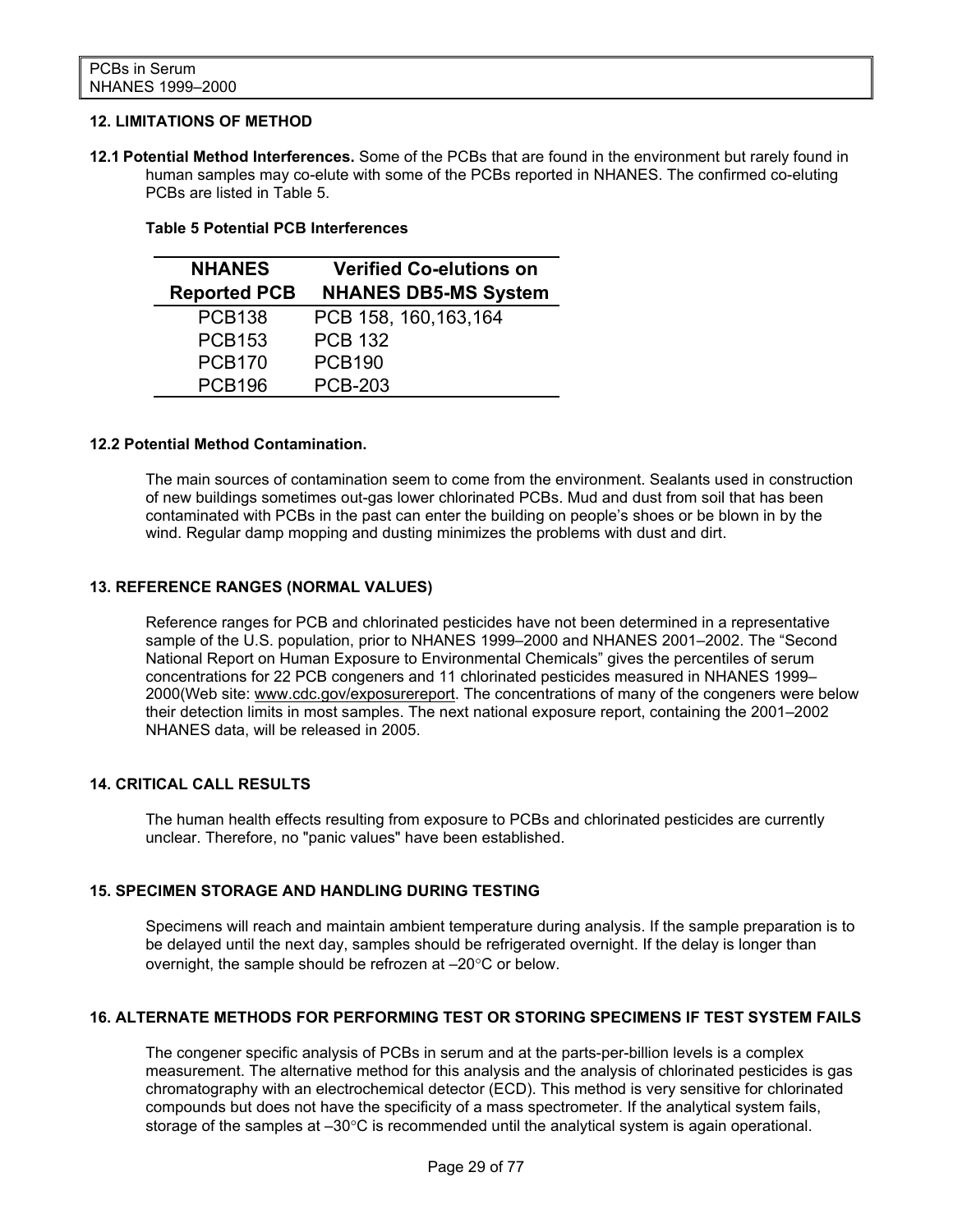Monitoring of serum samples which have been stored at  $-30^{\circ}$ C for more than 5 years, indicates that the samples may be safely stored for this period of time.

#### **17. TEST RESULT REPORTING SYSTEM; PROTOCOL FOR REPORTING CRITICAL CALLS (IF APPLICABLE)**

Once the data has met the QC/QA criteria copy established by the division and has been approved by the statistician, a hardcopy(ASCII format) and an electronic copy (EXCEL) of the data will be generated. This data, a cover letter, and a table of method specifications and reference range values will be routed through the appropriate channels for approval (i.e. supervisor, branch chief, division director). Once approved at the division level, they will be sent to the contact person who requested the analyses.

#### **18. TRANSFER OR REFERRAL OF SPECIMENS; PROCEDURES FOR SPECIMEN ACCOUNTABILITY AND TRACKING**

The sample remaining after the analysis, should be returned to storage at –30°C. Standard record keeping means (database, sample logs, optical disc files) are used to track specimens. Records are maintained for 3 years, including related QA/QC data; duplicate records are kept in electronic format. All personal identifiers should be available only to the medical supervisor to maintain confidentiality. The various forms and specimen accountability and tracking are outlined in Section 3.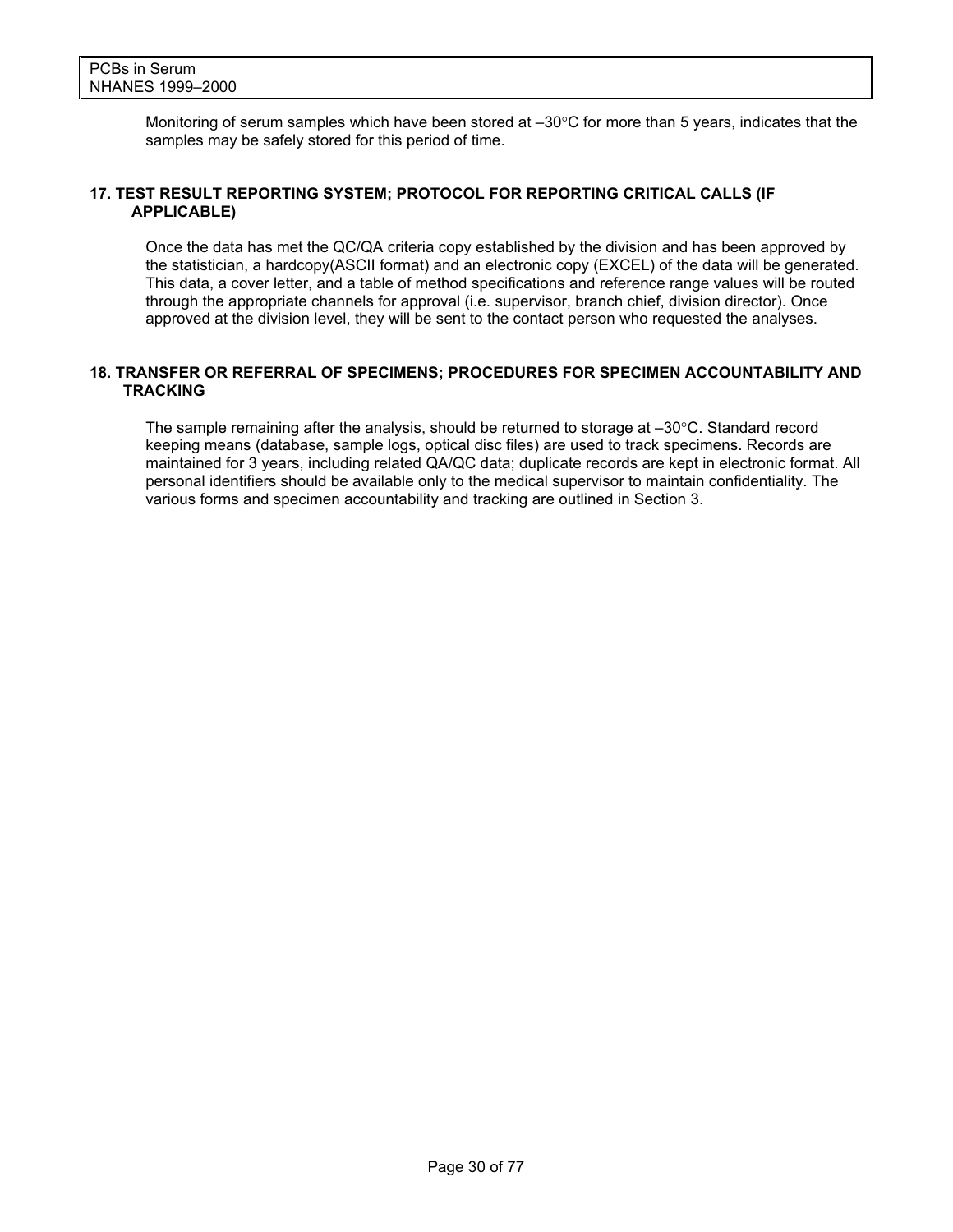# 19. SUMMARY STATISTICS and QC GRAPHS

A. PCB28

**Summary Statistics for PCB 28 by Lot** 

| Lot      | N | <b>Start Date</b> | <b>End Date</b> | Mean   | Standard<br><b>Deviation</b> | <b>Coefficient</b><br>of Variation |
|----------|---|-------------------|-----------------|--------|------------------------------|------------------------------------|
| QCF5 424 |   | 8/30/2001         | 9/30/2002       | 0.3207 | 0.0564                       | 17 6                               |

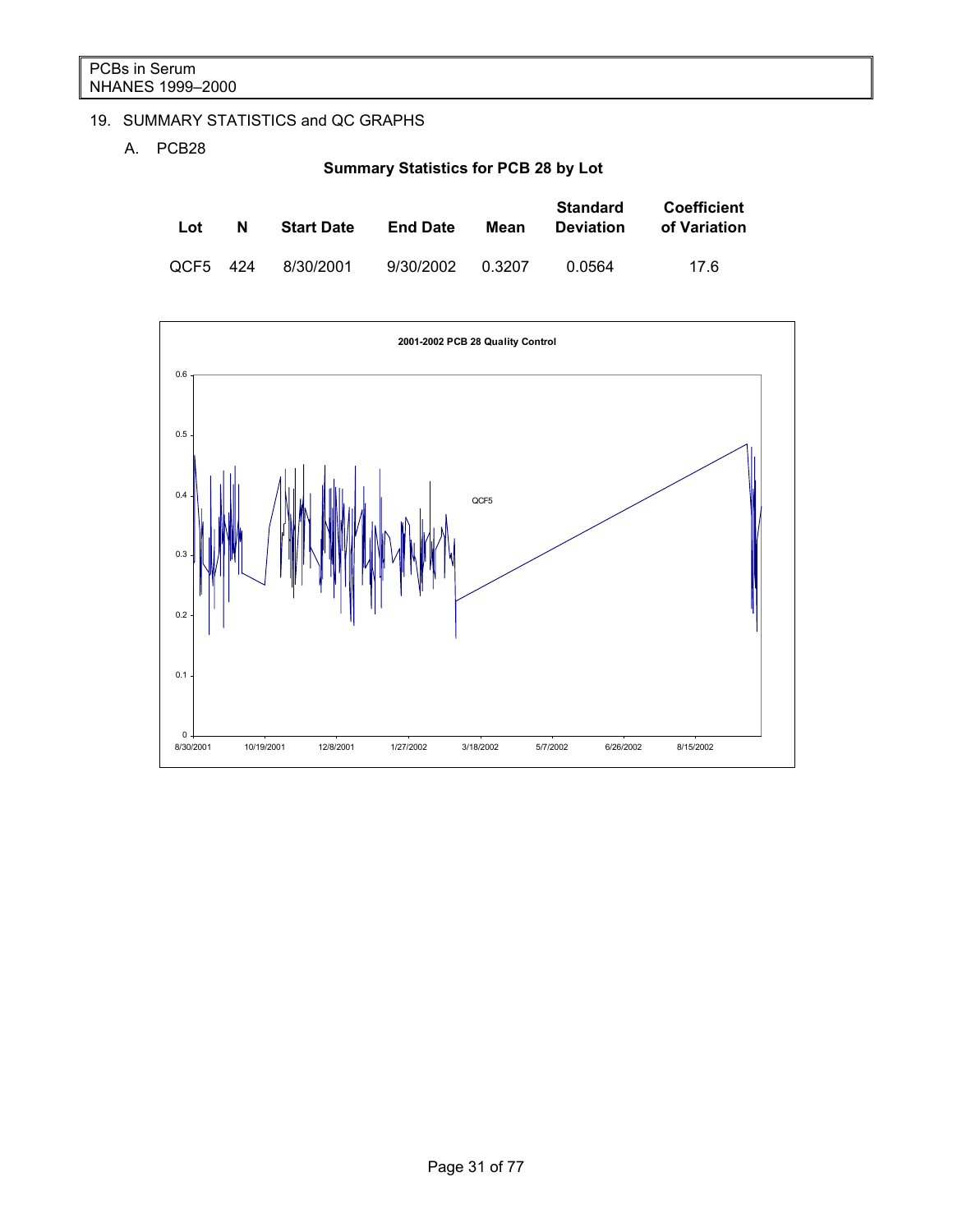# B. PCB52

# **Summary Statistics for PCB 52 by Lot**

| Lot      | N | <b>Start Date</b> | <b>End Date</b> | Mean   | <b>Standard</b><br><b>Deviation</b> | <b>Coefficient</b><br>of Variation |
|----------|---|-------------------|-----------------|--------|-------------------------------------|------------------------------------|
| QCF5 423 |   | 8/30/2001         | 9/30/2002       | 0.3452 | በ በ42                               | 12.2                               |
| QCF1 270 |   | 4/8/2003          | 6/24/2003       | 0.3722 | 0.0573                              | 15.4                               |

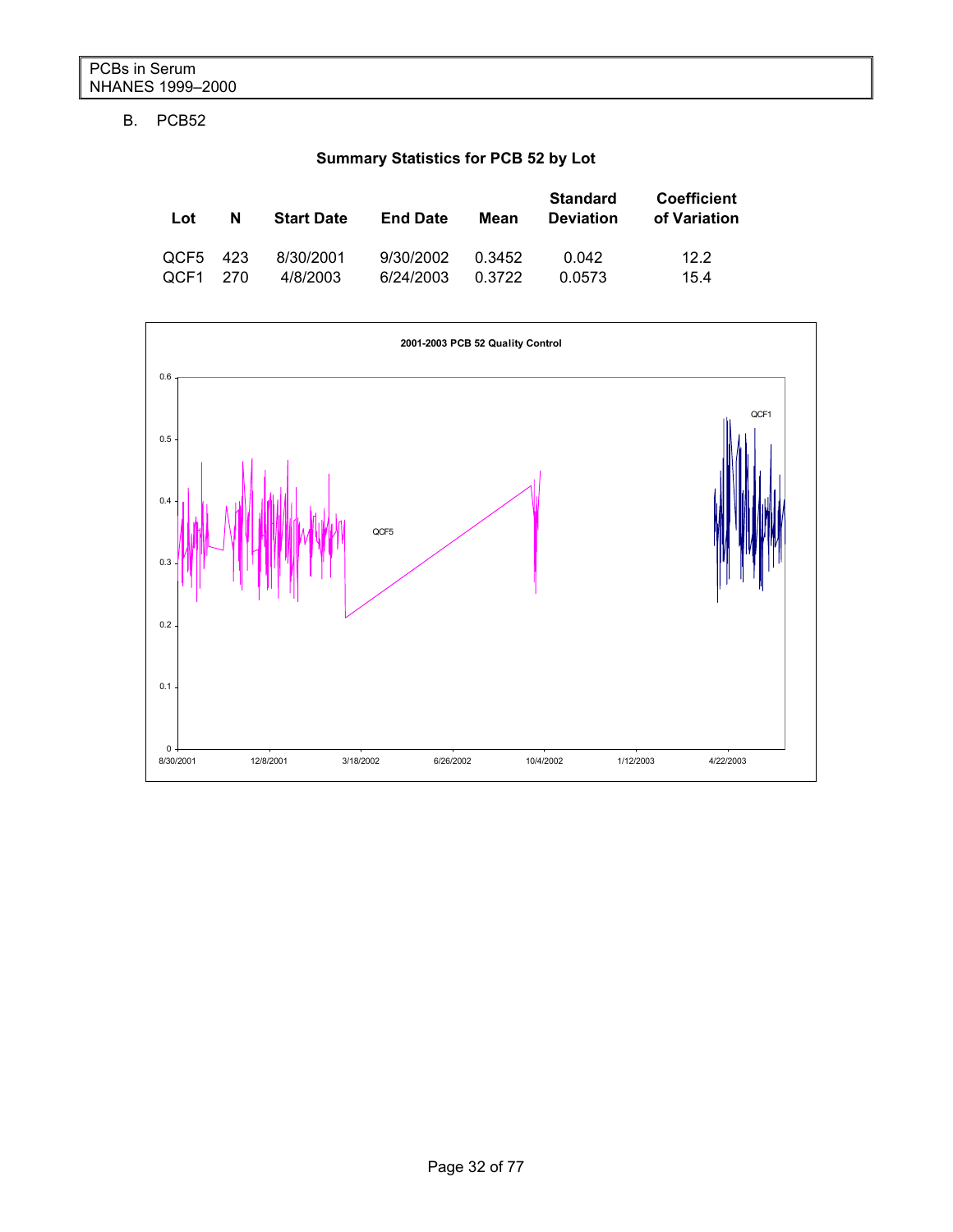# C. PCB 66

|  | <b>Summary Statistics for PCB 66 by Lot</b> |  |  |
|--|---------------------------------------------|--|--|
|--|---------------------------------------------|--|--|

| Lot      | N | <b>Start Date</b> | <b>End Date</b> | Mean   | <b>Standard</b><br><b>Deviation</b> | Coefficient<br>of Variation |
|----------|---|-------------------|-----------------|--------|-------------------------------------|-----------------------------|
| QCF5 426 |   | 8/30/2001         | 9/30/2002       | 0.3181 | 0.0418                              | 13.2                        |
| OCF1 270 |   | 4/8/2003          | 6/24/2003       | 0.3424 | 0.0371                              | 10.8                        |

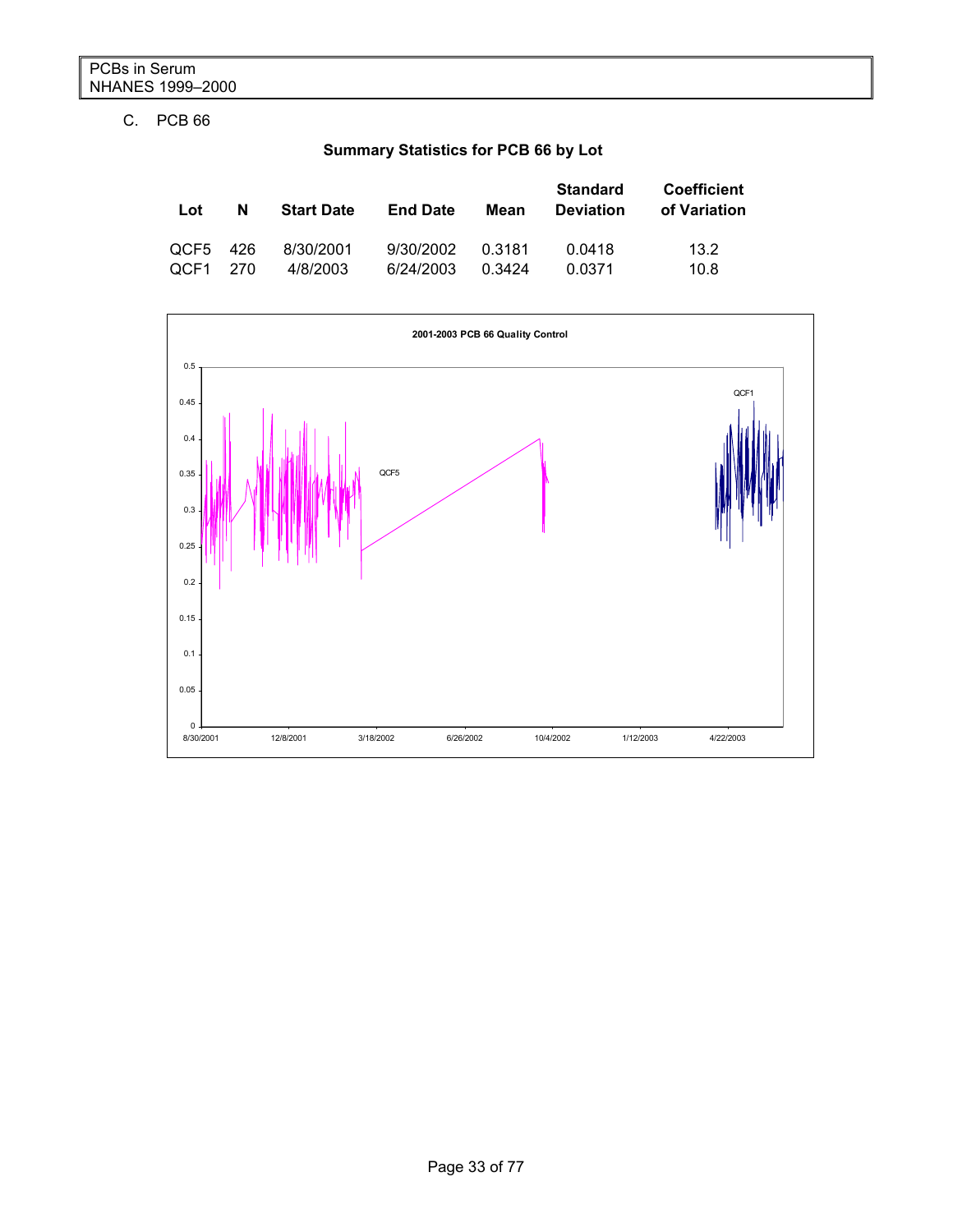D. PCB 74

# **Summary Statistics for PCB 74 by Lot**

| Lot      | N    | <b>Start Date</b> | <b>End Date</b> | Mean   | <b>Standard</b><br><b>Deviation</b> | <b>Coefficient</b><br>of Variation |
|----------|------|-------------------|-----------------|--------|-------------------------------------|------------------------------------|
| QCF5 425 | -270 | 8/30/2001         | 9/30/2002       | 0.251  | 0.0333                              | 13.3                               |
| OCF1     |      | 4/8/2003          | 6/24/2003       | 0.2712 | 0.0268                              | 9.9                                |

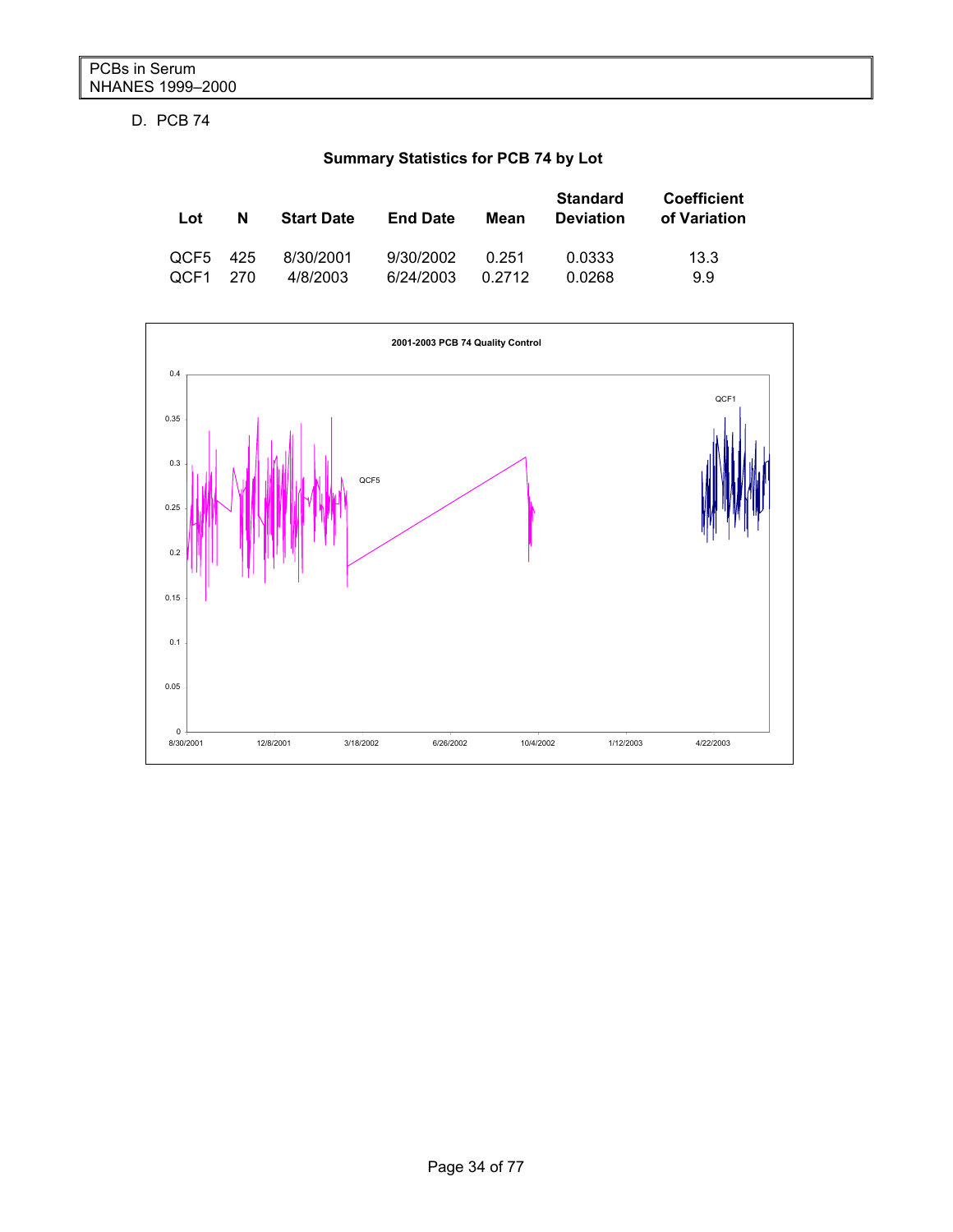E. PCB 87

**Summary Statistics for PCB 87 by Lot**

| Lot  | N   | <b>Start Date</b> | <b>End Date</b> | Mean   | <b>Standard</b><br><b>Deviation</b> | <b>Coefficient</b><br>of Variation |
|------|-----|-------------------|-----------------|--------|-------------------------------------|------------------------------------|
| OCF1 | 269 | 4/8/2003          | 6/24/2003       | 0.3199 | 0.0302                              | 9.4                                |

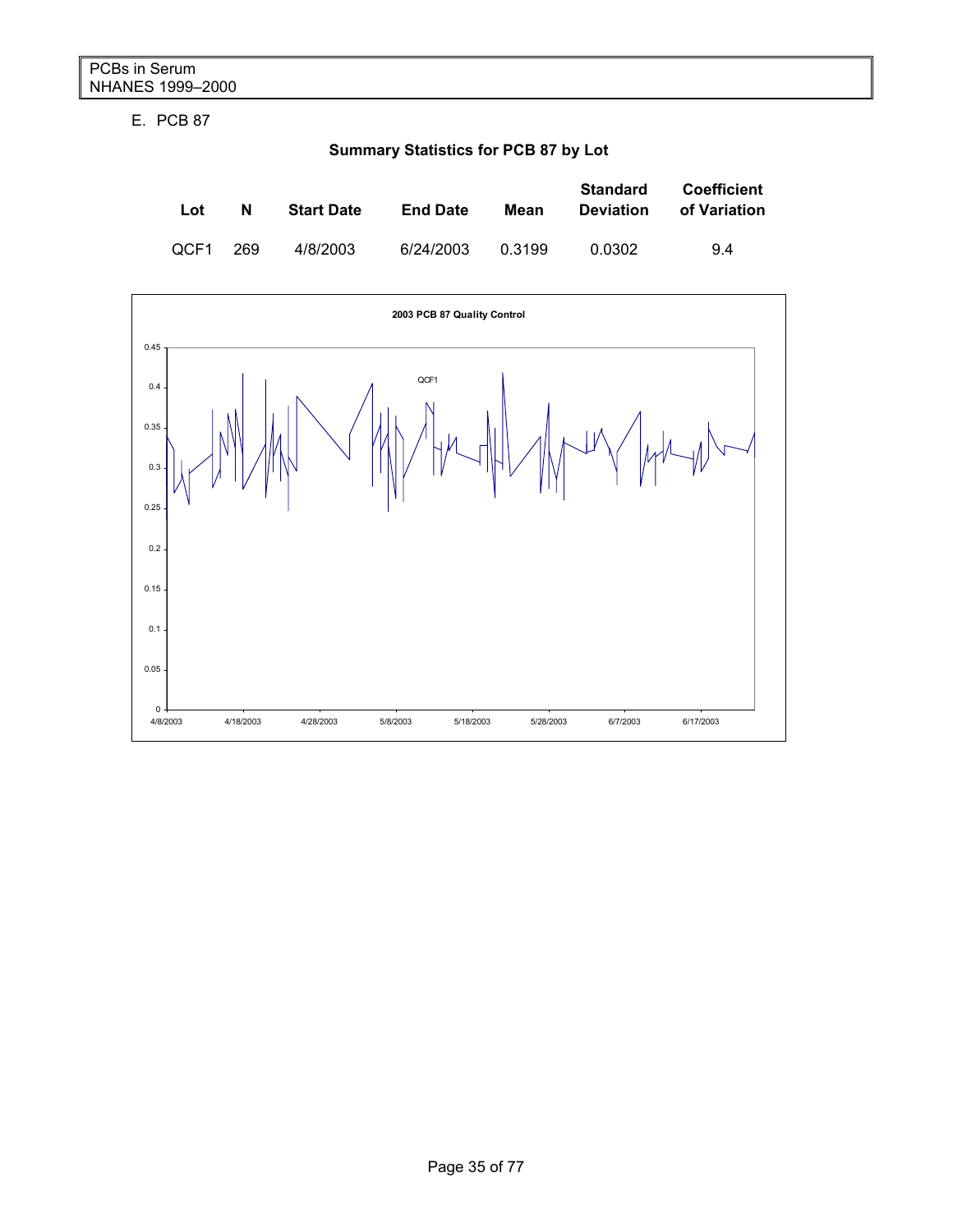# F. PCB 99

# **Summary Statistics for PCB 99 by Lot**

| Lot      | N   | <b>Start Date</b> | <b>End Date</b> | Mean   | <b>Standard</b><br><b>Deviation</b> | <b>Coefficient</b><br>of Variation |
|----------|-----|-------------------|-----------------|--------|-------------------------------------|------------------------------------|
| QCF5 416 | 267 | 8/30/2001         | 9/30/2002       | 0.3287 | 0.0571                              | 174                                |
| OCF1     |     | 4/8/2003          | 6/24/2003       | 0.4281 | 0.0674                              | 15.7                               |

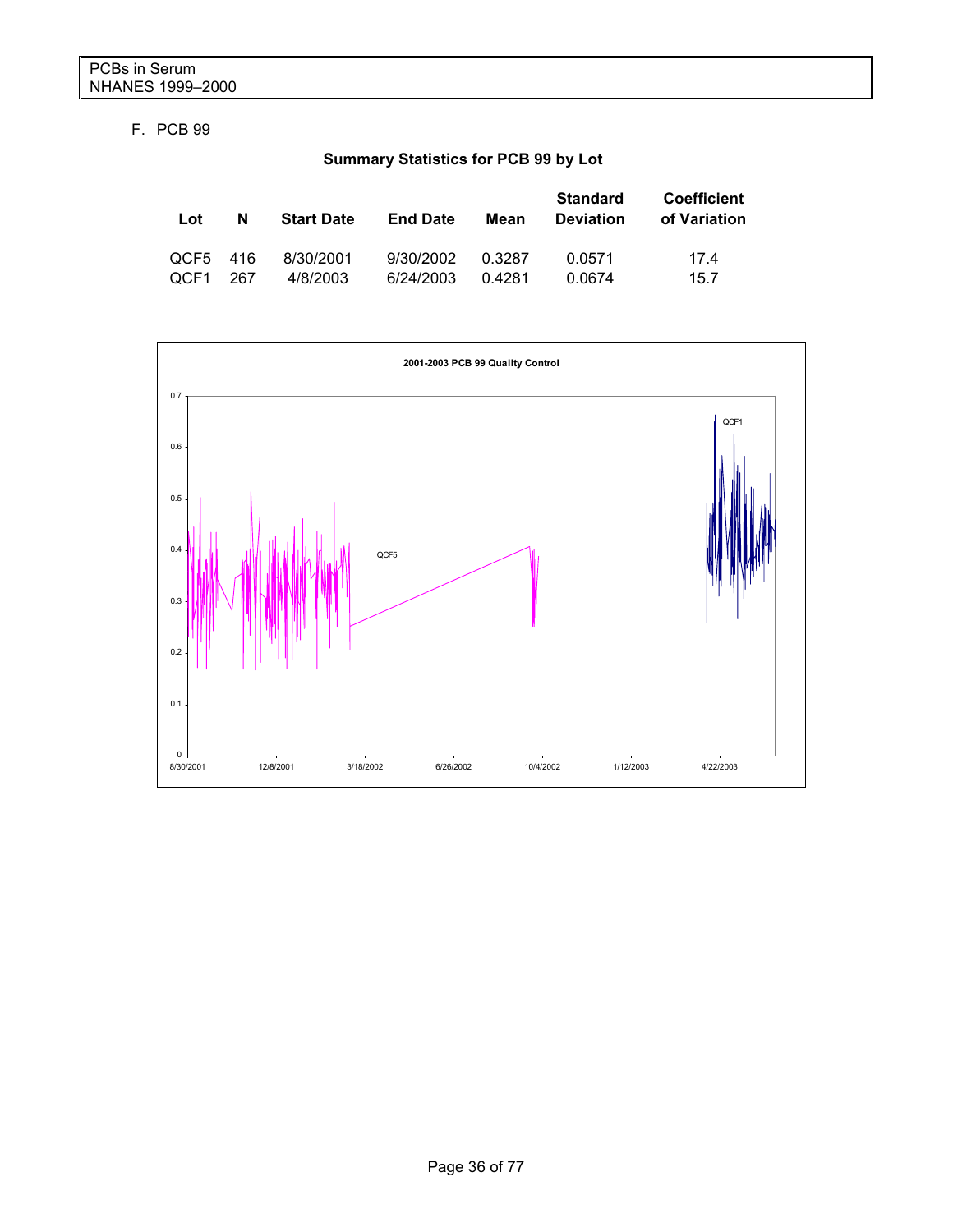G. PCB 101

|  | Summary Statistics for PCB 101 by Lot |  |  |  |
|--|---------------------------------------|--|--|--|
|--|---------------------------------------|--|--|--|

| Lot      | N   | <b>Start Date</b> | <b>End Date</b> | Mean   | <b>Standard</b><br><b>Deviation</b> | <b>Coefficient</b><br>of Variation |
|----------|-----|-------------------|-----------------|--------|-------------------------------------|------------------------------------|
| QCF5 421 | 270 | 8/30/2001         | 9/30/2002       | 0.3103 | 0.0445                              | 14.4                               |
| OCF1     |     | 4/8/2003          | 6/24/2003       | 0.3369 | 0.0339                              | 10                                 |

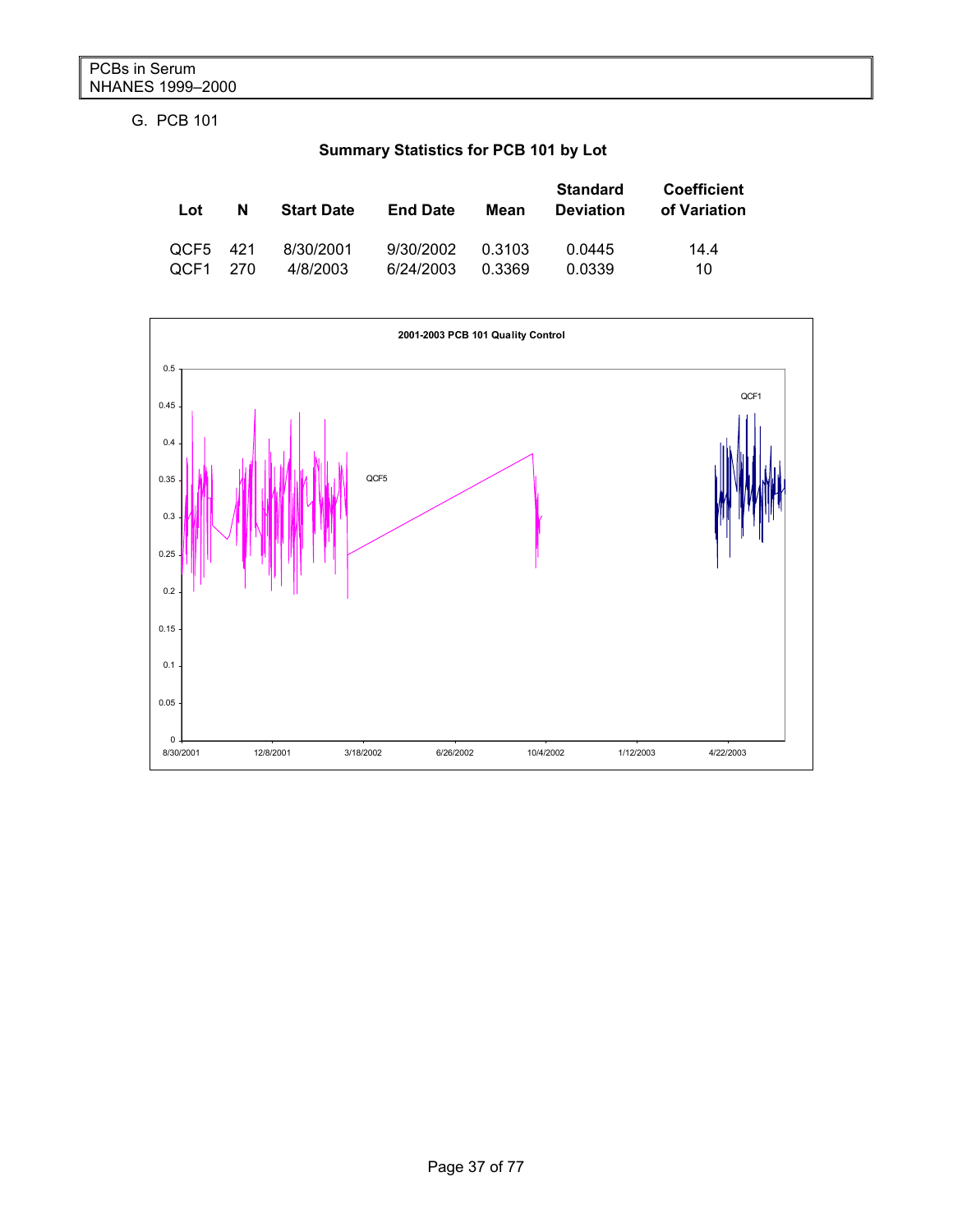#### H. PCB 105

## **Summary Statistics for PCB 105 by Lot**

| Lot      | N | <b>Start Date</b> | <b>End Date</b> | Mean   | <b>Standard</b><br><b>Deviation</b> | <b>Coefficient</b><br>of Variation |
|----------|---|-------------------|-----------------|--------|-------------------------------------|------------------------------------|
| QCF5 420 |   | 8/30/2001         | 9/30/2002       | 0.3178 | 0.0423                              | 13.3                               |
| OCF1 270 |   | 4/8/2003          | 6/24/2003       | 0.3477 | 0.0267                              | 77                                 |

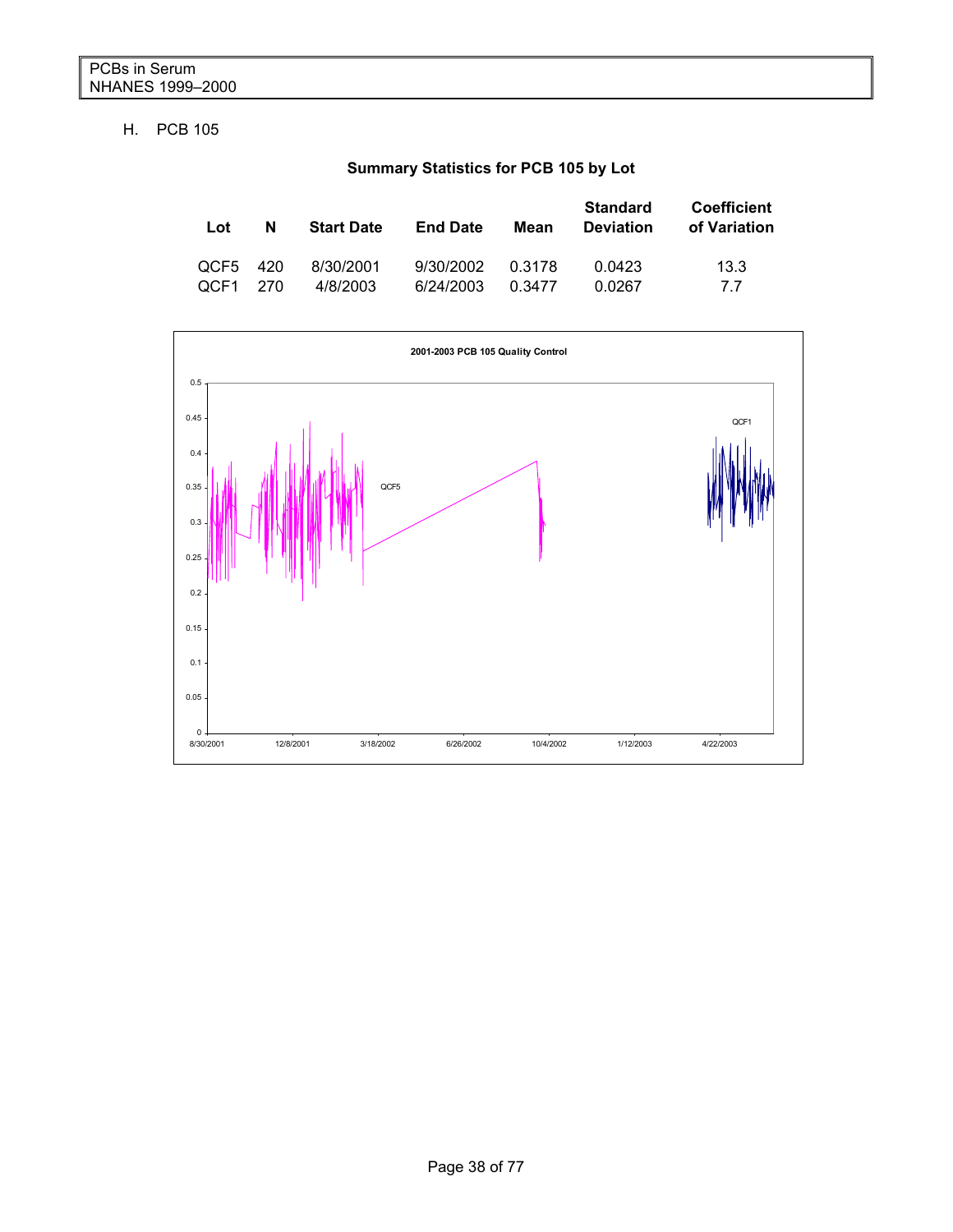I. PCB 110

**Summary Statistics for PCB 110 by Lot** 

| Lot      | N | <b>Start Date</b> | <b>End Date</b> | Mean   | <b>Standard</b><br><b>Deviation</b> | <b>Coefficient</b><br>of Variation |
|----------|---|-------------------|-----------------|--------|-------------------------------------|------------------------------------|
| OCF1 269 |   | 4/8/2003          | 6/24/2003       | 0.3726 | 0.0417                              | 11.2                               |

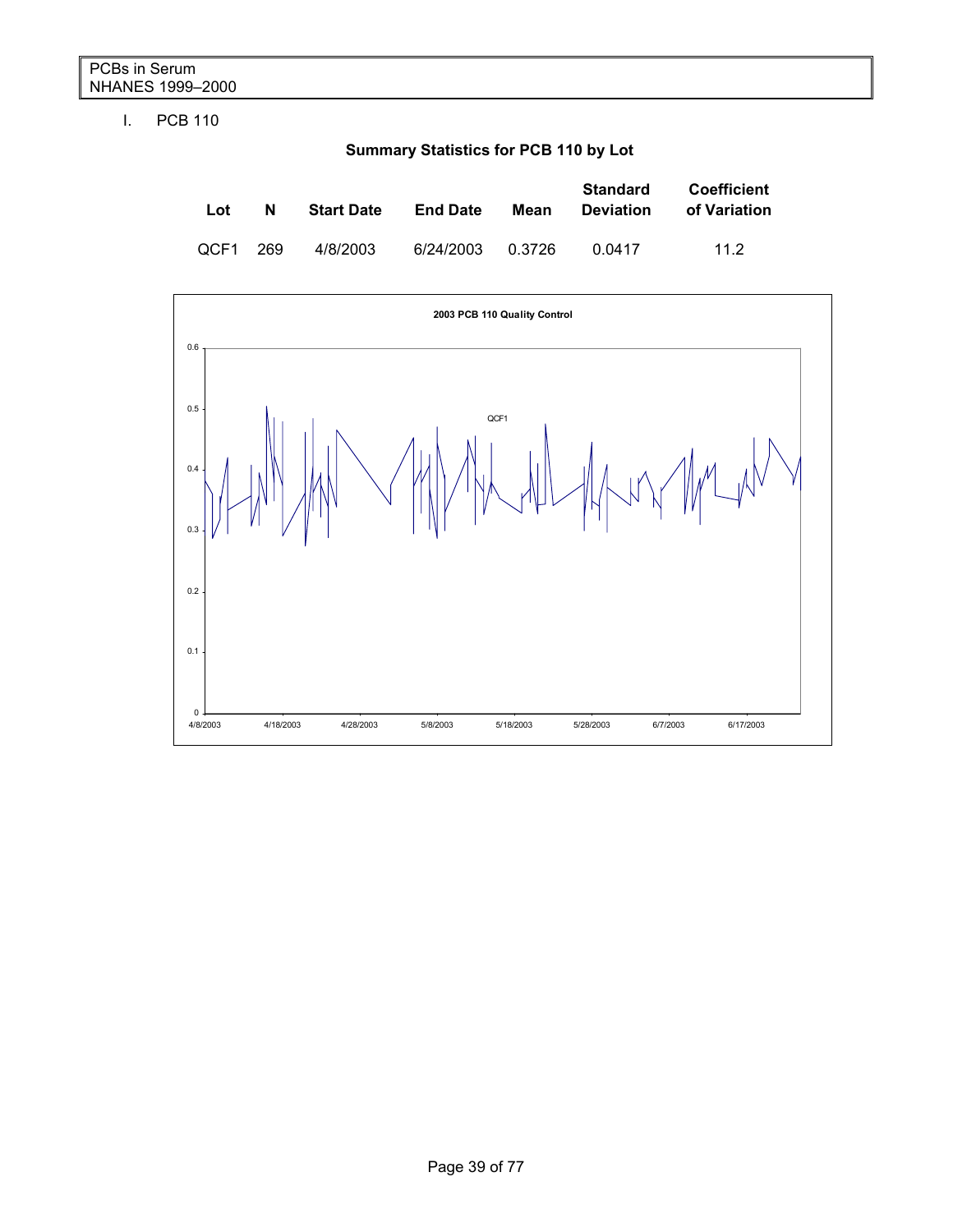#### J. PCB 118

## **Summary Statistics for PCB 118 by Lot**

| Lot      | N    | <b>Start Date</b> | <b>End Date</b> | Mean   | <b>Standard</b><br><b>Deviation</b> | <b>Coefficient</b><br>of Variation |
|----------|------|-------------------|-----------------|--------|-------------------------------------|------------------------------------|
| QCF5 422 | -270 | 8/30/2001         | 9/30/2002       | 0.3491 | 0.053                               | 15.2                               |
| OCF1     |      | 4/8/2003          | 6/24/2003       | 0.3923 | 0.0339                              | 8.6                                |

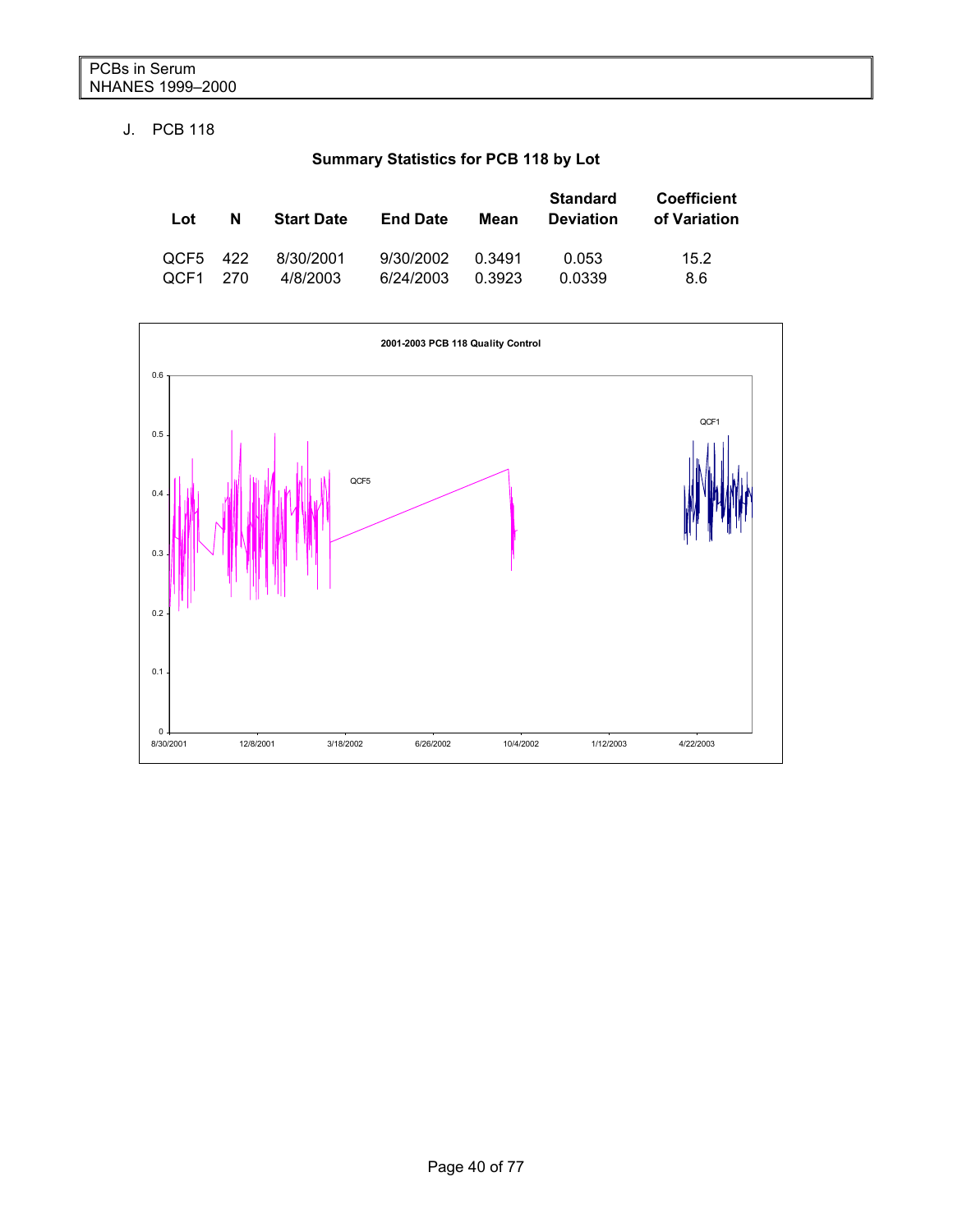### K. PCB 128

**Summary Statistics for PCB 128 by Lot** 

| Lot  | N   | <b>Start Date</b> | <b>End Date</b> | Mean   | <b>Standard</b><br><b>Deviation</b> | Coefficient<br>of Variation |
|------|-----|-------------------|-----------------|--------|-------------------------------------|-----------------------------|
| OCE5 | 420 | 8/30/2001         | 9/30/2002       | 0.3011 | 0.0413                              | 13.7                        |
| OCF1 | 269 | 4/8/2003          | 6/24/2003       | 0.3052 | 0.0266                              | 8.7                         |

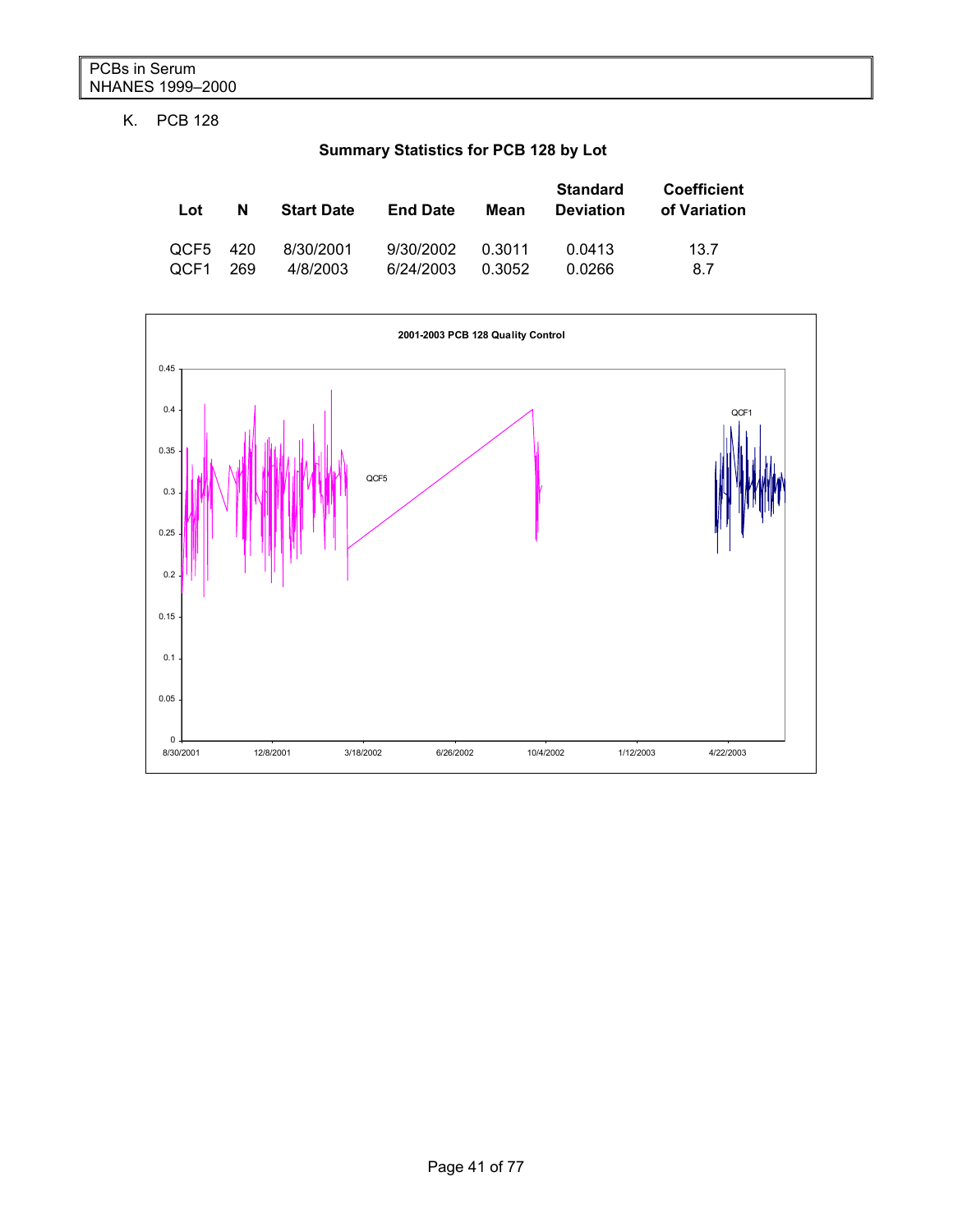#### L. PCB 138

## **Summary Statistics for PCB 138 by Lot**

| Lot      | N   | <b>Start Date</b> | <b>End Date</b> | Mean   | <b>Standard</b><br><b>Deviation</b> | <b>Coefficient</b><br>of Variation |
|----------|-----|-------------------|-----------------|--------|-------------------------------------|------------------------------------|
| OCF5 420 | 268 | 8/30/2001         | 9/30/2002       | 0.7006 | 0.1129                              | 16.1                               |
| OCF1     |     | 4/8/2003          | 6/24/2003       | 0.8581 | 0.0784                              | 91                                 |

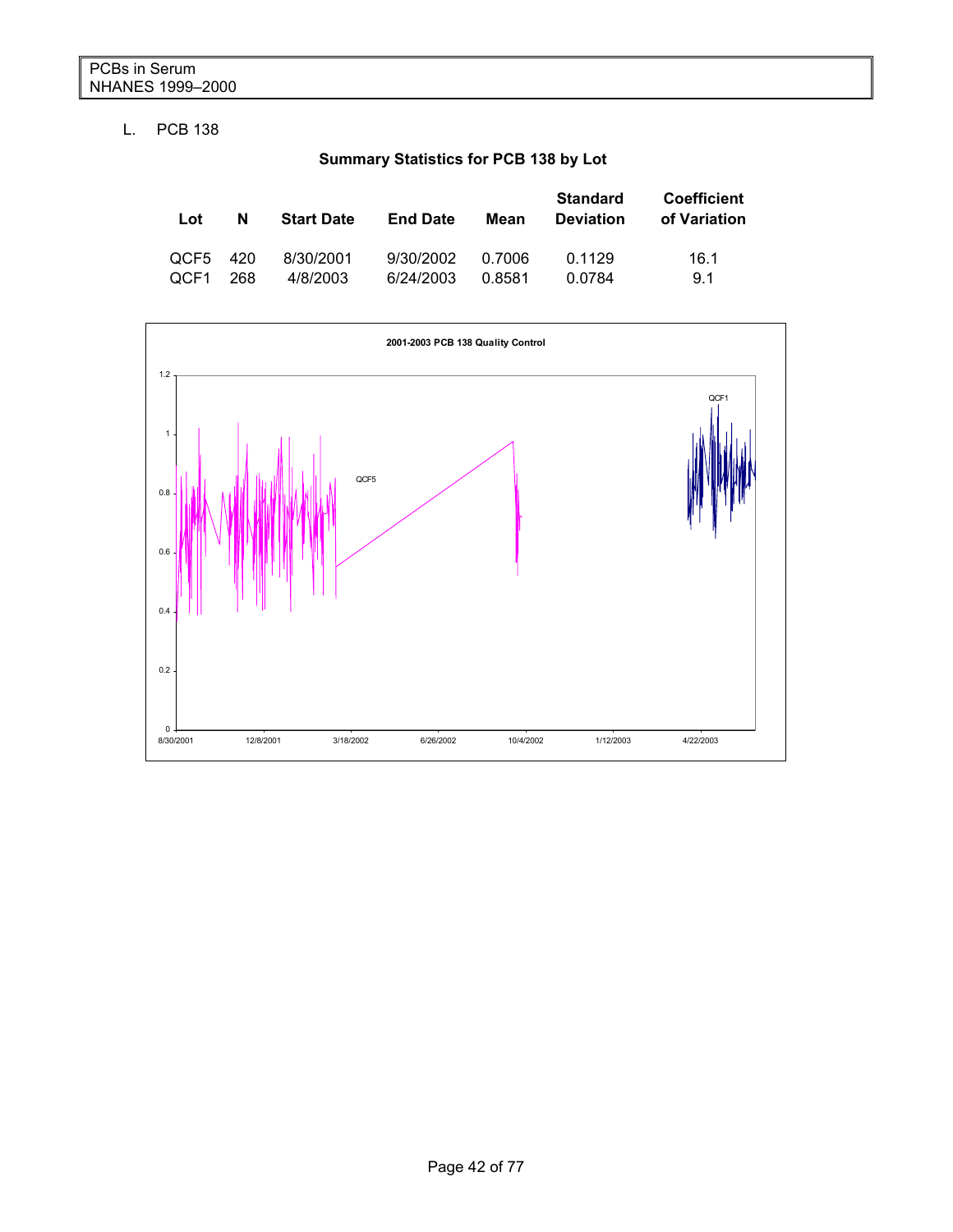#### M. PCB 146

**Summary Statistics for PCB 146 by Lot** 

| Lot      | N   | <b>Start Date</b> | <b>End Date</b> | Mean   | <b>Standard</b><br><b>Deviation</b> | <b>Coefficient</b><br>of Variation |
|----------|-----|-------------------|-----------------|--------|-------------------------------------|------------------------------------|
| QCF5 420 | 269 | 8/30/2001         | 9/30/2002       | 0.3321 | 0.0593                              | 17.8                               |
| OCF1     |     | 4/8/2003          | 6/24/2003       | 0.3818 | 0.0333                              | 8.7                                |

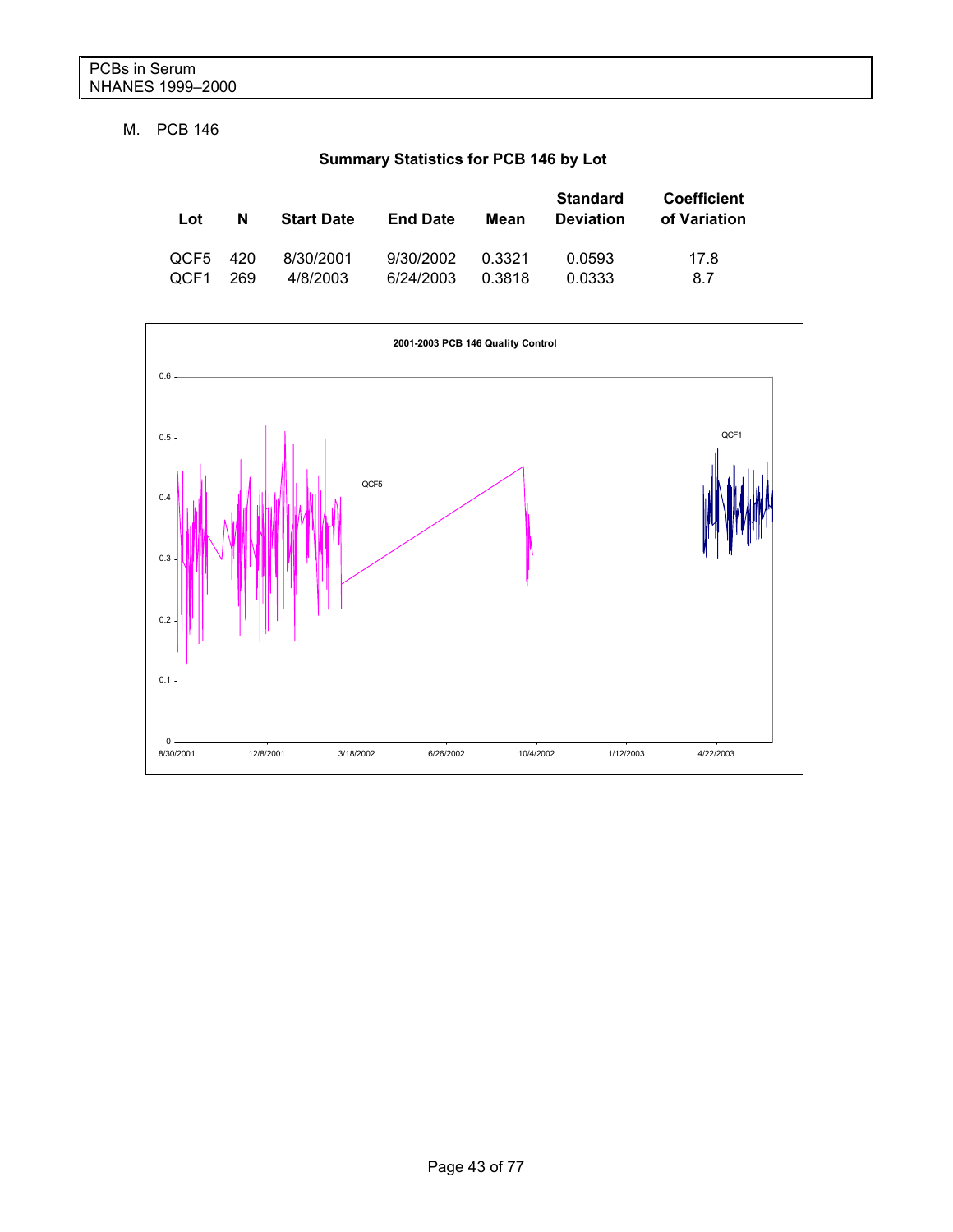N. PCB 149

**Summary Statistics for PCB 149 by Lot** 

| Lot  | N     | <b>Start Date</b> | <b>End Date</b> | Mean   | <b>Standard</b><br><b>Deviation</b> | Coefficient<br>of Variation |
|------|-------|-------------------|-----------------|--------|-------------------------------------|-----------------------------|
| OCF1 | - 270 | 4/8/2003          | 6/24/2003       | 0.2913 | 0.0607                              | 20.8                        |

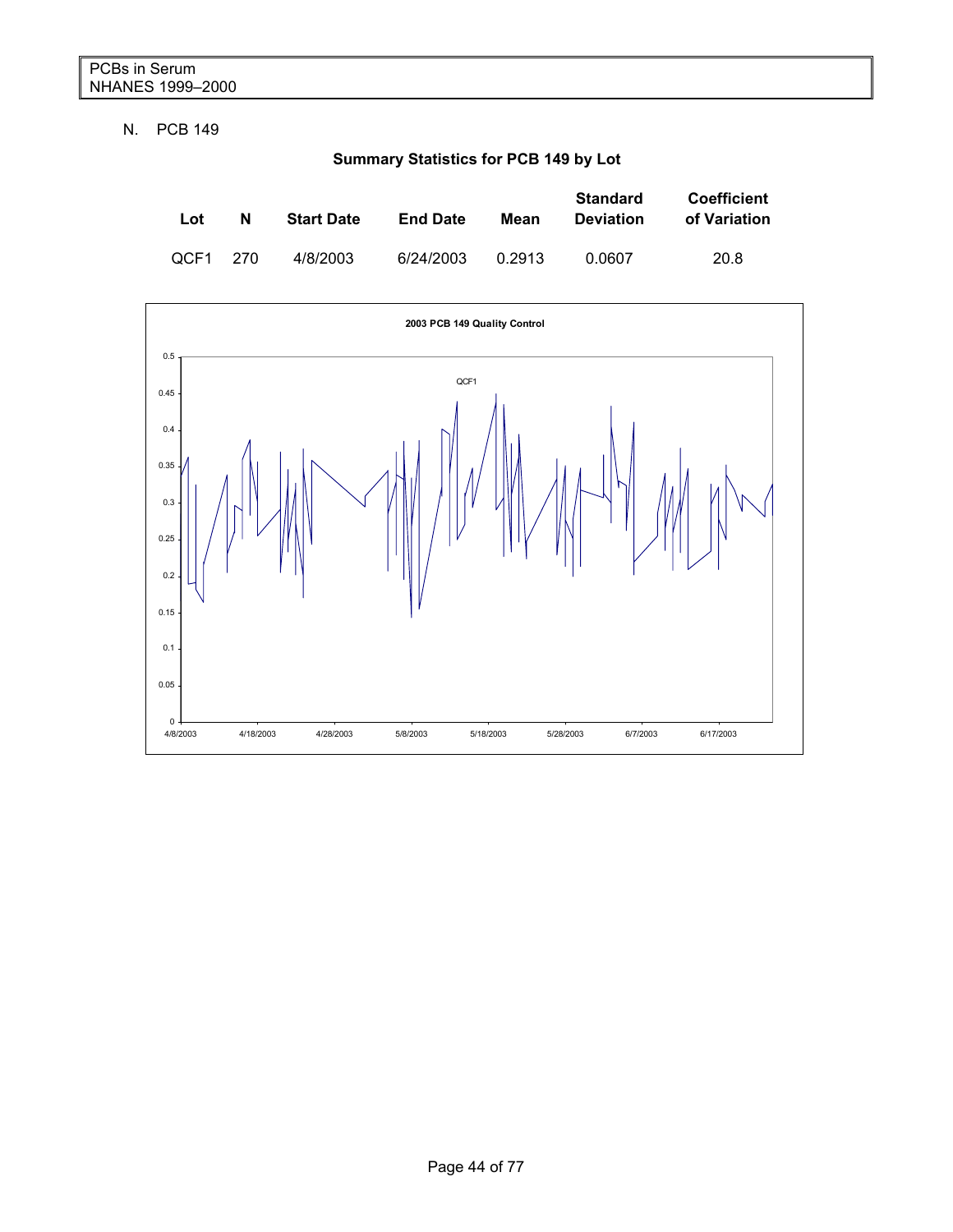O. PCB 151

**Summary Statistics for PCB 151 by Lot** 

| Lot      | N | <b>Start Date</b> | <b>End Date</b>  | Mean | <b>Standard</b><br><b>Deviation</b> | <b>Coefficient</b><br>of Variation |
|----------|---|-------------------|------------------|------|-------------------------------------|------------------------------------|
| QCF1 270 |   | 4/8/2003          | 6/24/2003 0.3329 |      | 0.0603                              | 18.1                               |

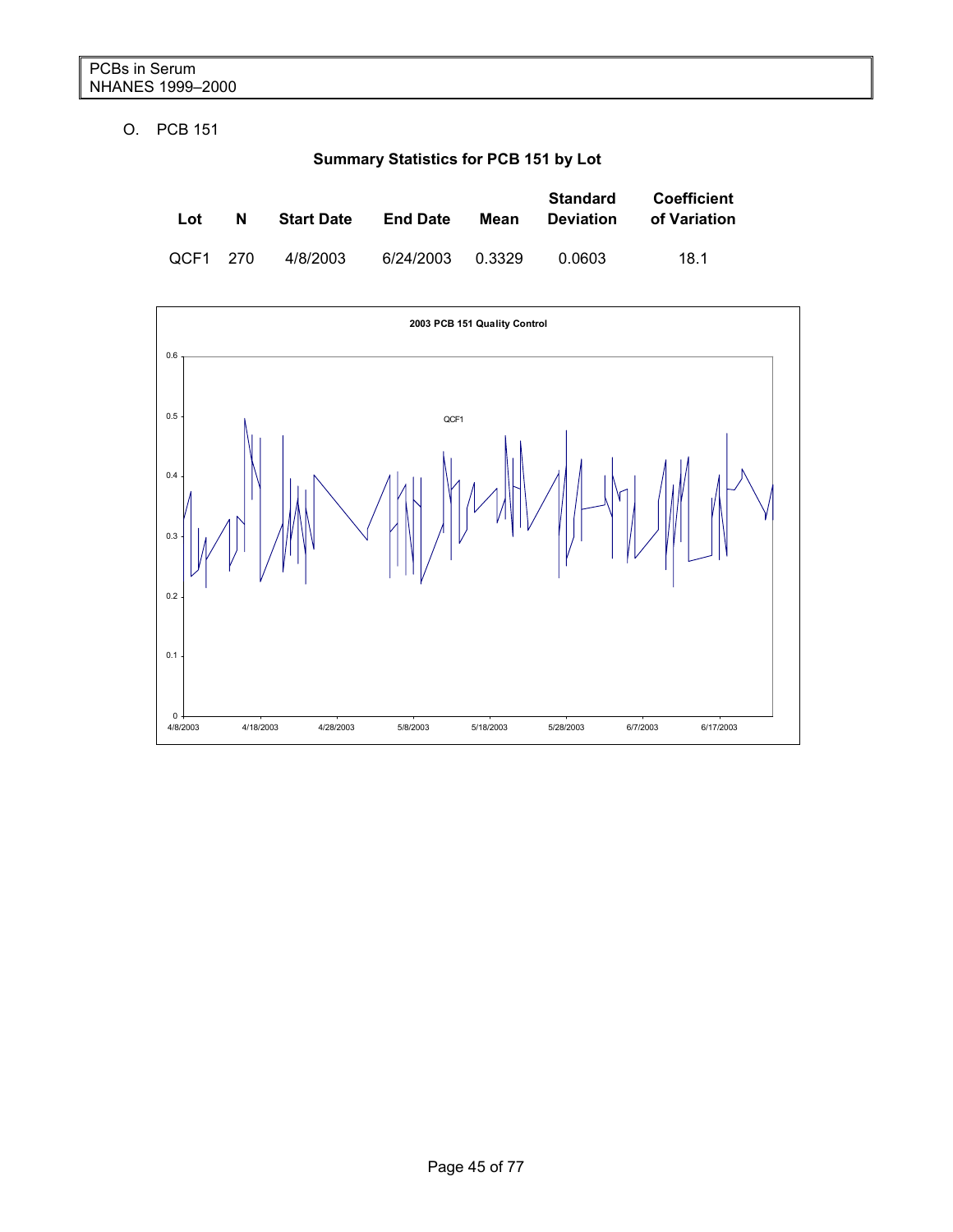#### P. PCB 153

**Summary Statistics for PCB 153 by Lot** 

| Lot      | N    | <b>Start Date</b> | <b>End Date</b> | Mean   | <b>Standard</b><br><b>Deviation</b> | <b>Coefficient</b><br>of Variation |
|----------|------|-------------------|-----------------|--------|-------------------------------------|------------------------------------|
| QCF5 419 | -270 | 8/30/2001         | 9/30/2002       | 0.477  | 0.0874                              | 18.3                               |
| OCF1     |      | 4/8/2003          | 6/24/2003       | 0.5546 | 0.048                               | 8.7                                |

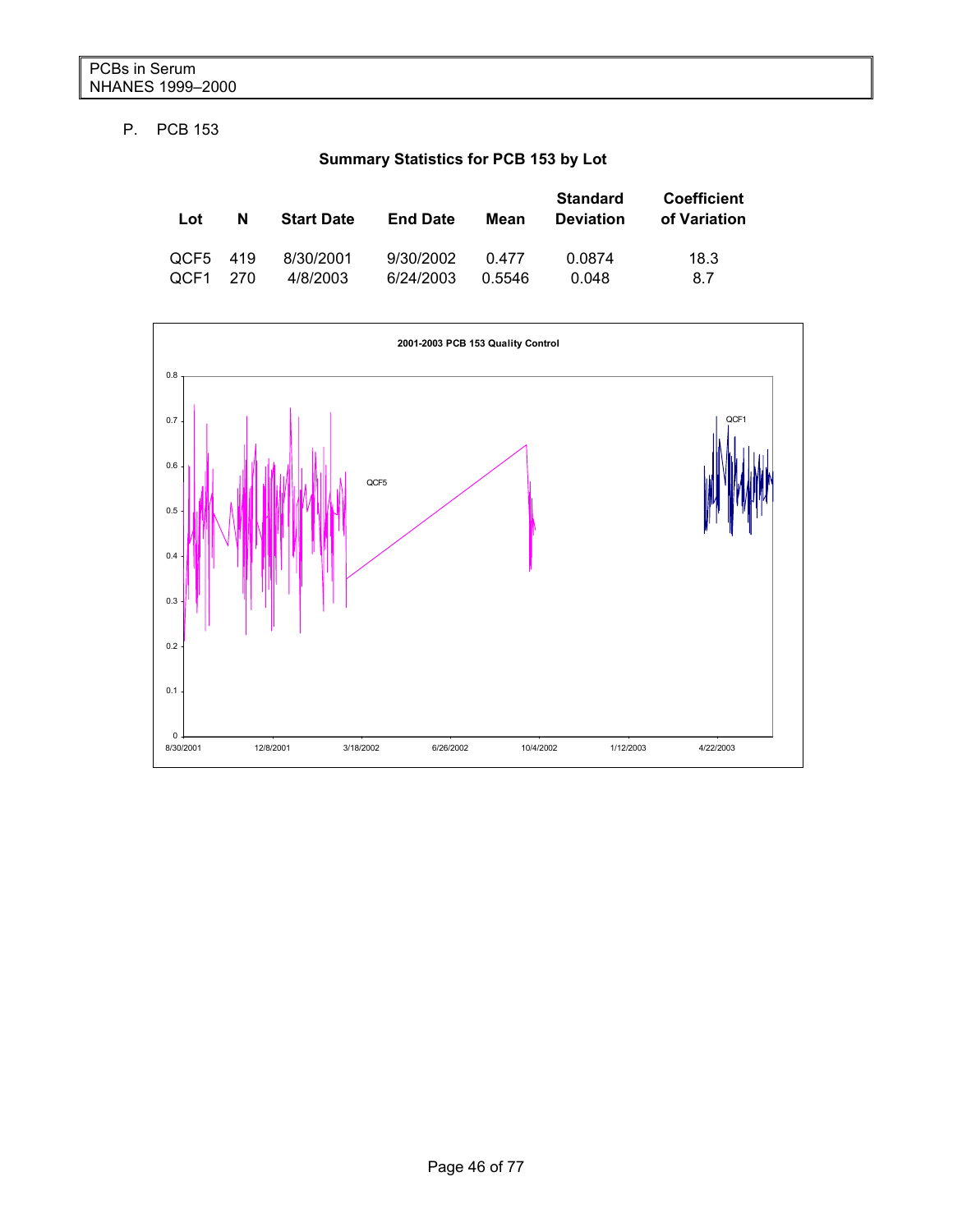#### Q. PCB 156

**Summary Statistics for PCB 156 by Lot** 

| Lot      | N   | <b>Start Date</b> | <b>End Date</b> | Mean   | <b>Standard</b><br><b>Deviation</b> | <b>Coefficient</b><br>of Variation |
|----------|-----|-------------------|-----------------|--------|-------------------------------------|------------------------------------|
| QCF5 419 | 269 | 8/30/2001         | 9/30/2002       | 0.3126 | 0.0572                              | 18.3                               |
| OCF1     |     | 4/8/2003          | 6/24/2003       | 0.3609 | 0.0349                              | 9.7                                |

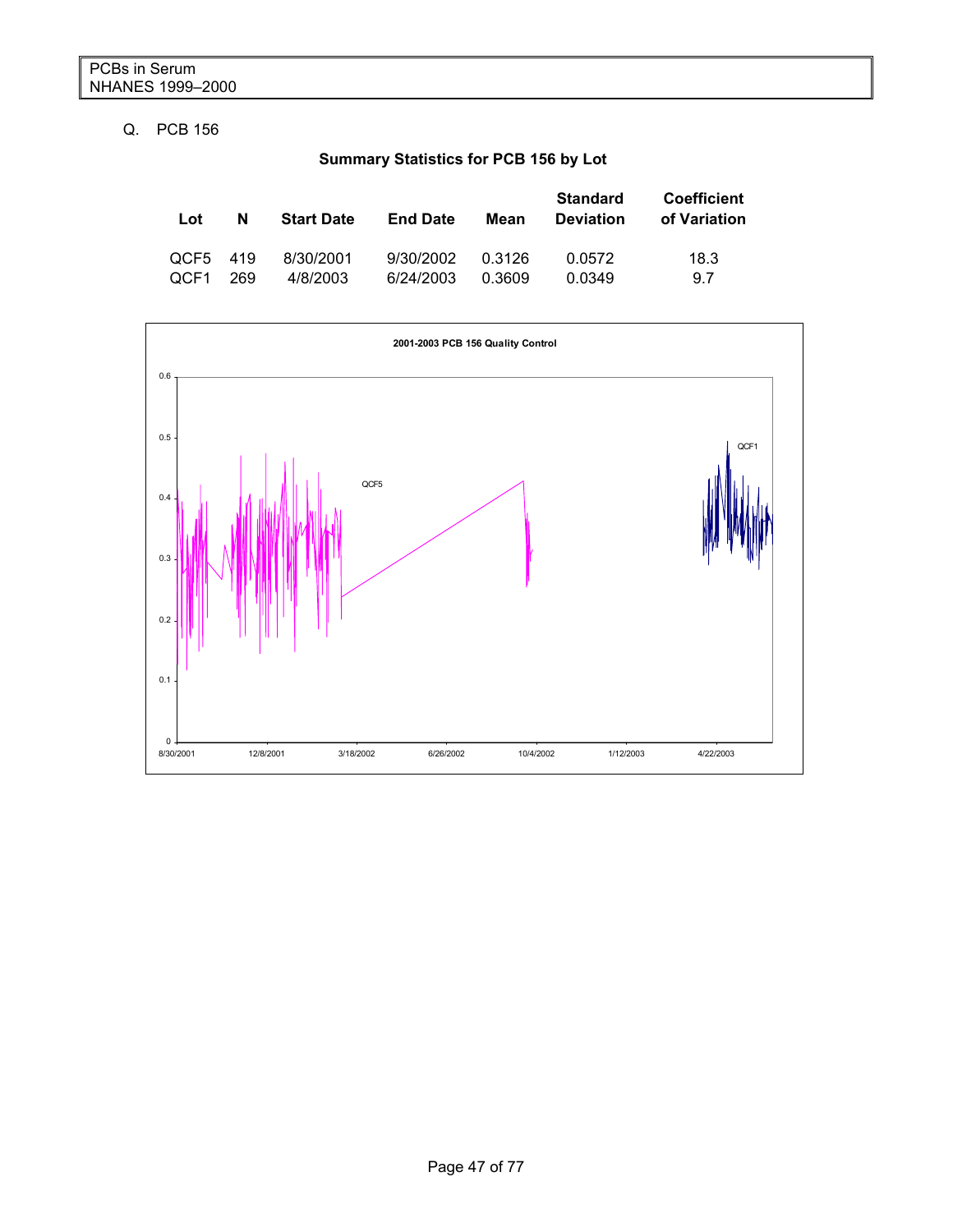#### R. PCB 157

## **Summary Statistics for PCB 157 by Lot**

| Lot      | N   | <b>Start Date</b> | <b>End Date</b> | Mean   | <b>Standard</b><br><b>Deviation</b> | <b>Coefficient</b><br>of Variation |
|----------|-----|-------------------|-----------------|--------|-------------------------------------|------------------------------------|
| QCF5 417 | 269 | 8/30/2001         | 9/30/2002       | 0.2906 | 0.0494                              | 17                                 |
| OCF1     |     | 4/8/2003          | 6/24/2003       | 0.3329 | 0.0323                              | 9.7                                |

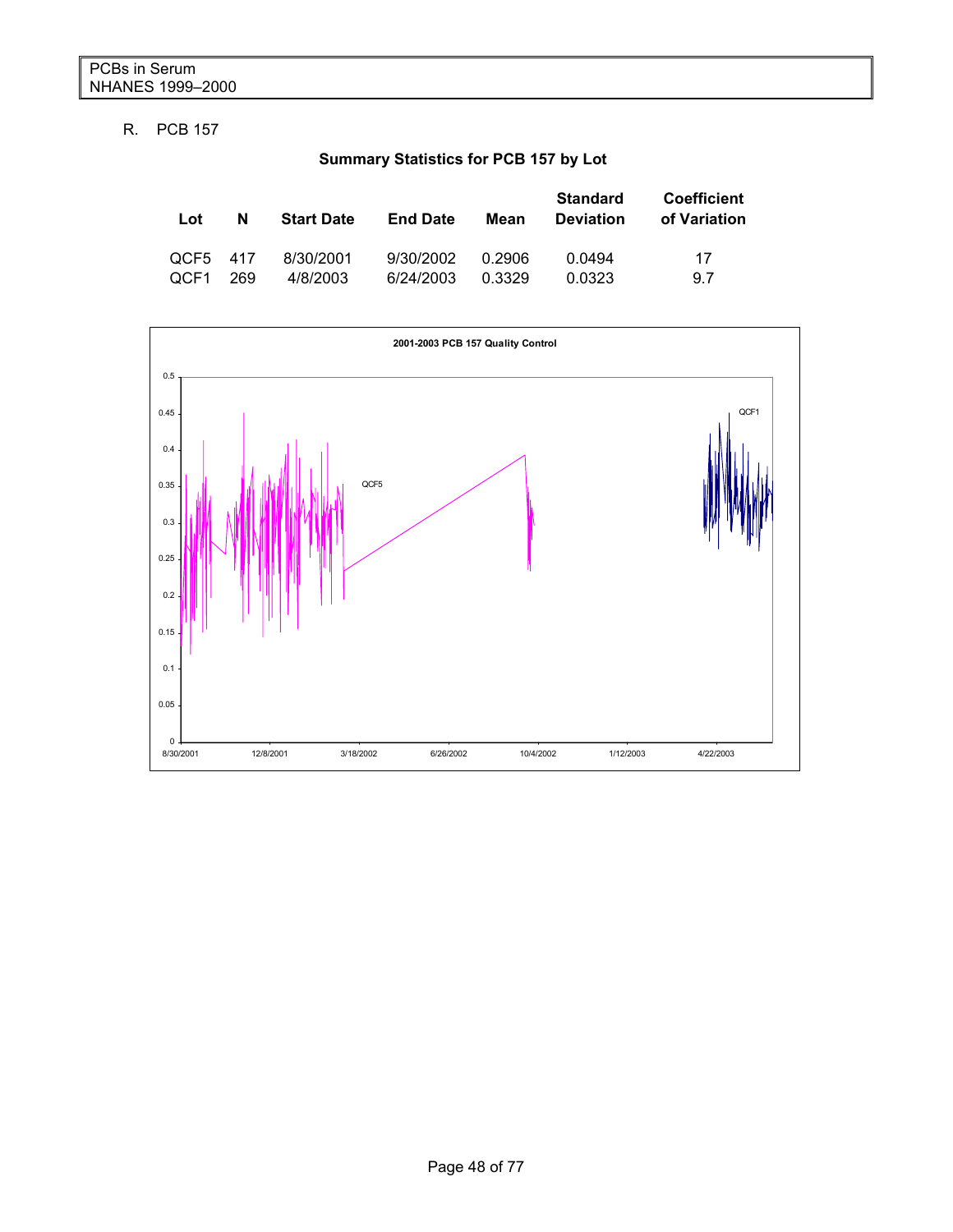#### S. PCB 167

**Summary Statistics for PCB 167 by Lot** 

| Lot      | N   | <b>Start Date</b> | <b>End Date</b> | Mean   | <b>Standard</b><br><b>Deviation</b> | <b>Coefficient</b><br>of Variation |
|----------|-----|-------------------|-----------------|--------|-------------------------------------|------------------------------------|
| QCF5 420 | 269 | 8/30/2001         | 9/30/2002       | 0.3172 | 0.061                               | 19.2                               |
| OCF1     |     | 4/8/2003          | 6/24/2003       | 0.3759 | 0.0333                              | 8.8                                |

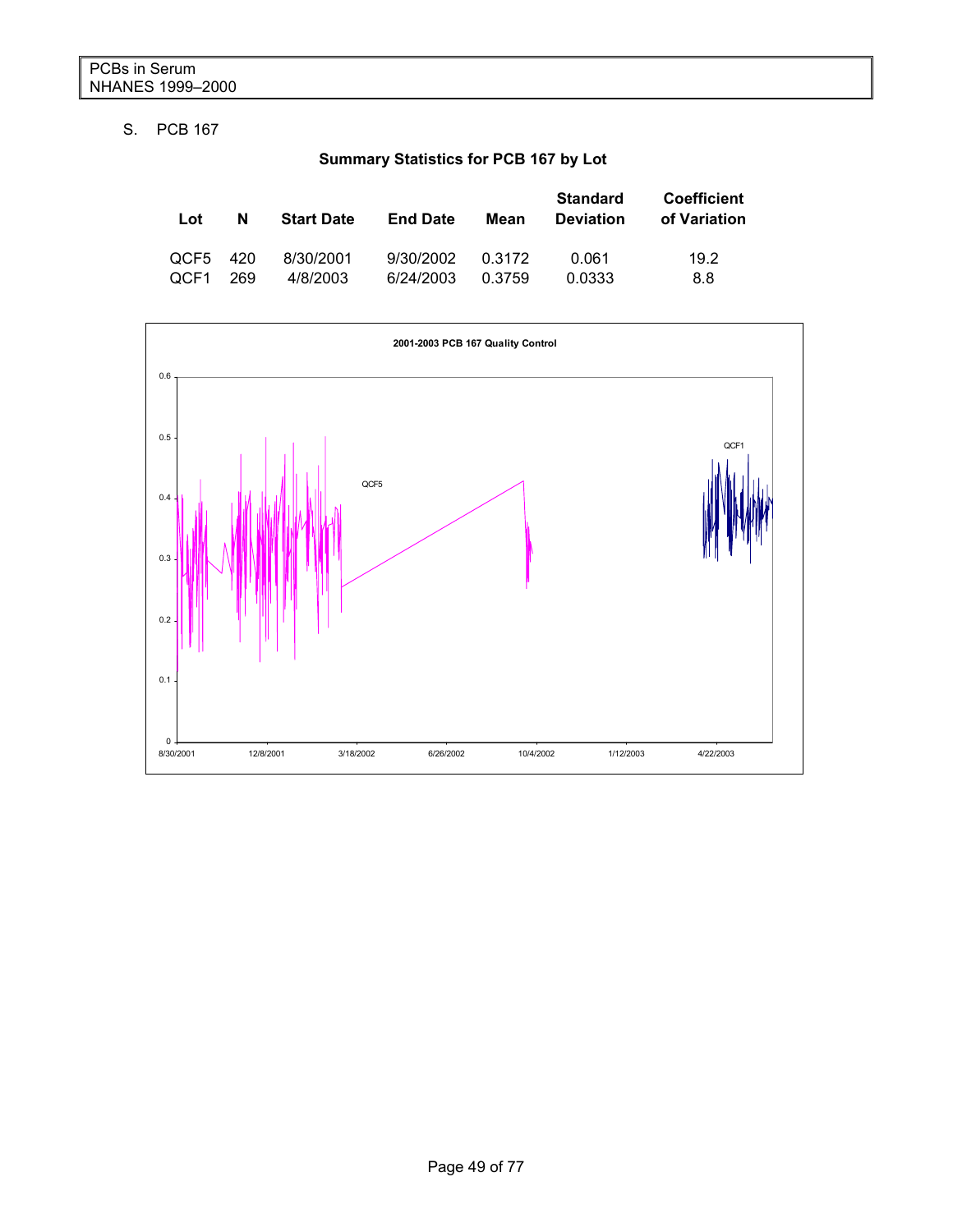### T. PCB170

## **Summary Statistics for PCB 170 by Lot**

| Lot      | N   | <b>Start Date</b> | <b>End Date</b> | Mean   | <b>Standard</b><br><b>Deviation</b> | <b>Coefficient</b><br>of Variation |
|----------|-----|-------------------|-----------------|--------|-------------------------------------|------------------------------------|
| QCF5 423 | 270 | 8/30/2001         | 9/30/2002       | 0.3259 | 0.0741                              | 22.7                               |
| OCF1     |     | 4/8/2003          | 6/24/2003       | 0.3959 | 0.0384                              | 9.7                                |

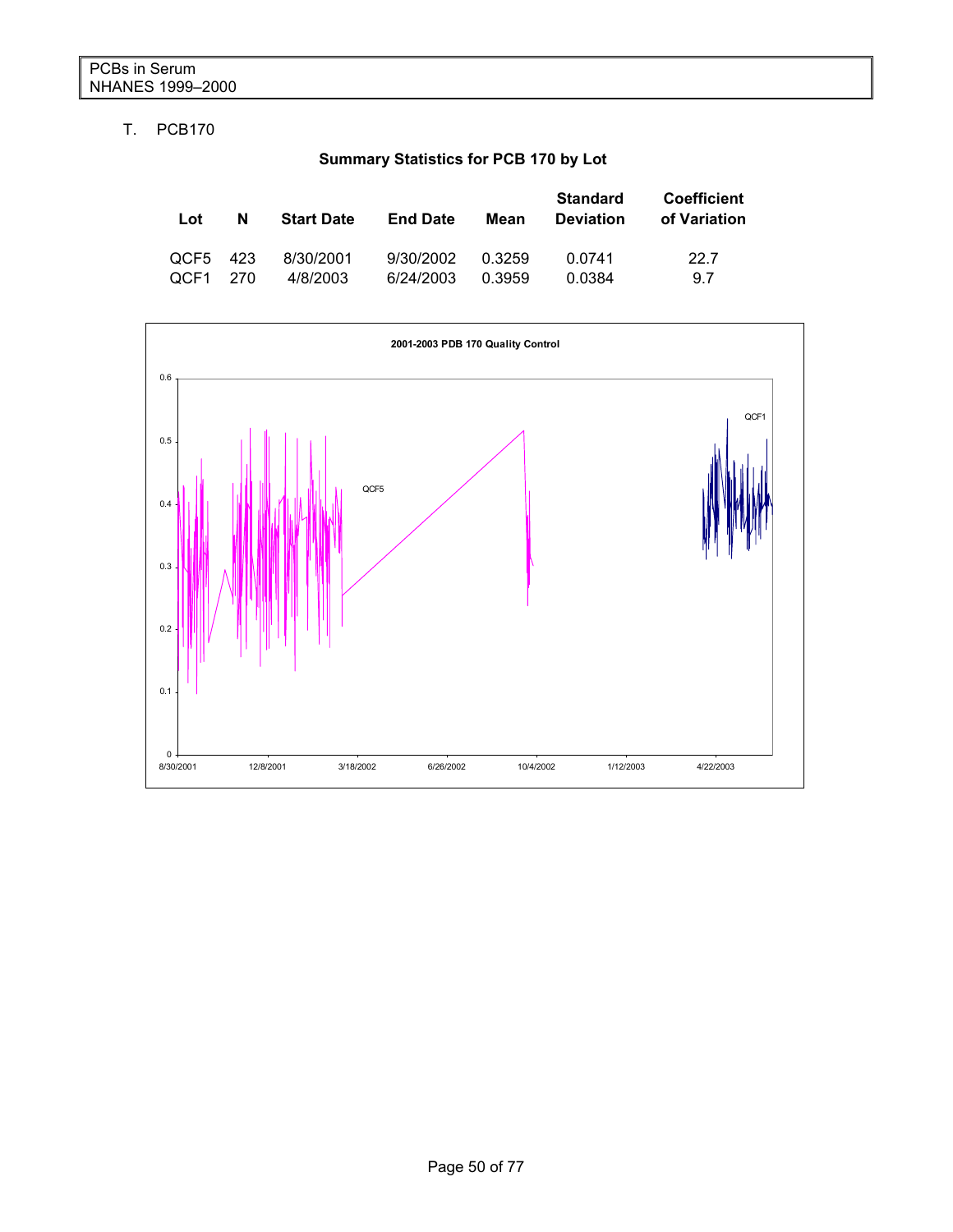### U. PCB172

**Summary Statistics for PCB 172 by Lot** 

| Lot      | N   | <b>Start Date</b> | <b>End Date</b> | Mean   | <b>Standard</b><br><b>Deviation</b> | <b>Coefficient</b><br>of Variation |
|----------|-----|-------------------|-----------------|--------|-------------------------------------|------------------------------------|
| QCF5 423 | 258 | 8/30/2001         | 9/30/2002       | 0.3117 | 0.0833                              | 26.7                               |
| OCF1     |     | 4/8/2003          | 6/24/2003       | 0.5014 | 0.1403                              | 28                                 |

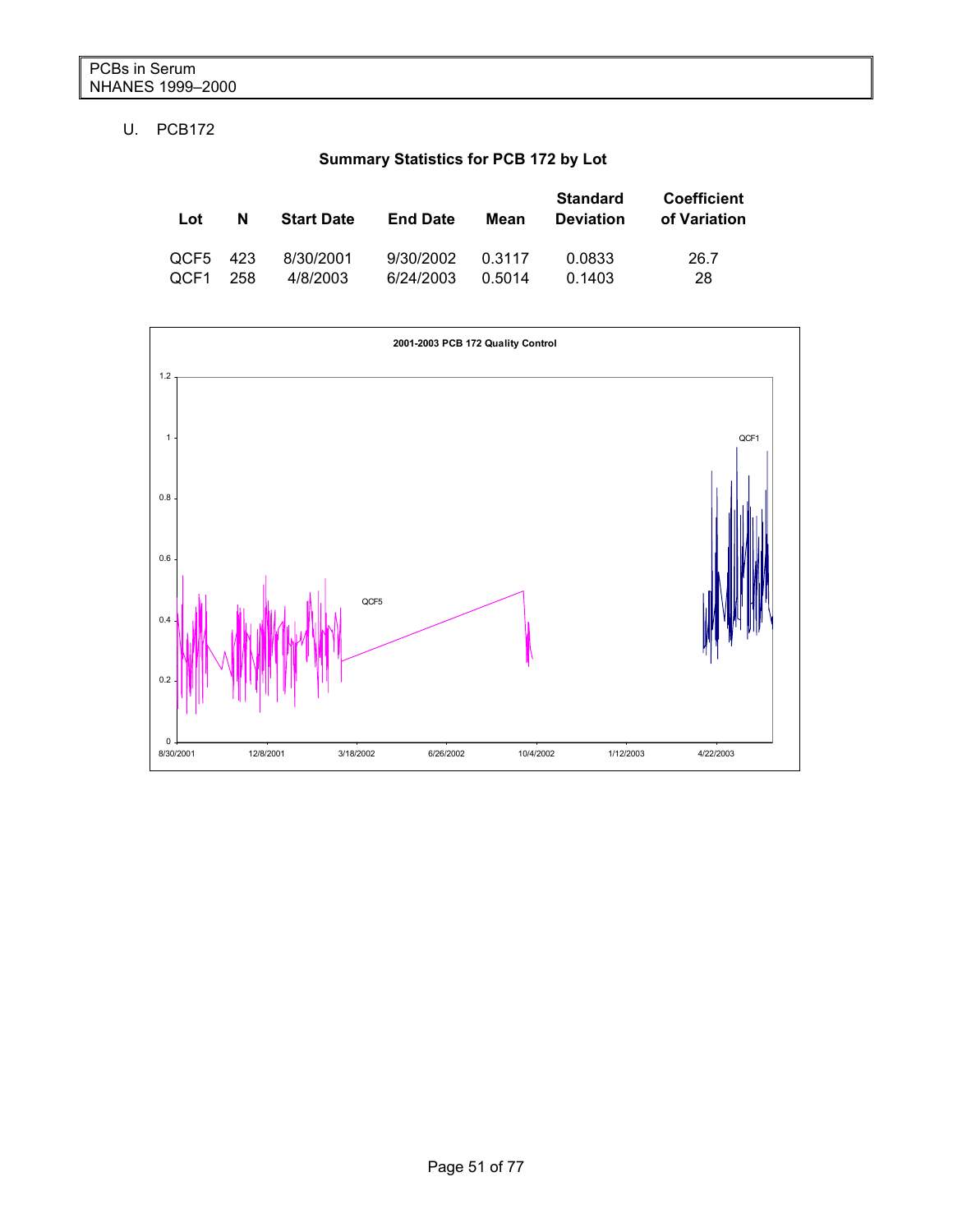#### V. PCB 177

## **Summary Statistics for PCB 177 by Lot**

| Lot      | N   | <b>Start Date</b> | <b>End Date</b> | Mean   | <b>Standard</b><br><b>Deviation</b> | <b>Coefficient</b><br>of Variation |
|----------|-----|-------------------|-----------------|--------|-------------------------------------|------------------------------------|
| QCF5 414 | 268 | 8/30/2001         | 9/30/2002       | 0.2595 | 0.0608                              | 23.4                               |
| OCF1     |     | 4/8/2003          | 6/24/2003       | 0.3192 | 0.0406                              | 12.7                               |

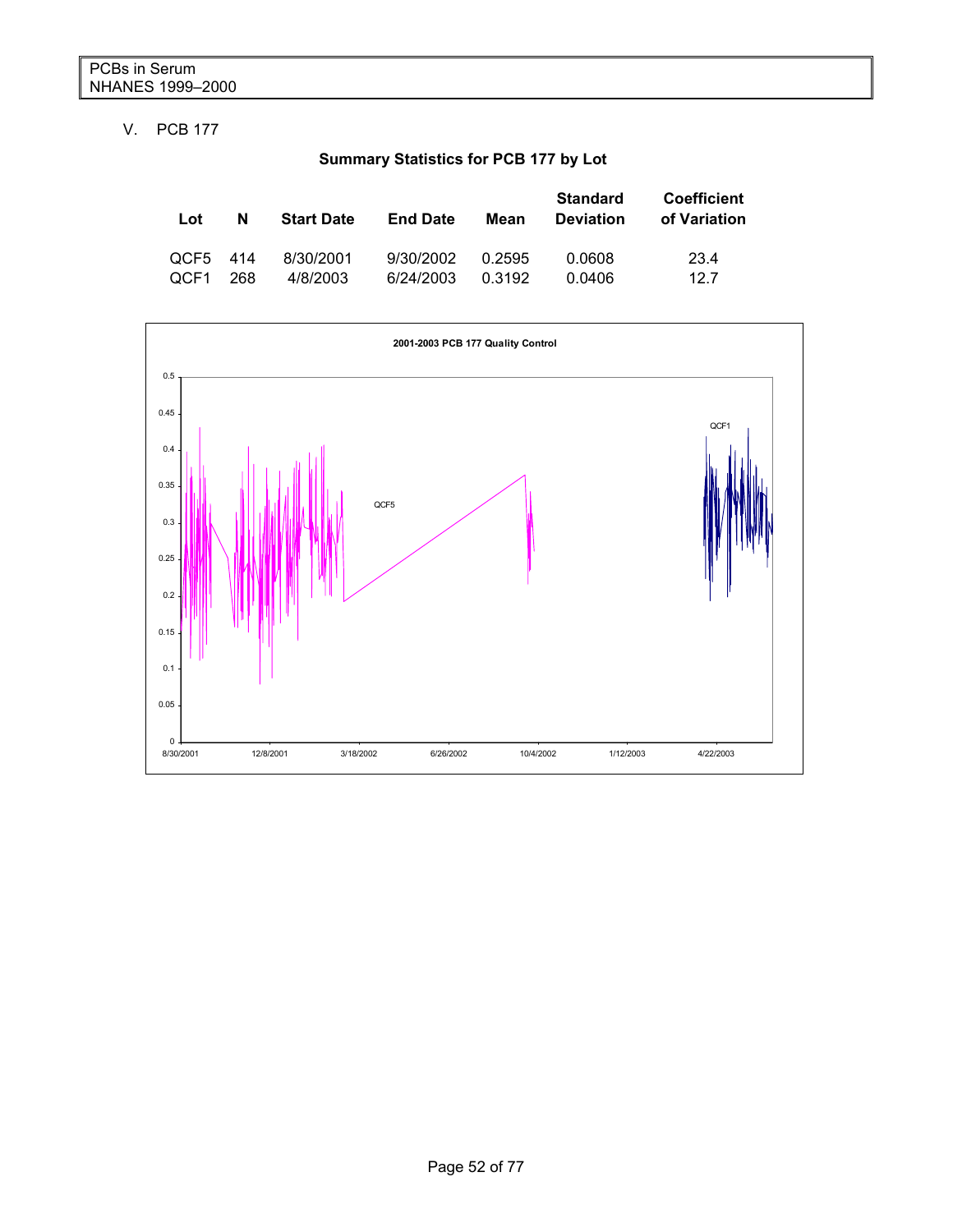W. PCB 178

**Summary Statistics for PCB 178 by Lot** 

| Lot      | N   | <b>Start Date</b> | <b>End Date</b> | Mean   | <b>Standard</b><br><b>Deviation</b> | <b>Coefficient</b><br>of Variation |
|----------|-----|-------------------|-----------------|--------|-------------------------------------|------------------------------------|
| QCF5 424 | 269 | 8/30/2001         | 9/30/2002       | 0.2899 | 0.0569                              | 19.6                               |
| OCF1     |     | 4/8/2003          | 6/24/2003       | 0.3331 | 0.0274                              | 8.2                                |

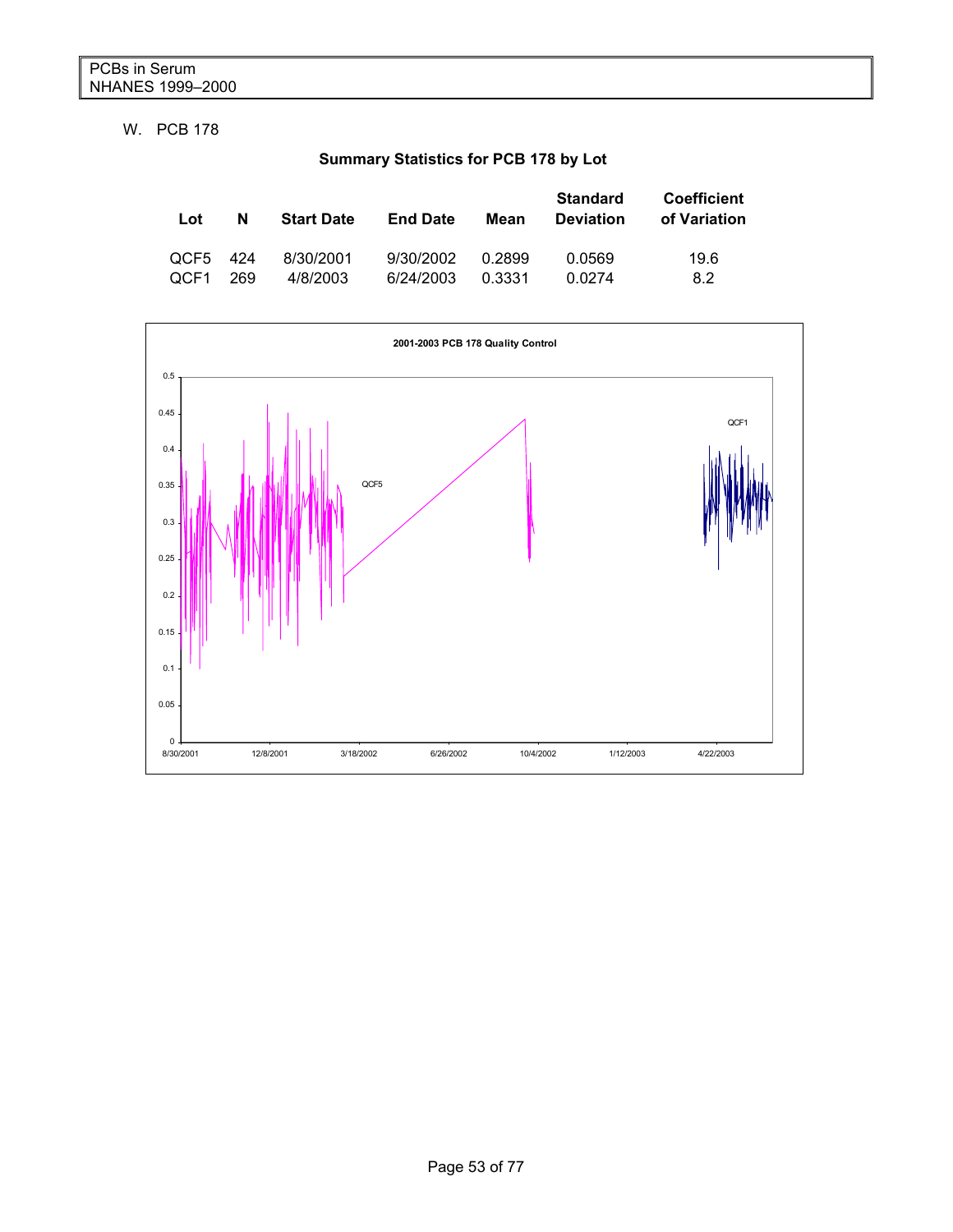#### X. PCB 180

## **Summary Statistics for PCB 180 by Lot**

| Lot      | N   | <b>Start Date</b> | <b>End Date</b> | Mean   | <b>Standard</b><br><b>Deviation</b> | <b>Coefficient</b><br>of Variation |
|----------|-----|-------------------|-----------------|--------|-------------------------------------|------------------------------------|
| QCF5 423 | 270 | 8/30/2001         | 9/30/2002       | 0.3969 | 0.0948                              | 23.9                               |
| QCF1     |     | 4/8/2003          | 6/24/2003       | 0.4535 | 0.0496                              | 10.9                               |

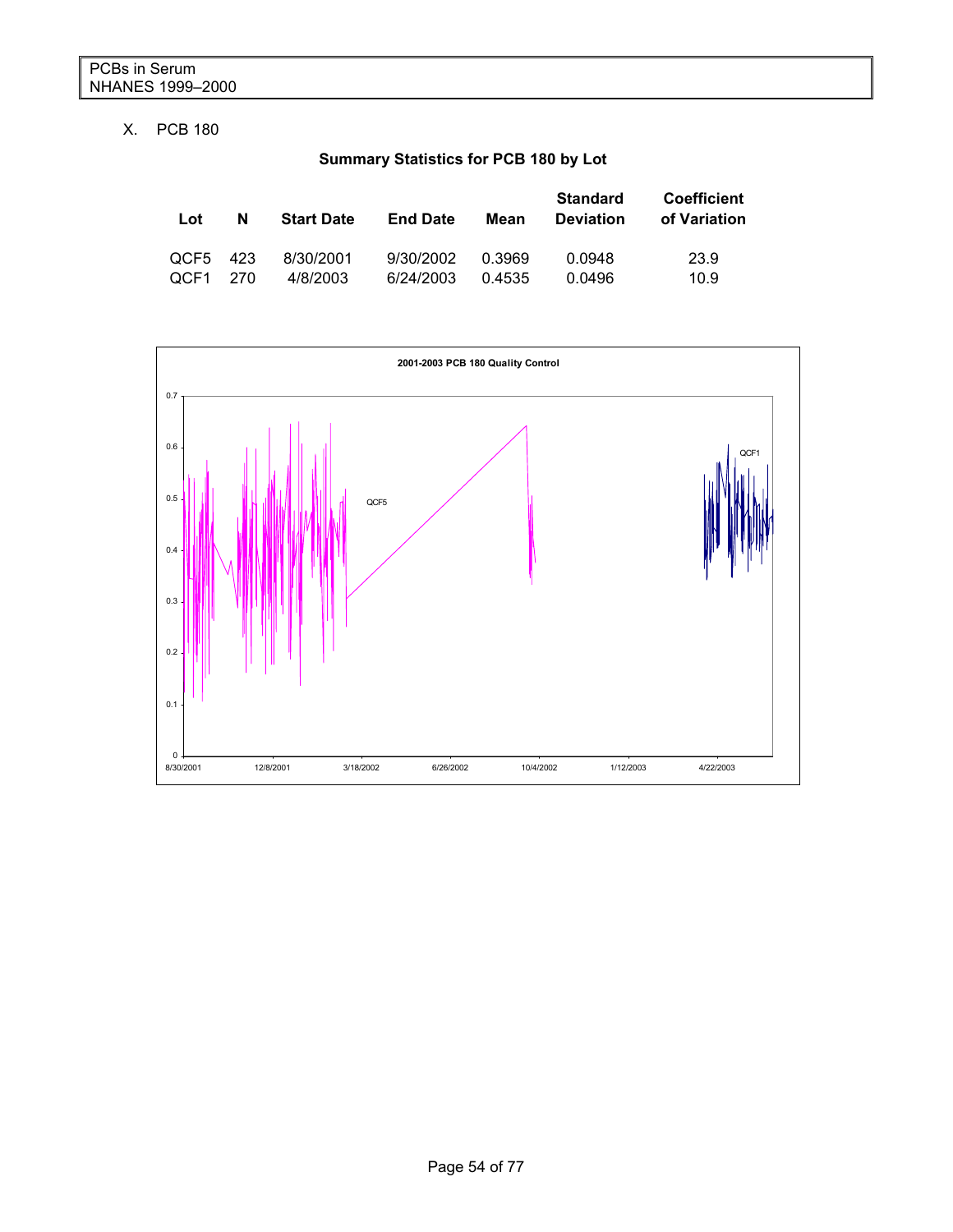#### Y. PCB 183

## **Summary Statistics for PCB 183 by Lot**

| Lot      | N    | <b>Start Date</b> | <b>End Date</b> | Mean   | <b>Standard</b><br><b>Deviation</b> | <b>Coefficient</b><br>of Variation |
|----------|------|-------------------|-----------------|--------|-------------------------------------|------------------------------------|
| QCF5 424 | -270 | 8/30/2001         | 9/30/2002       | 0.2836 | 0.0595                              | 21                                 |
| OCF1     |      | 4/8/2003          | 6/24/2003       | 0.3447 | 0.0337                              | 9.8                                |

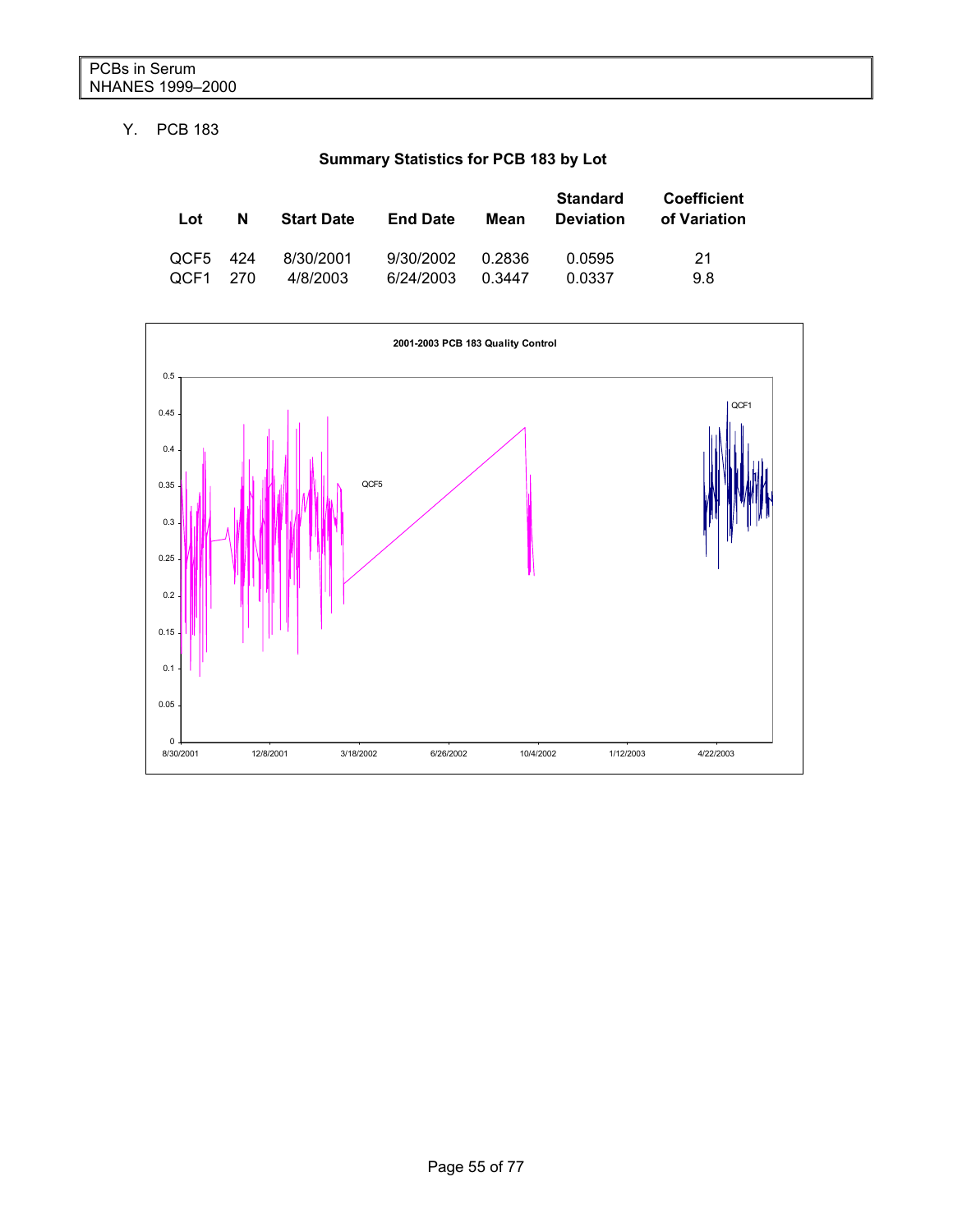### Z. PCB 187

## **Summary Statistics for PCB 187 by Lot**

| Lot      | N   | <b>Start Date</b> | <b>End Date</b> | Mean   | <b>Standard</b><br><b>Deviation</b> | <b>Coefficient</b><br>of Variation |
|----------|-----|-------------------|-----------------|--------|-------------------------------------|------------------------------------|
| OCF5 424 | 270 | 8/30/2001         | 9/30/2002       | 0.3233 | 0.0666                              | 20.6                               |
| QCF1     |     | 4/8/2003          | 6/24/2003       | 0.3651 | 0.0388                              | 10.6                               |

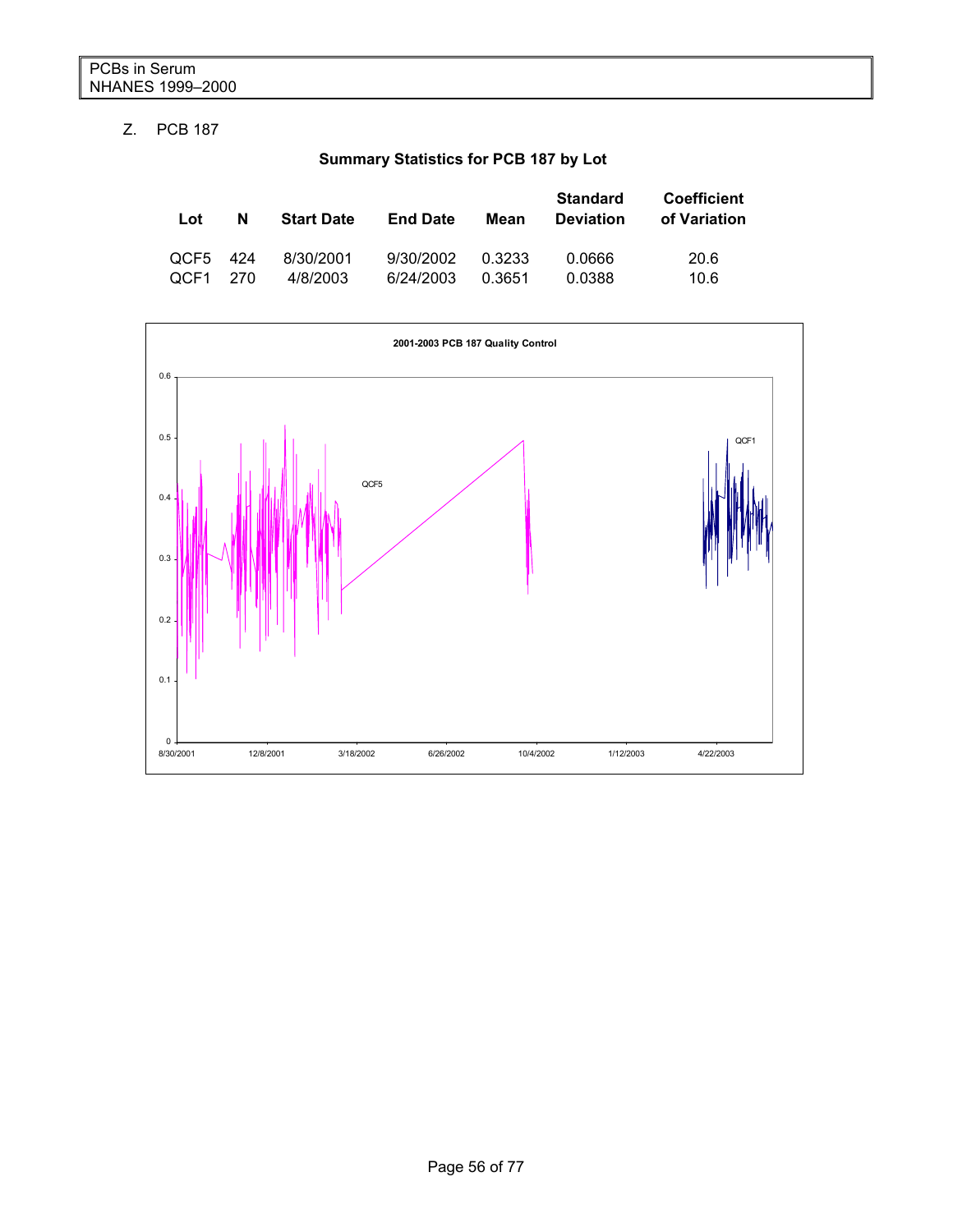AA. PCB 189

**Summary Statistics for PCB 189 by Lot** 

| Lot      | N | <b>Start Date</b> | <b>End Date</b> | Mean | Standard<br><b>Deviation</b> | <b>Coefficient</b><br>of Variation |
|----------|---|-------------------|-----------------|------|------------------------------|------------------------------------|
| QCF1 270 |   | 4/8/2003          | 6/24/2003 0.35  |      | 0.0358                       | 10.2                               |

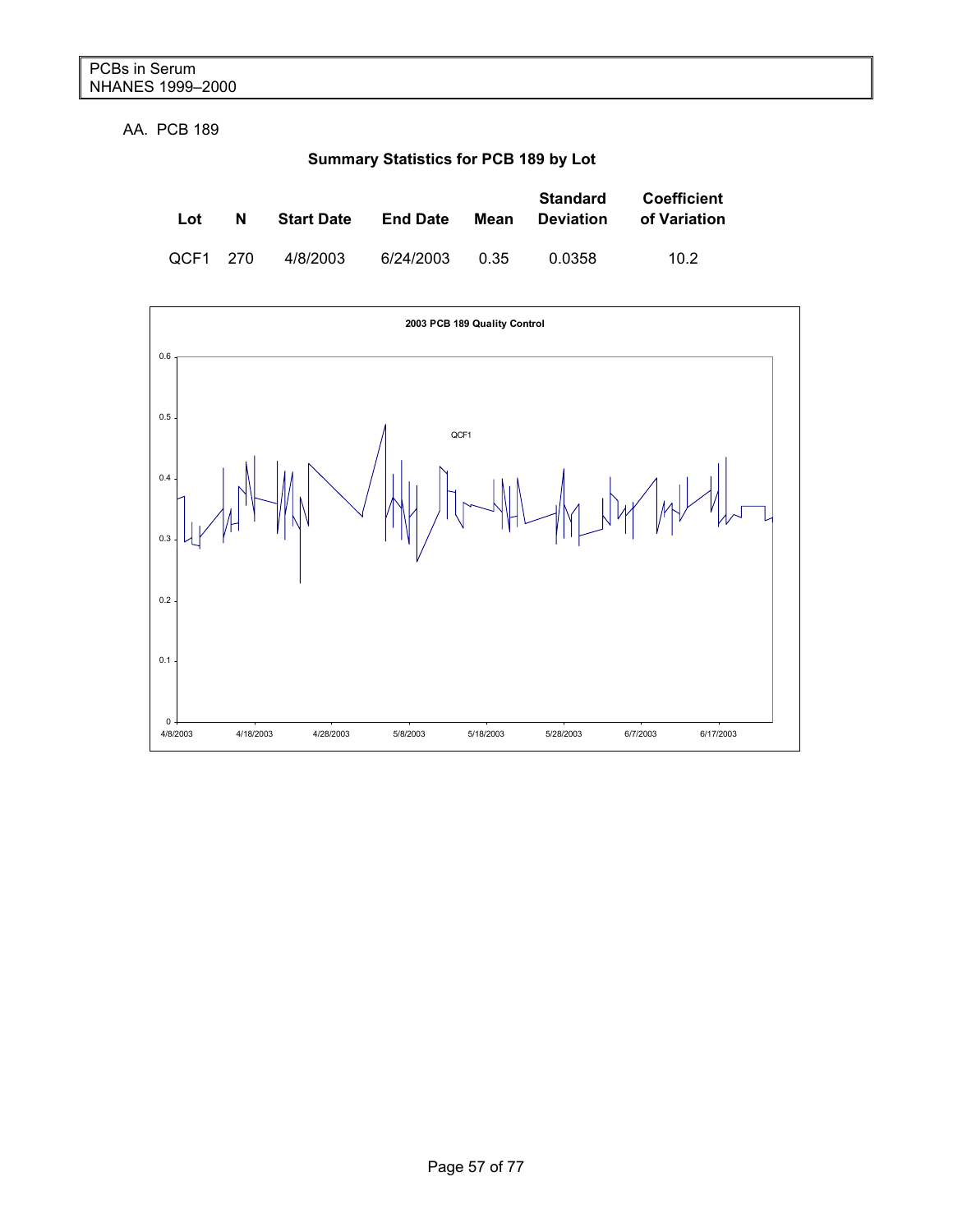BB. PCB 194



## **Summary Statistics for PCB 194 by Lot**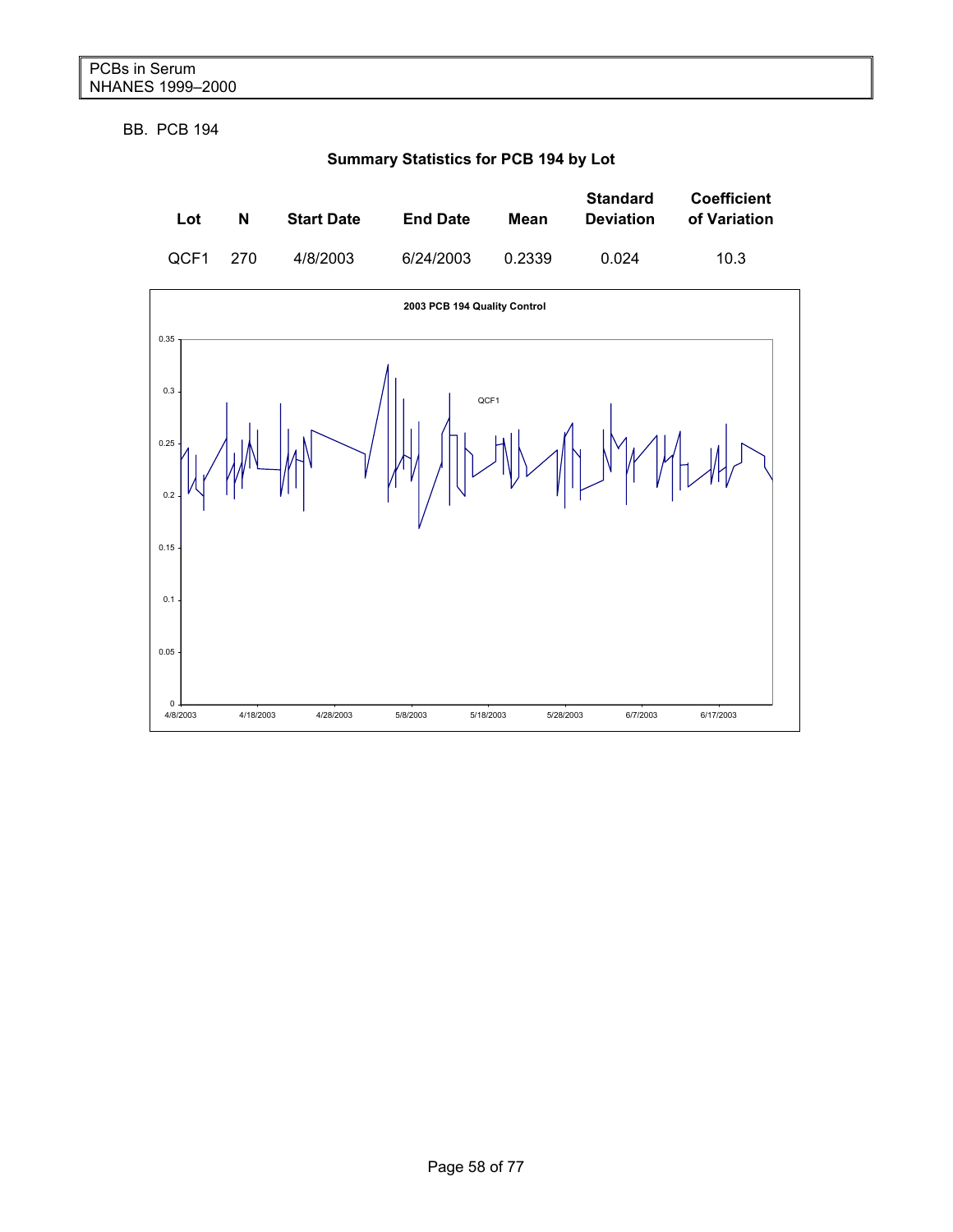CC. PCB195

**Summary Statistics for PCB 195 by Lot** 

| Lot      | N | <b>Start Date</b> | <b>End Date</b> | Mean   | <b>Standard</b><br><b>Deviation</b> | <b>Coefficient</b><br>of Variation |
|----------|---|-------------------|-----------------|--------|-------------------------------------|------------------------------------|
| QCF1 270 |   | 4/8/2003          | 6/24/2003       | 0.3853 | 0.0703                              | 18.2                               |

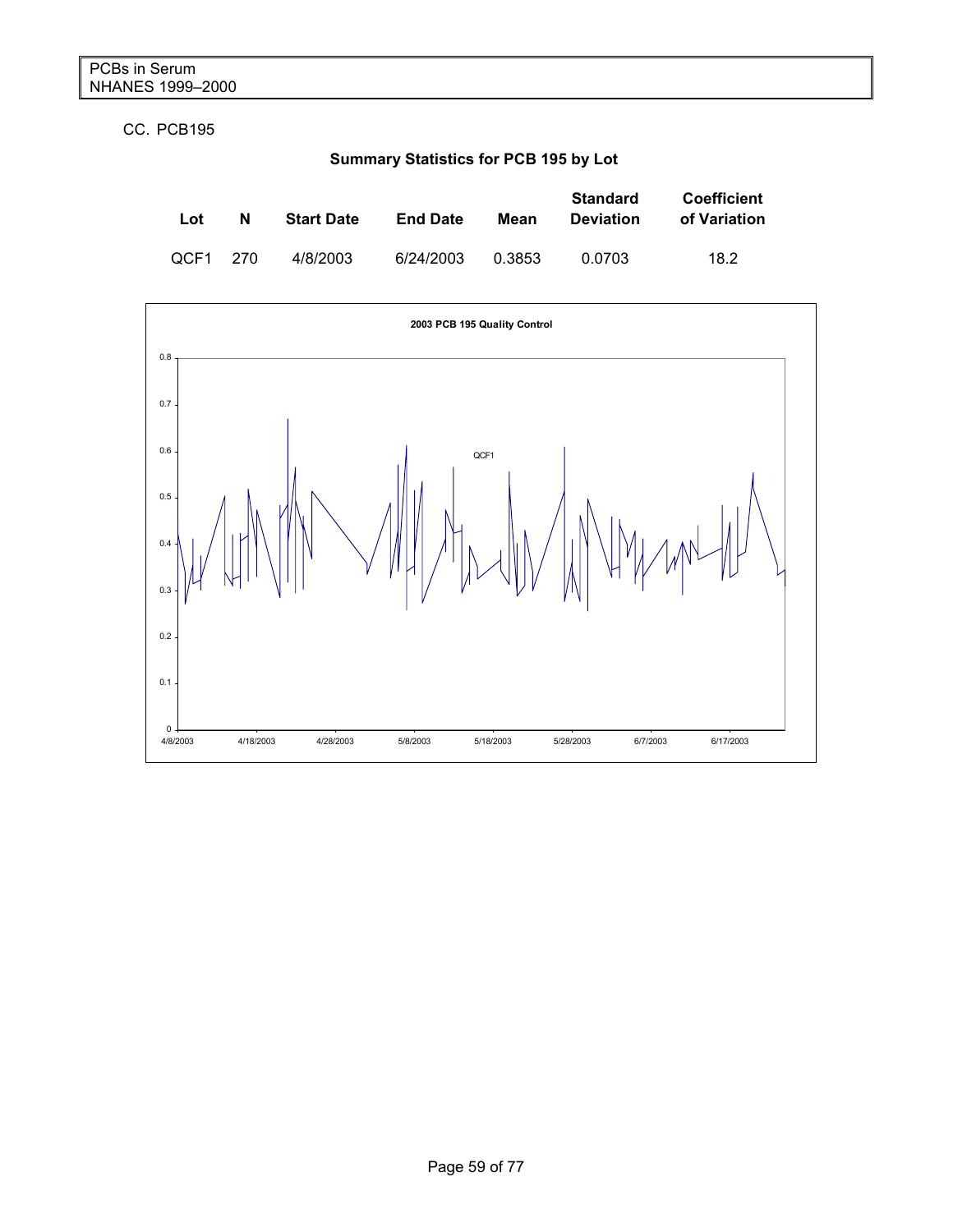DD. PCB 196

**Summary Statistics for PCB 196 by Lot**

| Lot      | N | <b>Start Date</b> | <b>End Date</b> | Mean   | <b>Standard</b><br><b>Deviation</b> | <b>Coefficient</b><br>of Variation |
|----------|---|-------------------|-----------------|--------|-------------------------------------|------------------------------------|
| OCF1 270 |   | 4/8/2003          | 6/24/2003       | 0.5503 | 0.1087                              | 19.7                               |

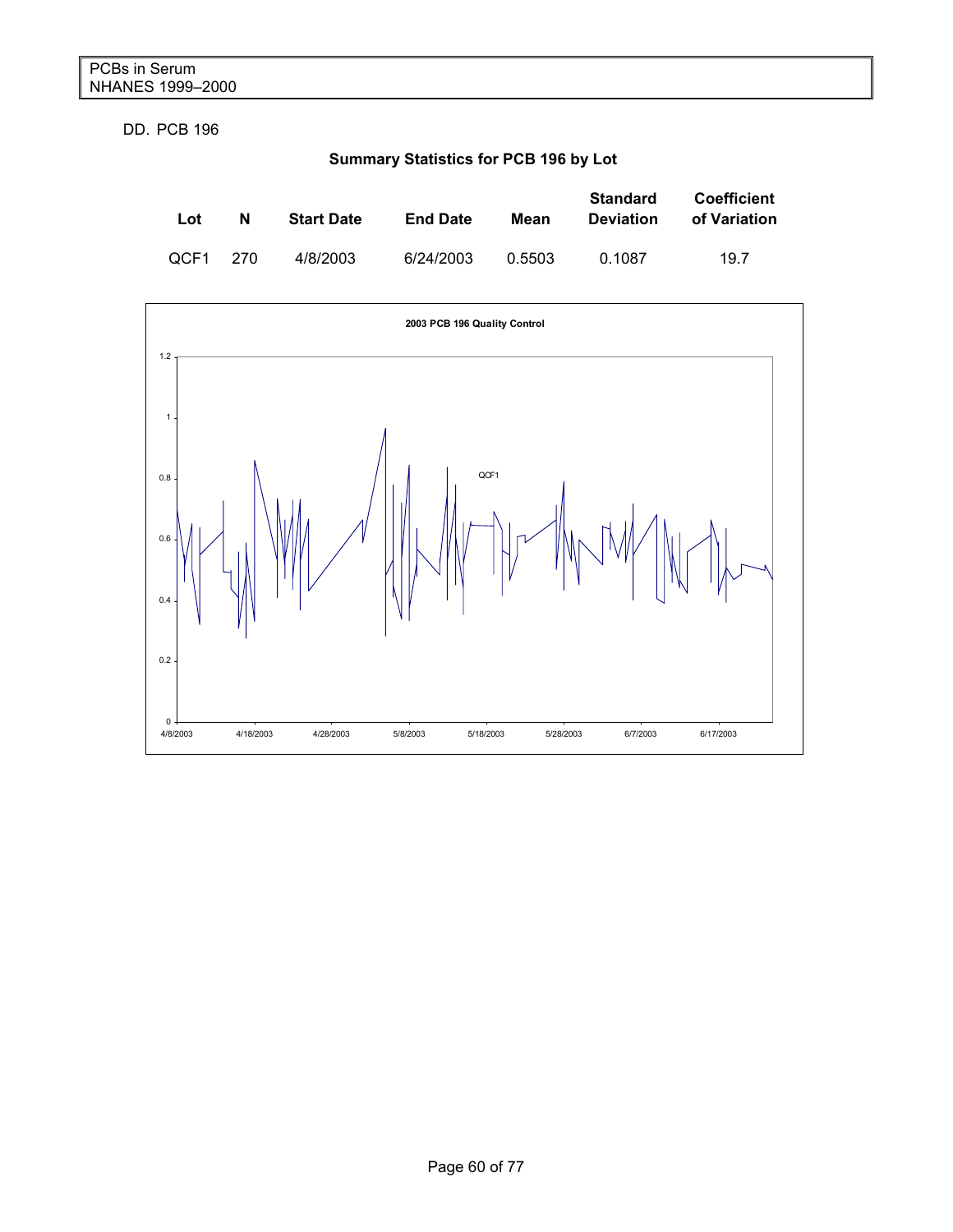EE. PCB 201

**Summary Statistics for PCB 201 by Lot**

| Lot  | N   | <b>Start Date</b> | <b>End Date</b> | Mean   | <b>Standard</b><br><b>Deviation</b> | <b>Coefficient</b><br>of Variation |
|------|-----|-------------------|-----------------|--------|-------------------------------------|------------------------------------|
| OCF1 | 269 | 4/8/2003          | 6/24/2003       | 0.3158 | 0.0512                              | 16.2                               |

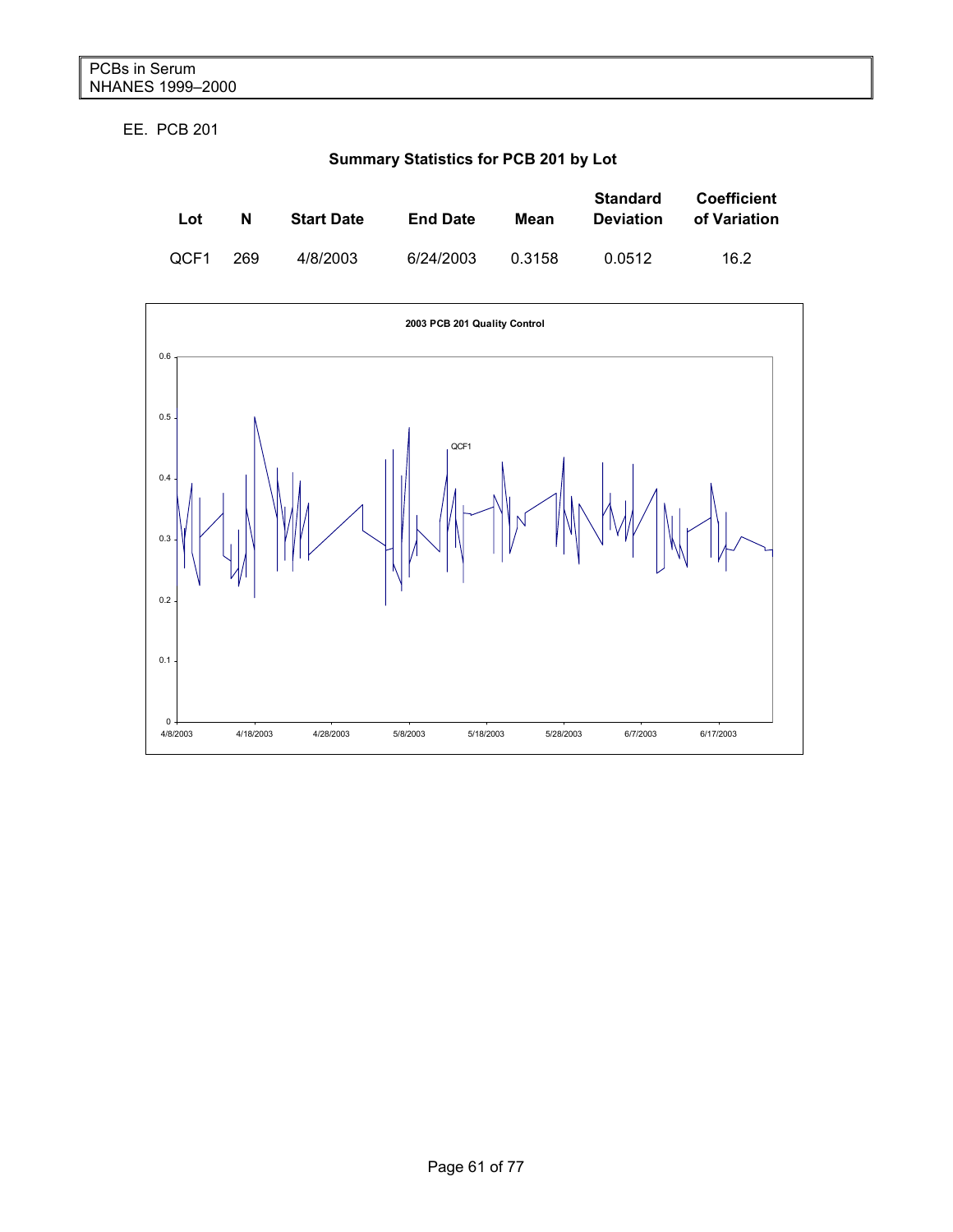FF. PCB 206

**Summary Statistics for PCB 206 by Lot**

|      |     |                   |                 |        | <b>Standard</b>  | <b>Coefficient</b><br>οf |
|------|-----|-------------------|-----------------|--------|------------------|--------------------------|
| Lot  | N   | <b>Start Date</b> | <b>End Date</b> | Mean   | <b>Deviation</b> | Variation                |
| OCF1 | 266 | 4/8/2003          | 6/24/2003       | 0.3065 | 0.0759           | 24.7                     |

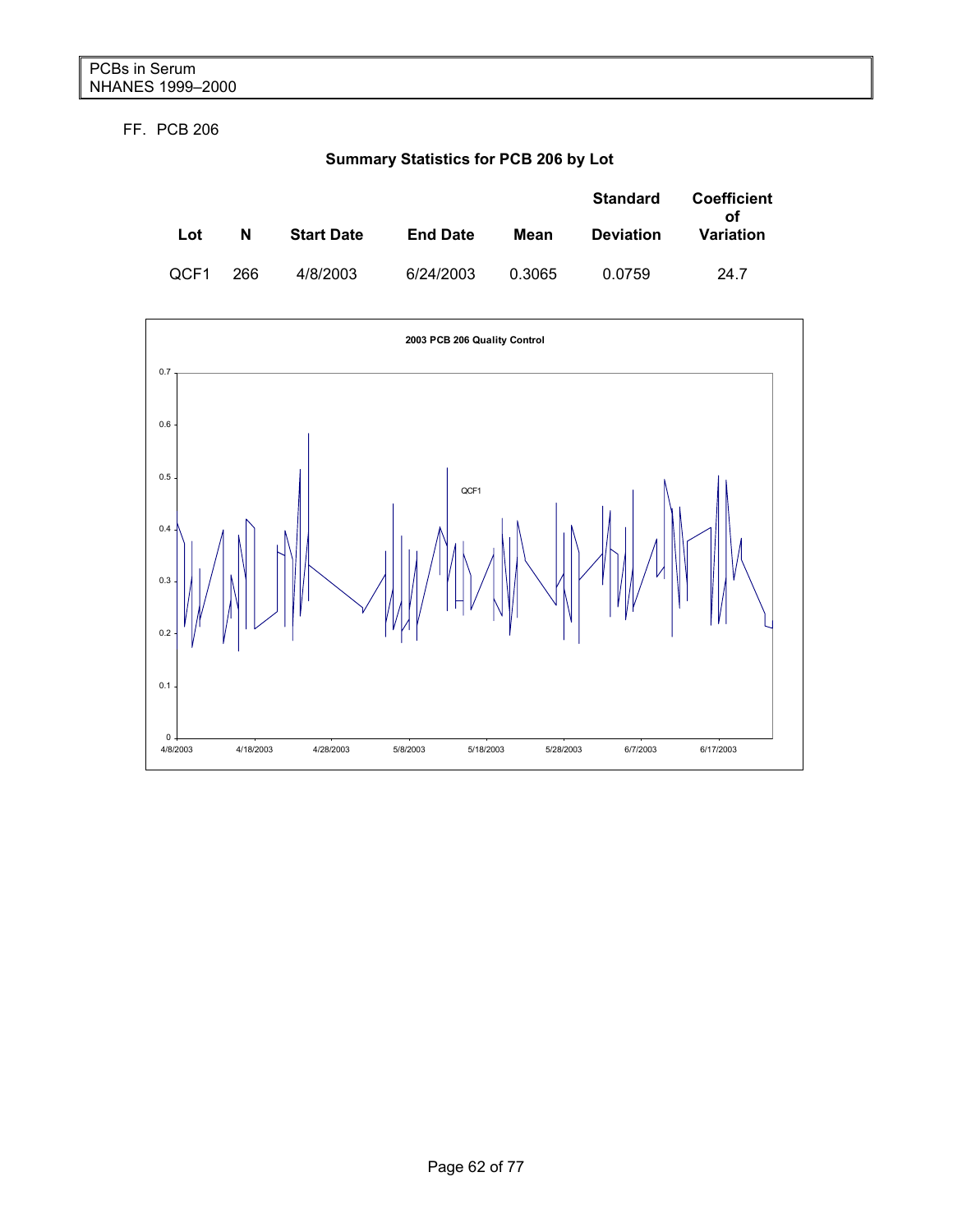GG. Aldrin

## **Summary Statistics for Aldrin by Lot**

|      |     |                   |                 |        | <b>Standard</b>  | Coefficient<br>οf |
|------|-----|-------------------|-----------------|--------|------------------|-------------------|
| Lot  | N   | <b>Start Date</b> | <b>End Date</b> | Mean   | <b>Deviation</b> | Variation         |
| QCF1 | 266 | 4/8/2003          | 6/24/2003       | 0.3946 | 0.0336           | 8.5               |

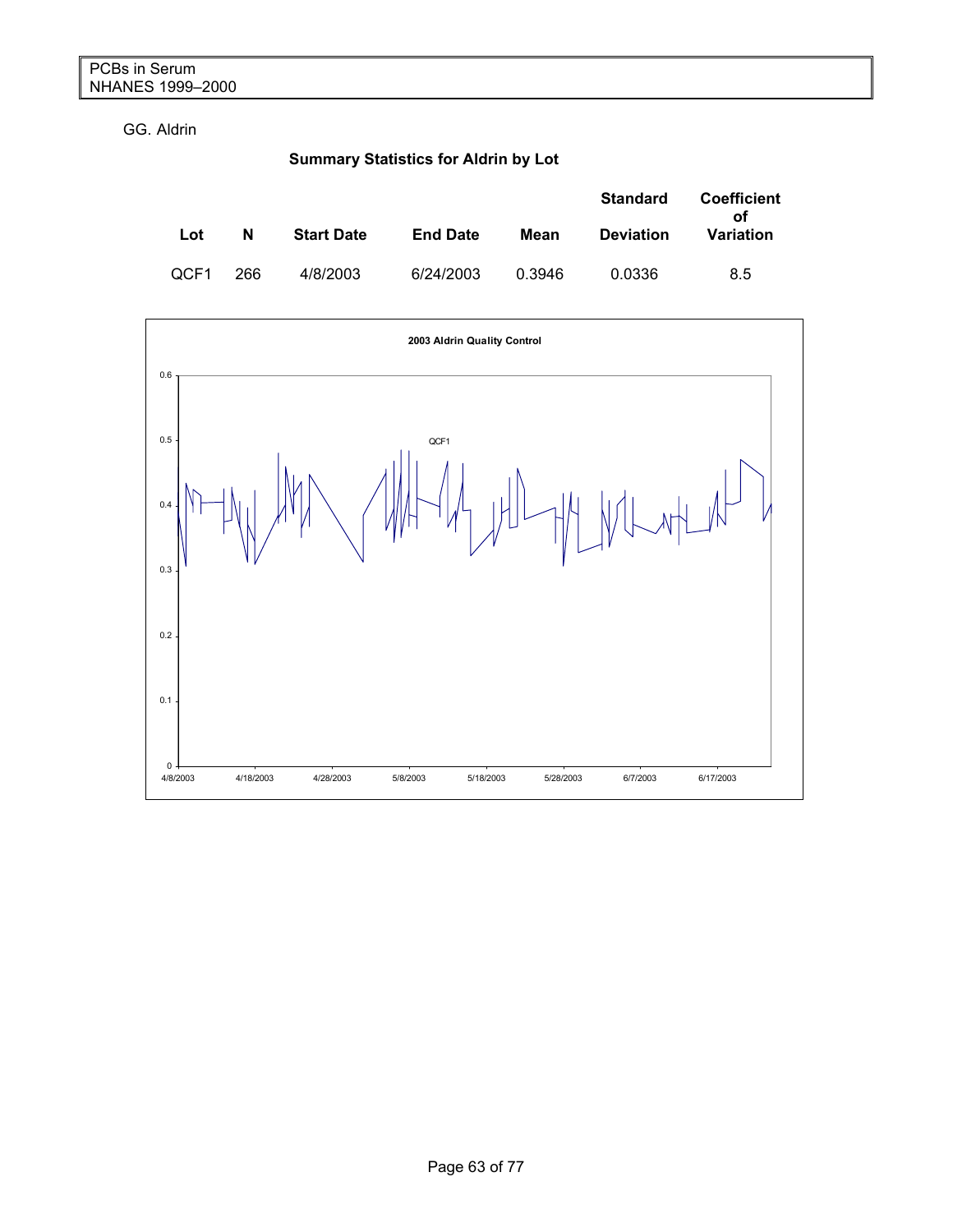### HH. **Beta-Hexachloro-Cyclohexane**

**Summary Statistics for Beta-Hexachloro-Cyclohexane by Lot** 

| Lot      | N   | <b>Start Date</b> | <b>End Date</b> | Mean   | <b>Standard</b><br><b>Deviation</b> | <b>Coefficient</b><br>of Variation |
|----------|-----|-------------------|-----------------|--------|-------------------------------------|------------------------------------|
| QCF5 421 | 269 | 8/30/2001         | 9/30/2002       | 0.6433 | 0.0727                              | 11.3                               |
| OCF1     |     | 4/8/2003          | 6/24/2003       | 0.4246 | 0.0355                              | 8.4                                |

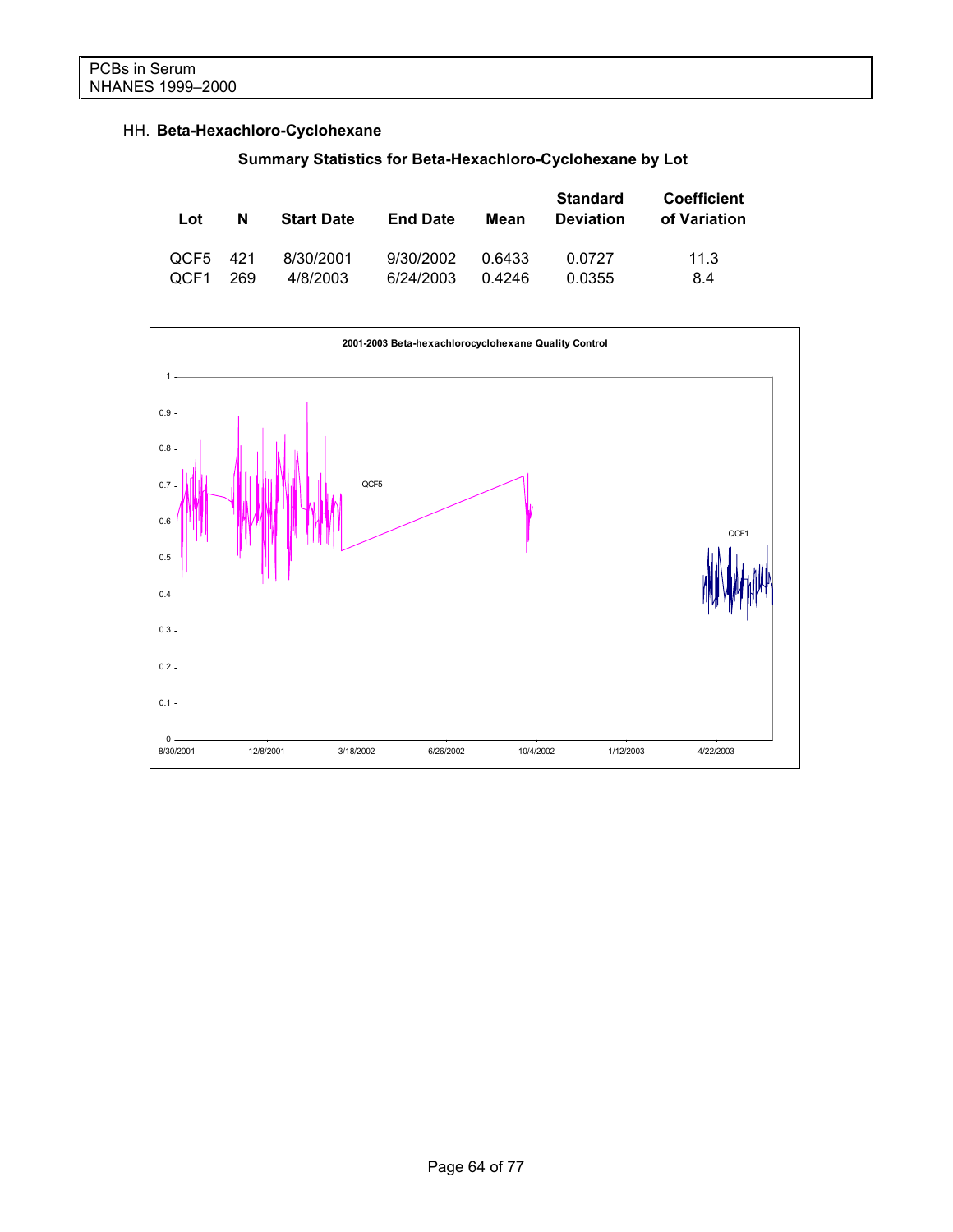#### II. Dieldrin

**Summary Statistics for Dieldrin by Lot** 

| Lot      | N | <b>Start Date</b> | <b>End Date</b> | Mean   | <b>Standard</b><br><b>Deviation</b> | Coefficient<br>of Variation |
|----------|---|-------------------|-----------------|--------|-------------------------------------|-----------------------------|
| QCF1 261 |   | 4/8/2003          | 6/24/2003       | 0.4551 | 0.0384                              | 8.4                         |

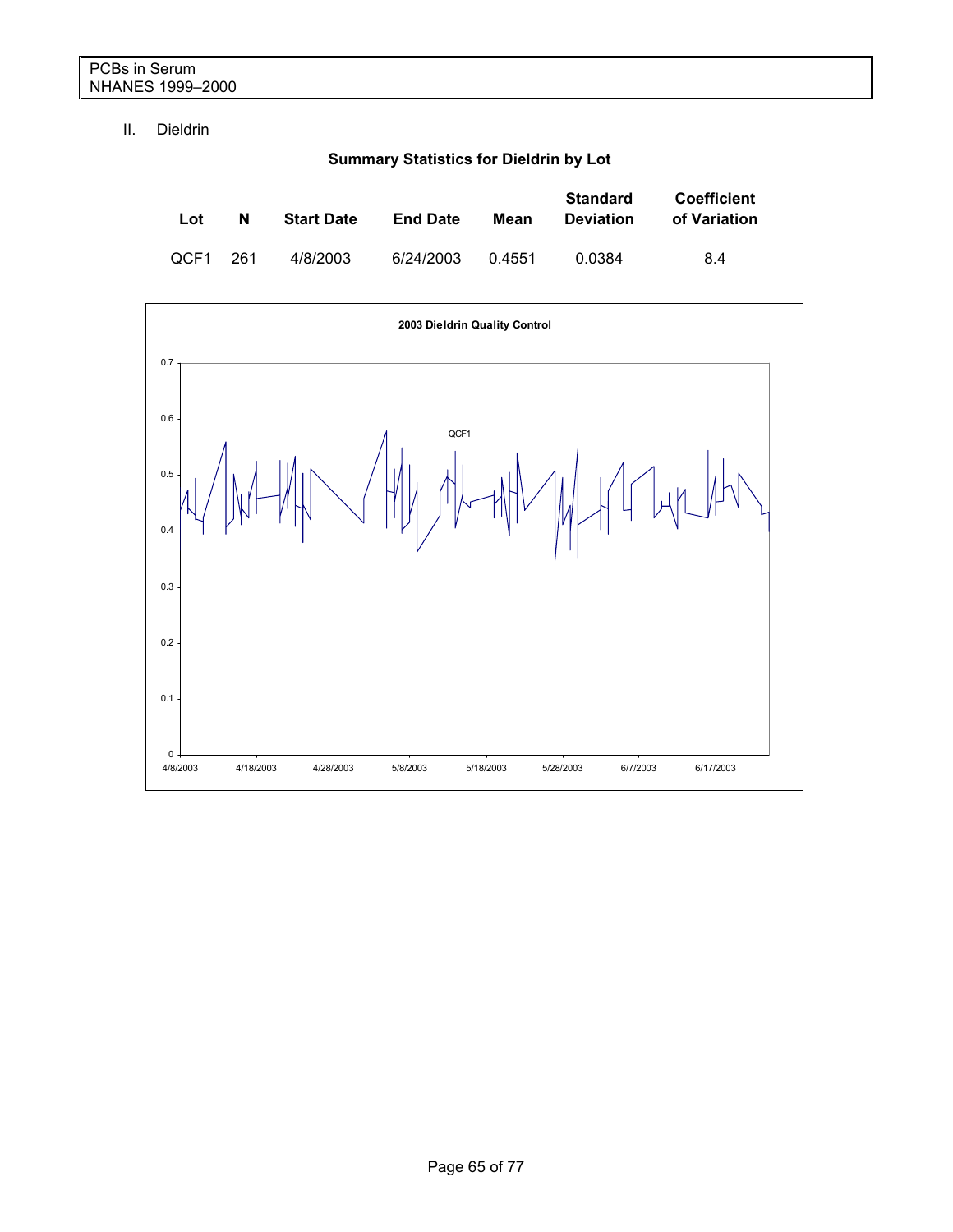#### JJ. Endrin

**Summary Statistics for Endrin by Lot** 

| Lot  | N   | <b>Start Date</b> | <b>End Date</b> | Mean   | <b>Standard</b><br><b>Deviation</b> | <b>Coefficient</b><br>of Variation |
|------|-----|-------------------|-----------------|--------|-------------------------------------|------------------------------------|
| QCF1 | 261 | 4/8/2003          | 6/24/2003       | 0.3668 | 0.031                               | 8.4                                |

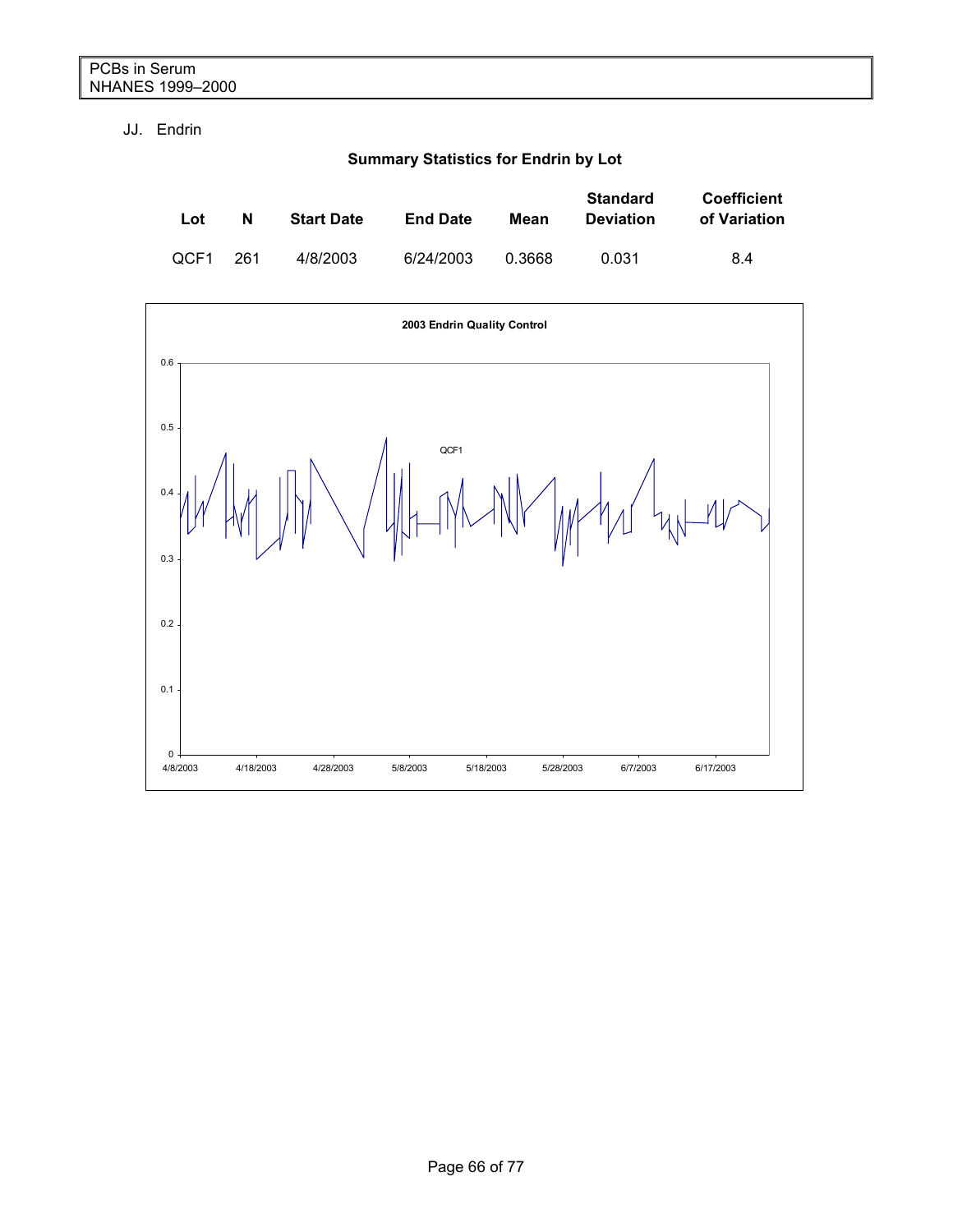## KK. Gamma-Hexachloro-Cyclohexane

|  | Summary Statistics for Gamma-Hexachloro-Cyclohexane by Lot |  |
|--|------------------------------------------------------------|--|
|  |                                                            |  |

| Lot      | N   | <b>Start Date</b> | <b>End Date</b> | Mean   | <b>Standard</b><br><b>Deviation</b> | <b>Coefficient</b><br>of Variation |
|----------|-----|-------------------|-----------------|--------|-------------------------------------|------------------------------------|
| OCF5 419 | 268 | 8/30/2001         | 9/30/2002       | 0.4215 | 0.0476                              | 11.3                               |
| OCF1     |     | 4/8/2003          | 6/24/2003       | 0.4268 | 0.0341                              | 8                                  |

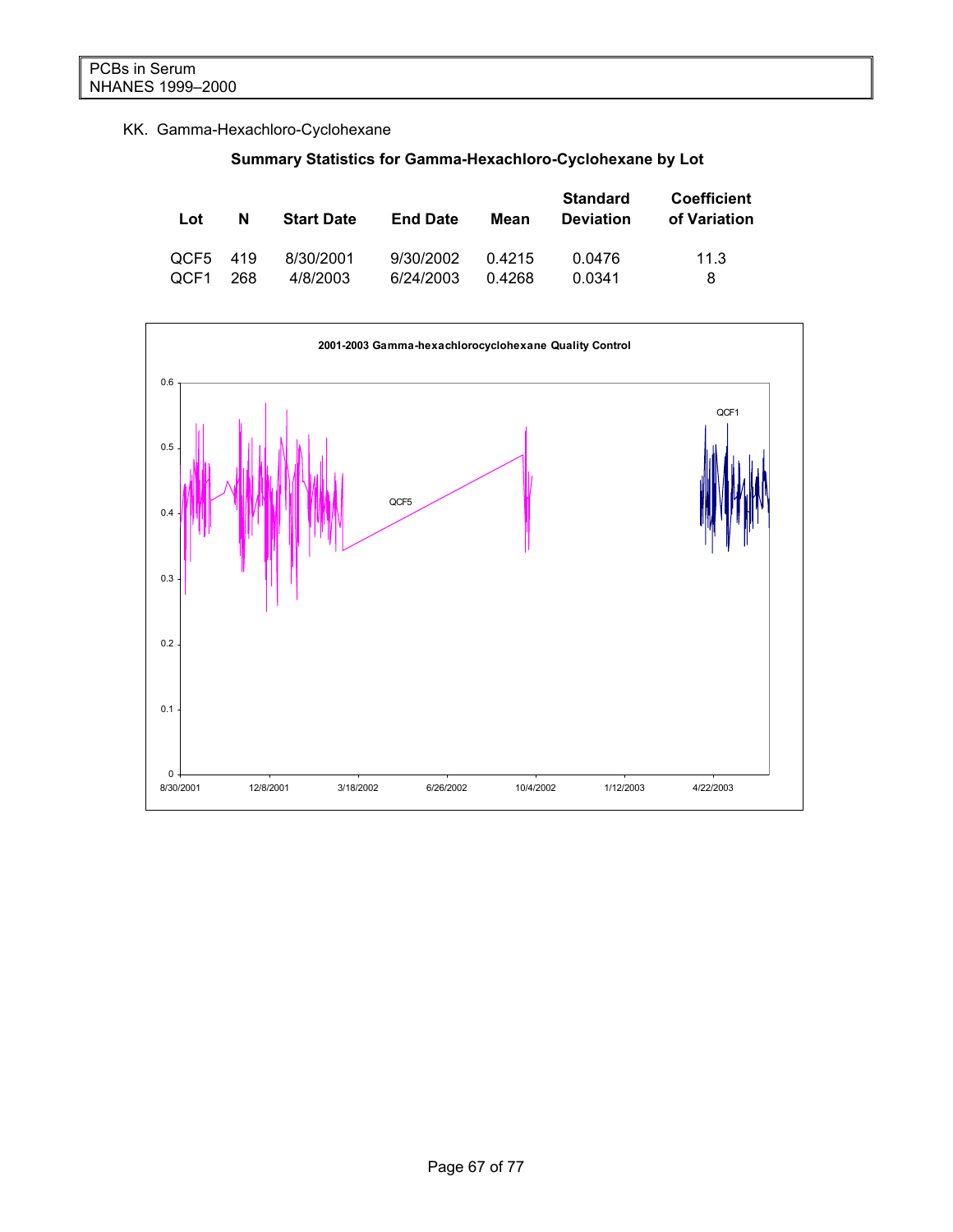#### LL. Hexachlorobenzene

| Lot      | N   | <b>Start Date</b> | <b>End Date</b> | Mean   | <b>Standard</b><br><b>Deviation</b> | <b>Coefficient</b><br>of Variation |
|----------|-----|-------------------|-----------------|--------|-------------------------------------|------------------------------------|
| QCF5 412 | 268 | 8/30/2001         | 9/27/2002       | 0.2906 | 0.0587                              | 20.2                               |
| QCF1     |     | 4/8/2003          | 6/24/2003       | 0.2427 | 0.0455                              | 18.7                               |



## **Summary Statistics for Hexachlorobenzene by Lot**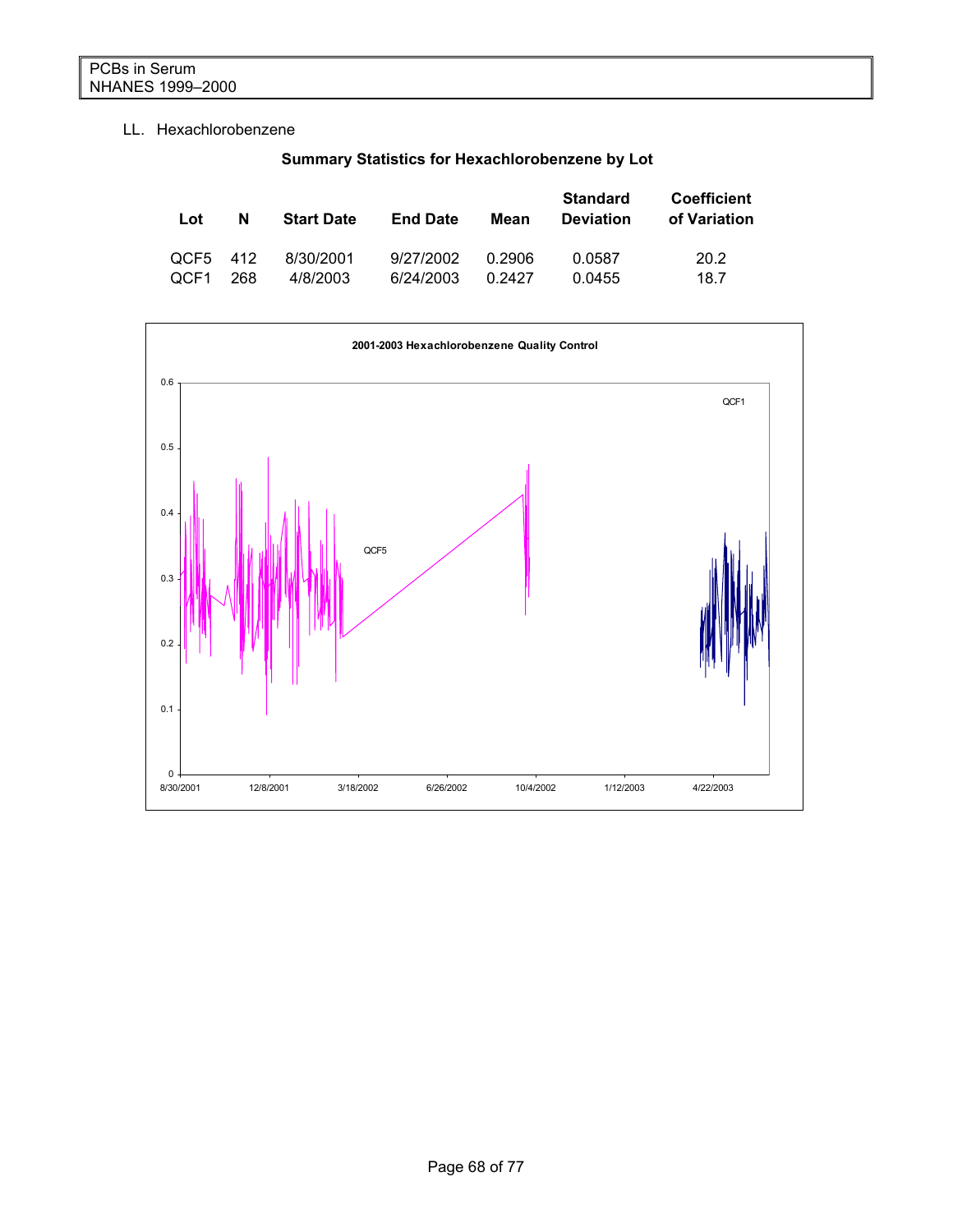MM. Heptachlor Epoxide

**Summary Statistics for Heptachlor Epoxide by Lot** 

| Lot  | N    | <b>Start Date</b> | <b>End Date</b> | Mean   | <b>Standard</b><br><b>Deviation</b> | <b>Coefficient</b><br>of Variation |
|------|------|-------------------|-----------------|--------|-------------------------------------|------------------------------------|
| OCF5 | -387 | 8/30/2001         | 3/1/2002        | 0.4213 | 0.047                               | 11.2                               |
| OCF1 | 266  | 4/8/2003          | 6/24/2003       | 0.4455 | 0.0308                              | 6.9                                |

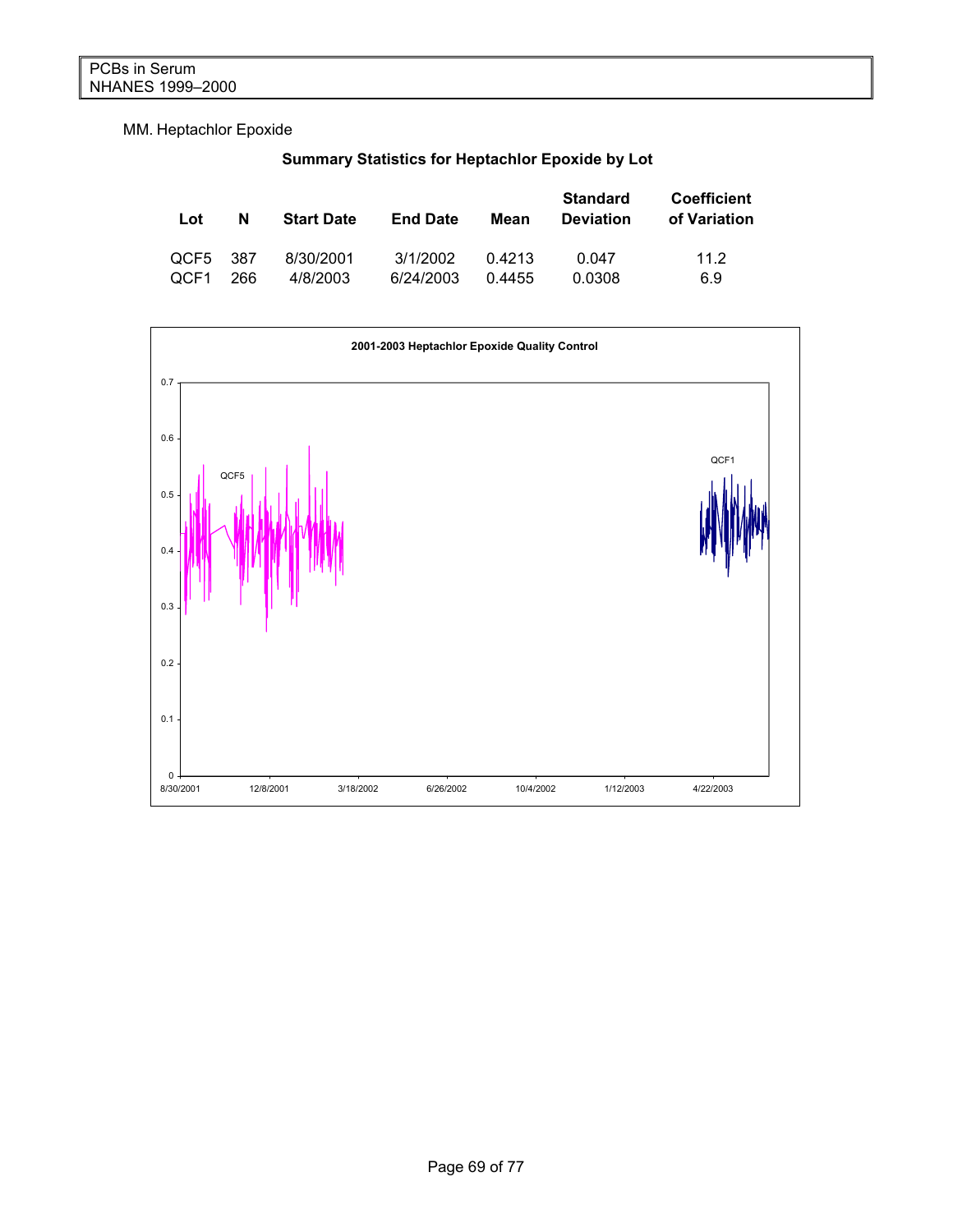#### NN. Mirex

## **Summary Statistics for Mirex by Lot**

|              |            |                       |                        |                  | <b>Standard</b>  | <b>Coefficient</b><br>οf |
|--------------|------------|-----------------------|------------------------|------------------|------------------|--------------------------|
| Lot          | N          | <b>Start Date</b>     | <b>End Date</b>        | Mean             | <b>Deviation</b> | Variation                |
| QCF5<br>QCF1 | 409<br>266 | 8/30/2001<br>4/8/2003 | 9/30/2002<br>6/24/2003 | 0.3171<br>0.3631 | 0.0839<br>0.0637 | 26.4<br>17.5             |

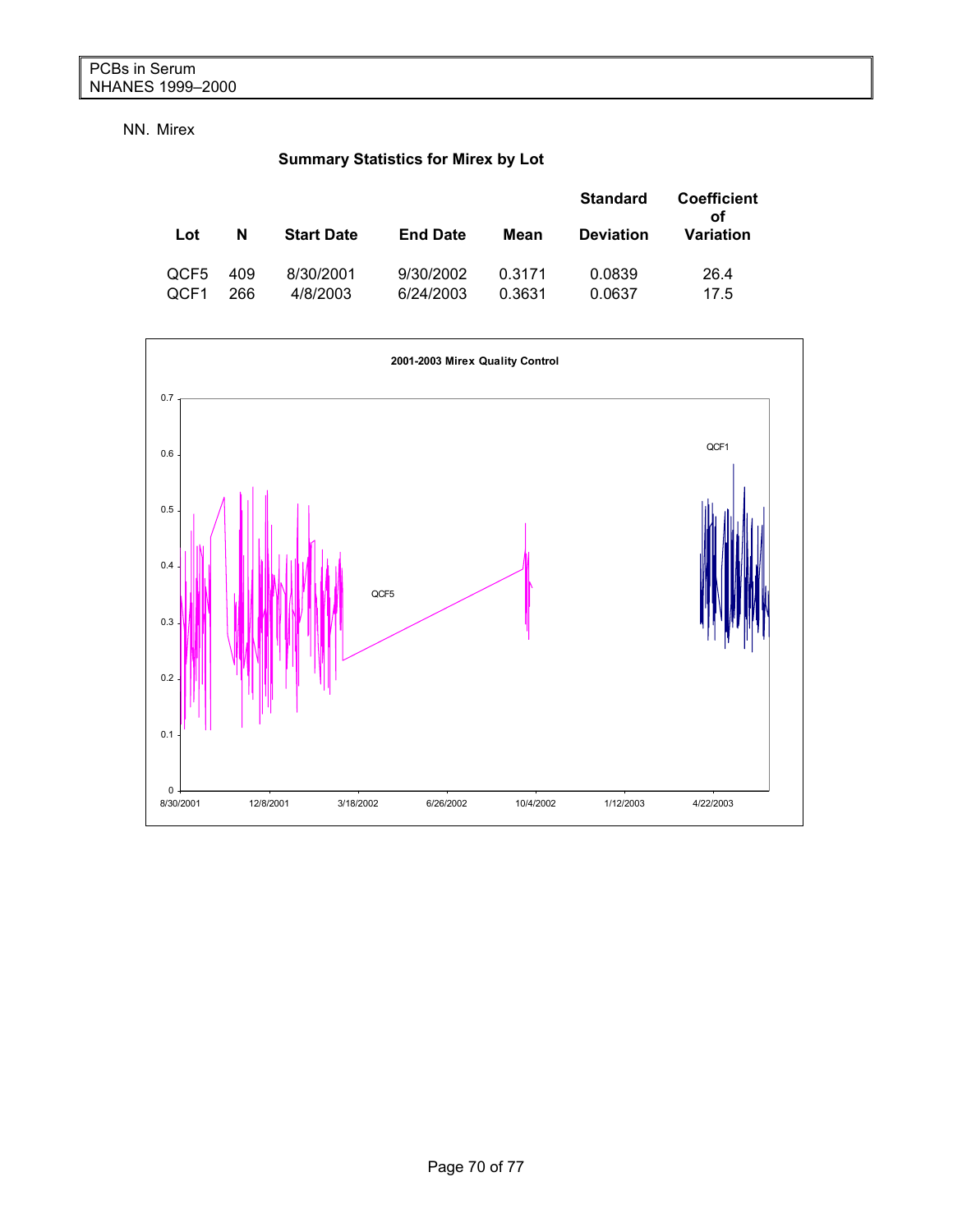OO. o,p'-DDT

## **Summary Statistics for o,p'-DDT by Lot**

| Lot  | N    | <b>Start Date</b> | <b>End Date</b> | Mean   | <b>Standard</b><br><b>Deviation</b> | <b>Coefficient</b><br>of Variation |
|------|------|-------------------|-----------------|--------|-------------------------------------|------------------------------------|
| QCF5 | -394 | 8/30/2001         | 3/1/2002        | 0.3172 | 0.0695                              | 21.9                               |
| OCF1 | 269  | 4/8/2003          | 6/24/2003       | 0.3833 | 0.0474                              | 124                                |

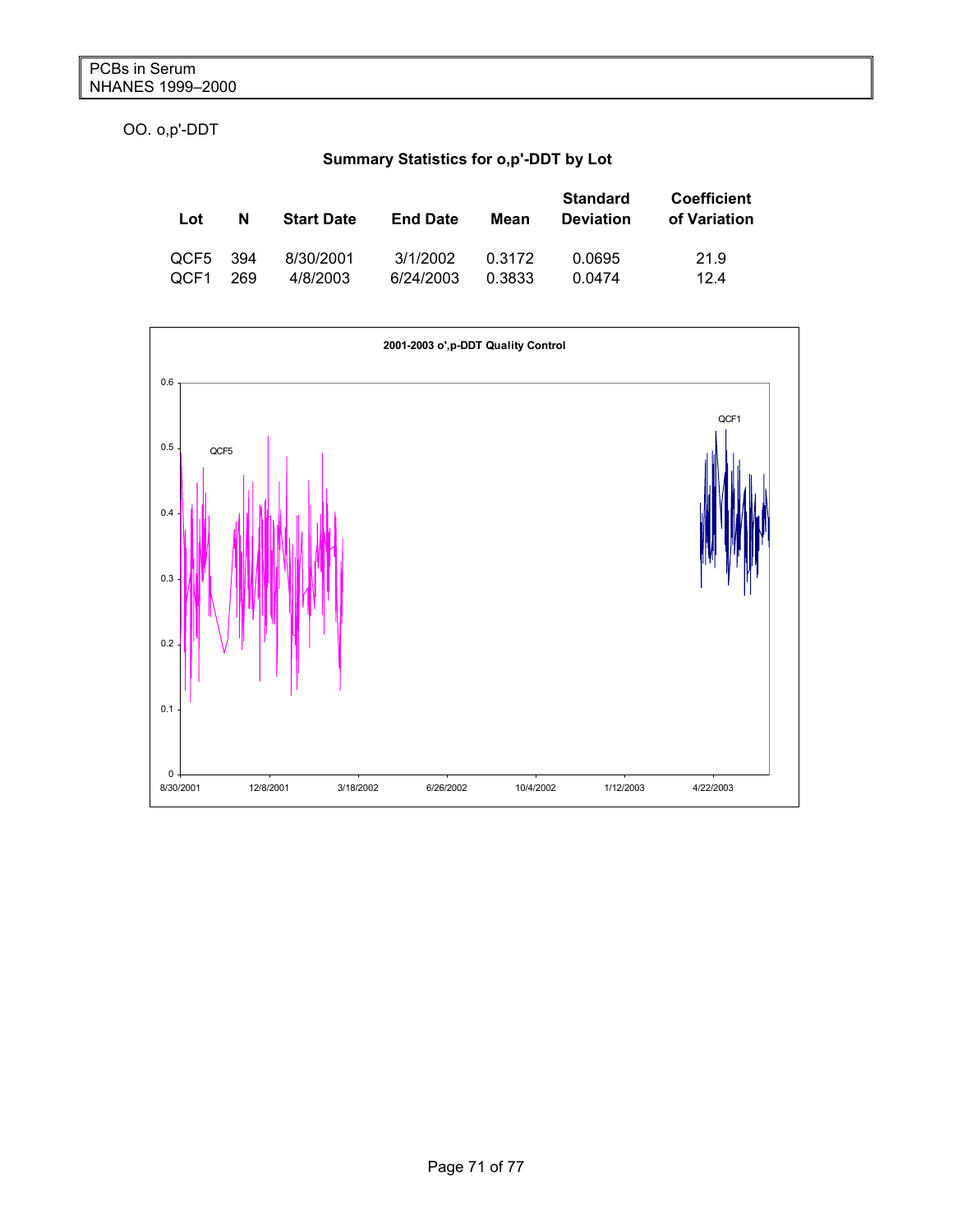### PP. Oxychlordane

| Lot  | N   | <b>Start Date</b> | <b>End Date</b> | Mean   | <b>Standard</b><br><b>Deviation</b> | <b>Coefficient</b><br>of Variation |
|------|-----|-------------------|-----------------|--------|-------------------------------------|------------------------------------|
| QCF5 | 389 | 8/30/2001         | 3/1/2002        | 0.4414 | 0.0479                              | 10.9                               |
| QCF1 | 268 | 4/8/2003          | 6/24/2003       | 0.4587 | 0.0357                              | 7.8                                |



# **Summary Statistics for Oxychlordane by Lot**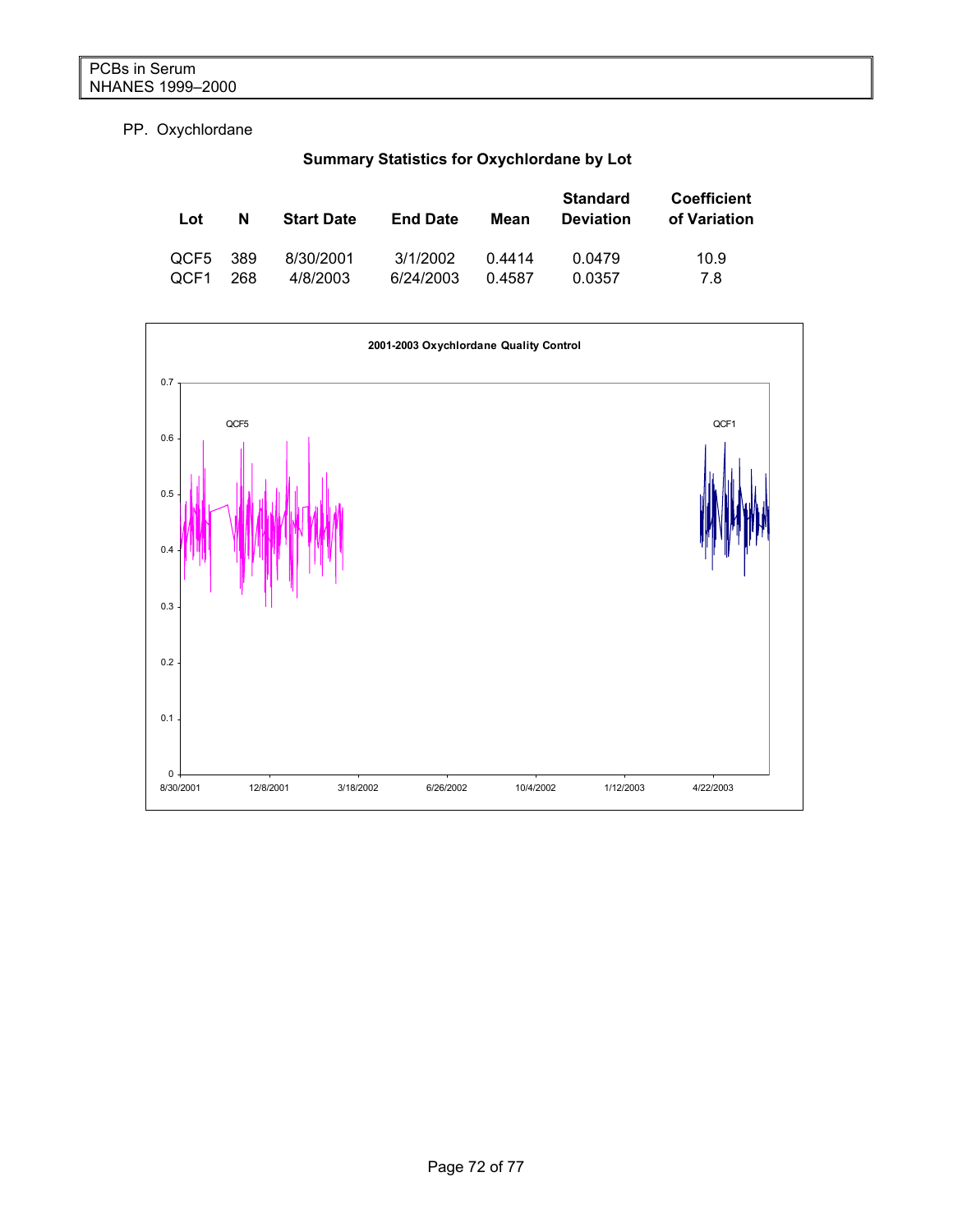QQ. p,p'-DDE

# **Summary Statistics for p,p'-DDE by Lot**

| Lot      | N   | <b>Start Date</b> | <b>End Date</b> | Mean   | <b>Standard</b><br><b>Deviation</b> | <b>Coefficient</b><br>of Variation |
|----------|-----|-------------------|-----------------|--------|-------------------------------------|------------------------------------|
| QCF5 423 | 270 | 8/30/2001         | 9/30/2002       | 2.8861 | 0.4076                              | 14.1                               |
| OCF1     |     | 4/8/2003          | 6/24/2003       | 3.426  | 0.3979                              | 11.6                               |

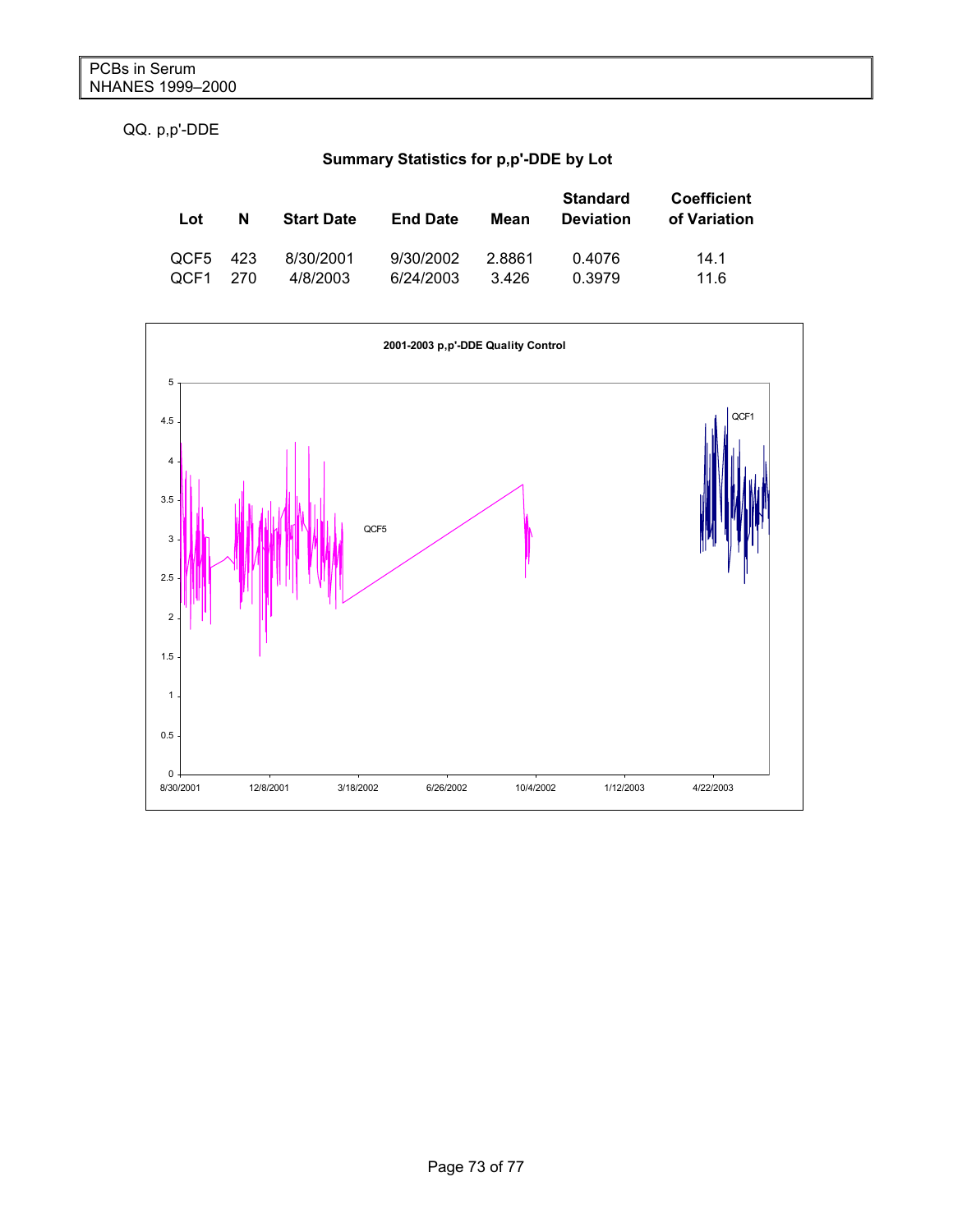RR. p,p'-DDT

# **Summary Statistics for p,p'-DDT by Lot**

| Lot  | N    | <b>Start Date</b> | <b>End Date</b> | Mean   | <b>Standard</b><br><b>Deviation</b> | <b>Coefficient</b><br>of Variation |
|------|------|-------------------|-----------------|--------|-------------------------------------|------------------------------------|
| QCF5 | -395 | 8/30/2001         | 3/1/2002        | 0.3842 | 0.0789                              | 20.5                               |
| OCF1 | 271  | 4/8/2003          | 6/24/2003       | 0.4585 | 0.0584                              | 12.7                               |

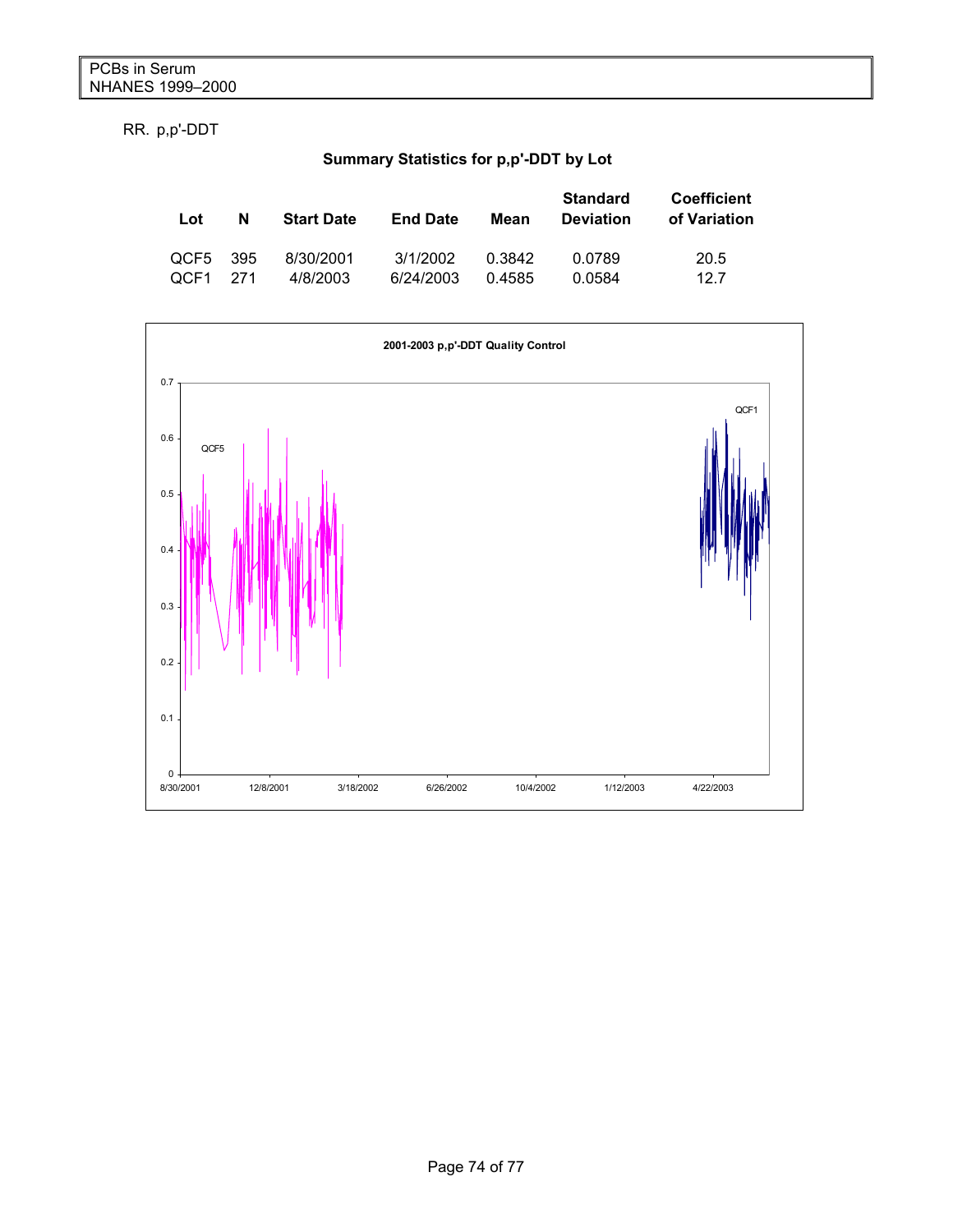# SS. trans-Nonachlor

| Lot      | N   | <b>Start Date</b> | <b>End Date</b> | Mean   | <b>Standard</b><br><b>Deviation</b> | <b>Coefficient</b><br>of Variation |
|----------|-----|-------------------|-----------------|--------|-------------------------------------|------------------------------------|
| OCF5 417 | 269 | 8/30/2001         | 9/30/2002       | 0.5733 | 0.0591                              | 10.3                               |
| OCF1     |     | 4/8/2003          | 6/24/2003       | 0.6098 | 0.0519                              | 8.5                                |



# **Summary Statistics for trans-Nonachlor by Lot**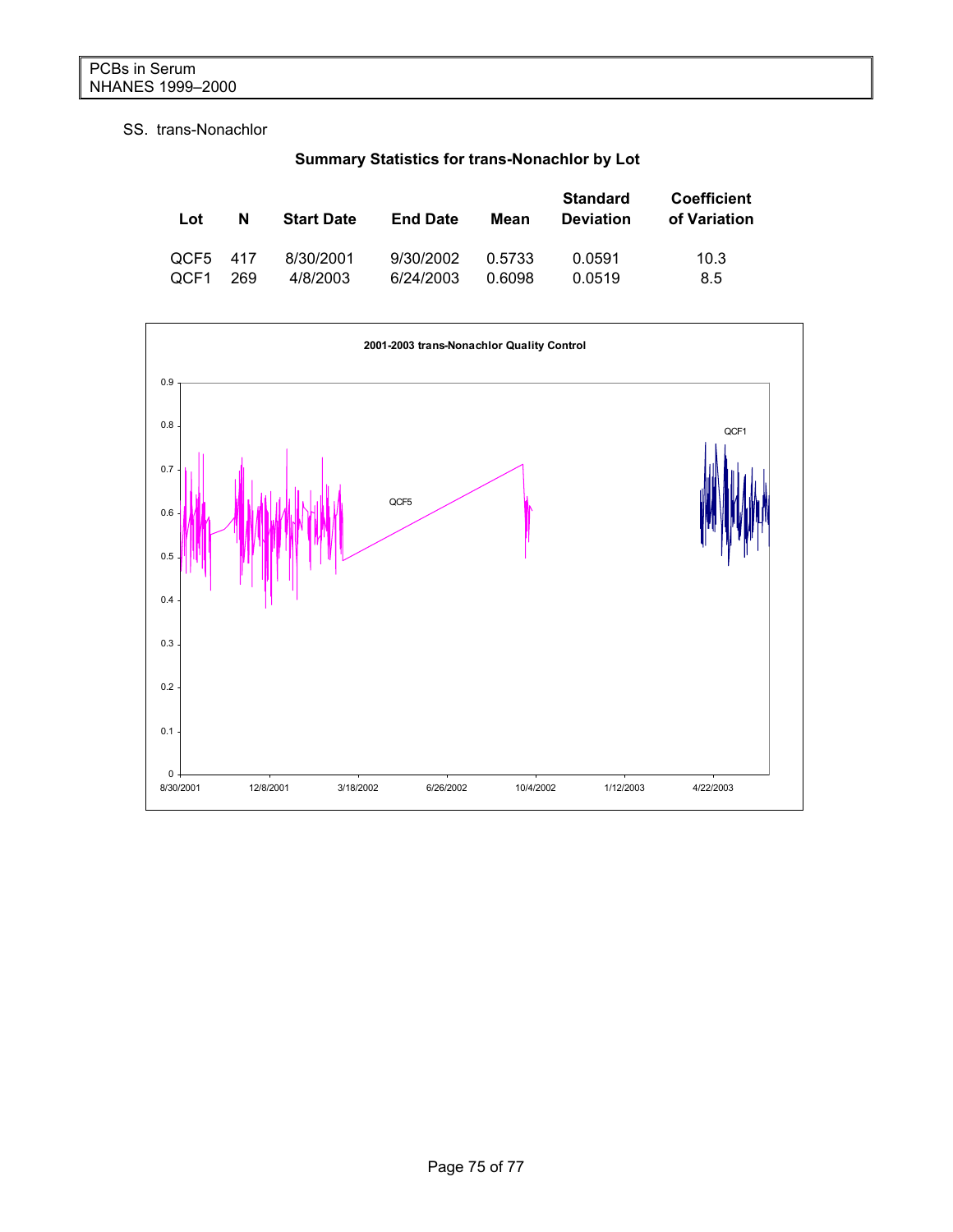## 20. **REFERENCES**

#### **Cleanup and Mass Spectrometry**

- 1. Patterson D.G. Jr., Holler J.S., Lapeza C.R., *et al.* High-Resolution Gas Chromatographic/High-Resolution Mass Spectroscopic Analysis of Human Adipose Tissue for 2,3,7,8-TCDD. *Anal Chem*. 1986:58;705–713.
- 2. Lapeza C.R. Jr., Patterson D.G. Jr., Liddle J.A.. An Automated Apparatus for the Extraction and Enrichment of 2,3,7,8-TCDD in Human Adipose. *Anal Chem.* 1986:58;713–716.
- 3. Patterson D.G. Jr., Holler J.S., Belser W.T., Boozer E.L., Lapeza C.R. Jr., Needham L.L. Determination of 2,3,7,8-TCDD in Human Adipose Tissue on Whole Weight and Lipid Bases. *Chemosphere.* 1987:16;935–936.
- 4. Patterson D.G. Jr., Hampton L., Lapeza C.R. Jr., *et al.* High-Resolution Gas Chromatographic/High-Resolution Mass Spectrometric Analysis of Human Serum on a Whole-Weight and Lipid Basis for 2,3,7,8-TCDD. *Anal Chem*. 1987:59;2000–2005.
- 5. Patterson D.G. Jr., Turner W.E., Alexander L.R., Isaacs S.G., and Needham L.L. The Analytical Methodology and Method Performance for the Determination of 2,3,7,8-TCDD in Serum for the Vietnam Veteran Agent Orange Validation Study, The Ranch Hand Validation and Half-Life Studies, and Selected NIOSH Workers Studies. *Chemosphere.* 1989:18/1-6;875–882.
- 6. Patterson D.G. Jr., Fürst P., Henderson L.O., Isaacs S.G., Alexander L.R., Turner W.E., Needham L.L., and Hannon H. Partitioning of In Vivo Bound PCDDs/PCDFs among Various Compartments in Whole Blood. *Chemosphere.* 1989:19/1-6;135–142.
- 7. Patterson D.G. Jr., Alexander L.R., Turner W.E., Isaacs S.G., and Needham L.L. (1990). The Development and Application of a High Resolution Mass Spectrometry Method for Measuring Polychlorinated Dibenzo-p-dioxins and Dibenzofurans in Serum. Chapter 9 In: Instrumentation for Trace Organic Monitoring. Clement R.E., Sui K.M., and Hill H.H. Jr., eds, Lewis Publishers.
- 8. Patterson D.G. Jr., Isaacs S.G., Alexander L.R., Turner W.E., Hampton L., Bernert J.T., Needham L.L. (1990). Determination of Specific Polychlorinated Dibenzo-p-dioxins and Dibenzofurans in Blood and Adipose Tissue by Isotope-Dilution High Resolution Mass Spectrometry, Method 5 in "Environmental Carcinogens - Methods of Analysis and Exposure Measurement. Volume 11 - Polychlorinated Dibenzo-p-dioxins, Dibenzofurans, and Biphenyls," C. Rappe and H.R. Buser, Eds., WHO, International Association for Research on Cancer, Lyon, France.
- 9. Turner W., DiPietro E., Cash T.P., McClure P.C., Patterson, D.G Jr., and Shirkhan An Improved SPE Extraction and Automated Sample Cleanup Method for Serum PCDDs, PCDFs, and Coplanar PCBs. *Organohalogen Compounds.* 1994:19;31–35.
- 10. Burse V.B., Patterson D.G. Jr., Brock J.W., and Needham L.L. Selected Analytical Methods Used at the Centers for Disease Control and Prevention for Measuring Environmental Pollutants in Serum. *Toxicol Indust Health.* 1996:12(3/4);481–498.
- 11. Turner W., DiPietro E., Lapeza C., Green V., Gill J., Patterson, D.G. , Jr. A Fast Universal Automated Cleanup System for the Isotope-Dilution High-Resolution Mass Spectrometric Analysis of PCDDs, PCDFs, Coplanar PCBs, PCB Congeners, and Persistent Pesticides from the Same Serum Sample. *Organohalogen Compounds.* 1997:31;26–31.
- 12. Barr J.B., Maggio V.L., Barr D.B., Turner W.E., Sjodin A., Sandau C.D., Pirkle J.L., Needham L.L., and Patterson D.G. Jr. New High-Resolution Mass Spectrometric Approach for the Measurement of Polychlorinated Biphenyls and Organochlorine Pesticides in Human Serum. *J Chromatography B*. 2003:794;137–148.